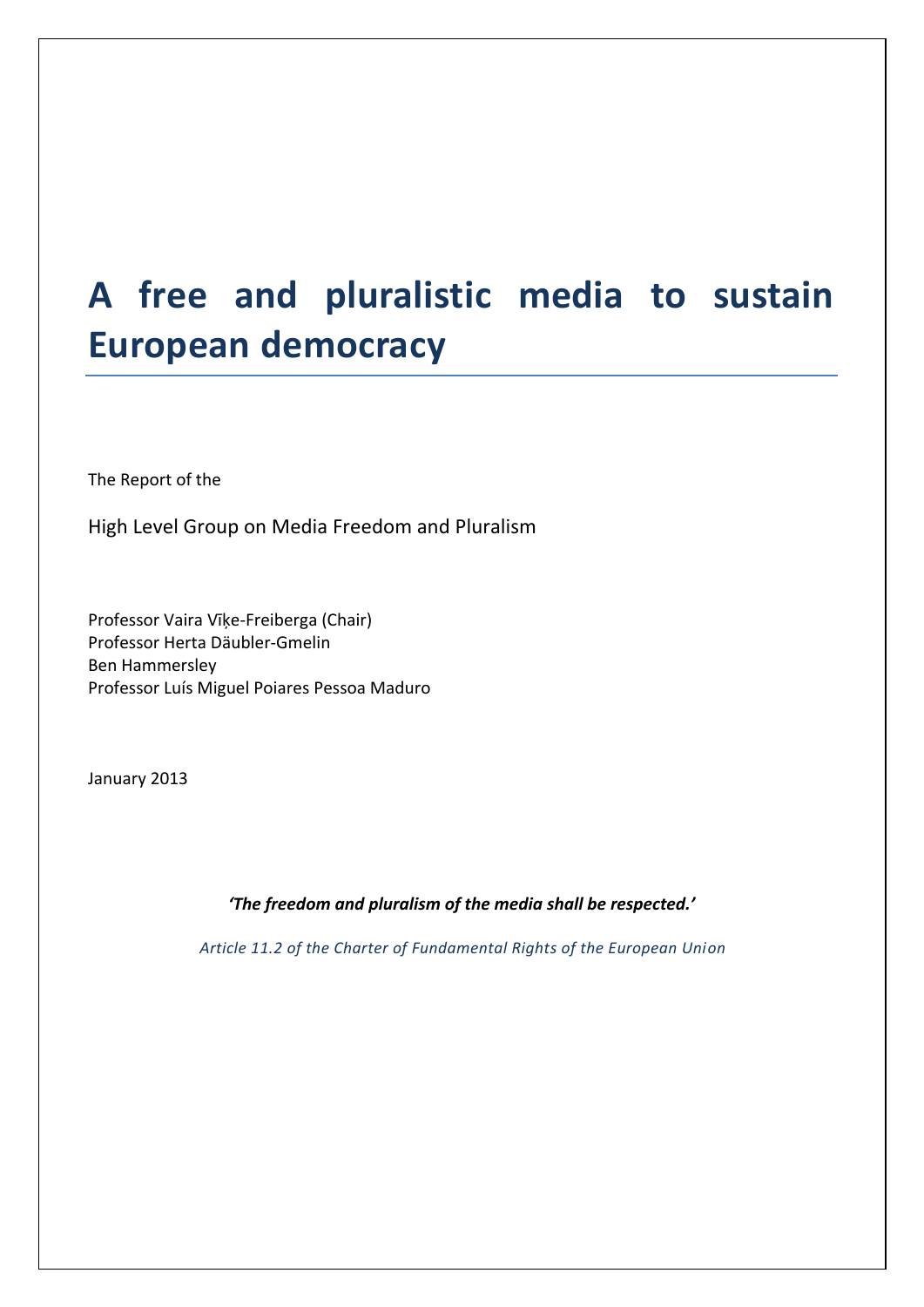# Table of Contents

| Summary of Key Findings and Recommendations         |                                           |                                                                 | p. 3  |
|-----------------------------------------------------|-------------------------------------------|-----------------------------------------------------------------|-------|
| The High Level Group on Media Freedom and Pluralism |                                           |                                                                 | p. 9  |
|                                                     | 1. Why media freedom and pluralism matter |                                                                 | p. 10 |
|                                                     | 1.1                                       | The democratic function of the media                            | p. 10 |
|                                                     | 1.2                                       | The public function of the media                                | p. 11 |
|                                                     | 1.3                                       | Defining media freedom and pluralism                            | p. 12 |
|                                                     | 1.4                                       | Diversity                                                       | p. 14 |
|                                                     | 1.5                                       | Challenges to media freedom and pluralism at Member State level | p. 15 |
|                                                     |                                           | 2. The role of the European Union                               | p. 17 |
|                                                     | 2.1                                       | Recent EU Actions with regard to media freedom and pluralism    | p. 18 |
|                                                     | 2.2                                       | EU competences in protecting media freedom and pluralism        | p. 19 |
|                                                     | 2.3                                       | Cross-border issues within the Single Market                    | p. 21 |
|                                                     | 2.4                                       | Competition and concentration                                   | p. 23 |
|                                                     | 2.5                                       | Promoting European values beyond EU borders                     | p. 24 |
|                                                     | 3. The changing media landscape           |                                                                 | p. 26 |
|                                                     | 3.1                                       | The impact of new technologies                                  | p. 26 |
|                                                     | 3.2                                       | Changing business models                                        | p. 28 |
|                                                     | 3.3                                       | Changing nature of journalism                                   | p. 29 |
|                                                     | 3.4                                       | Changes in how people relate to media                           | p. 30 |
|                                                     | 4. Protection of journalistic freedom     |                                                                 | p. 32 |
|                                                     | 4.1                                       | Rights of journalists                                           | p. 32 |
|                                                     | 4.2                                       | Responsibility of journalists                                   | p. 32 |
|                                                     | 4.3                                       | Who is covered by journalistic rights and responsibilities?     | p. 34 |
|                                                     | 4.4                                       | <b>Enforced self-regulation</b>                                 | p. 35 |
| 5. Media Pluralism                                  |                                           | p. 37                                                           |       |
|                                                     | 5.1                                       | Public service broadcasting                                     | p. 38 |
|                                                     | 5.2                                       | European coverage                                               | p. 39 |
| Annex A - What we are building on                   |                                           | p. 41                                                           |       |
|                                                     | <b>Hearings</b>                           |                                                                 | p. 41 |
|                                                     |                                           | Written contributions                                           | p. 42 |
|                                                     | <b>Documents</b>                          |                                                                 | p. 44 |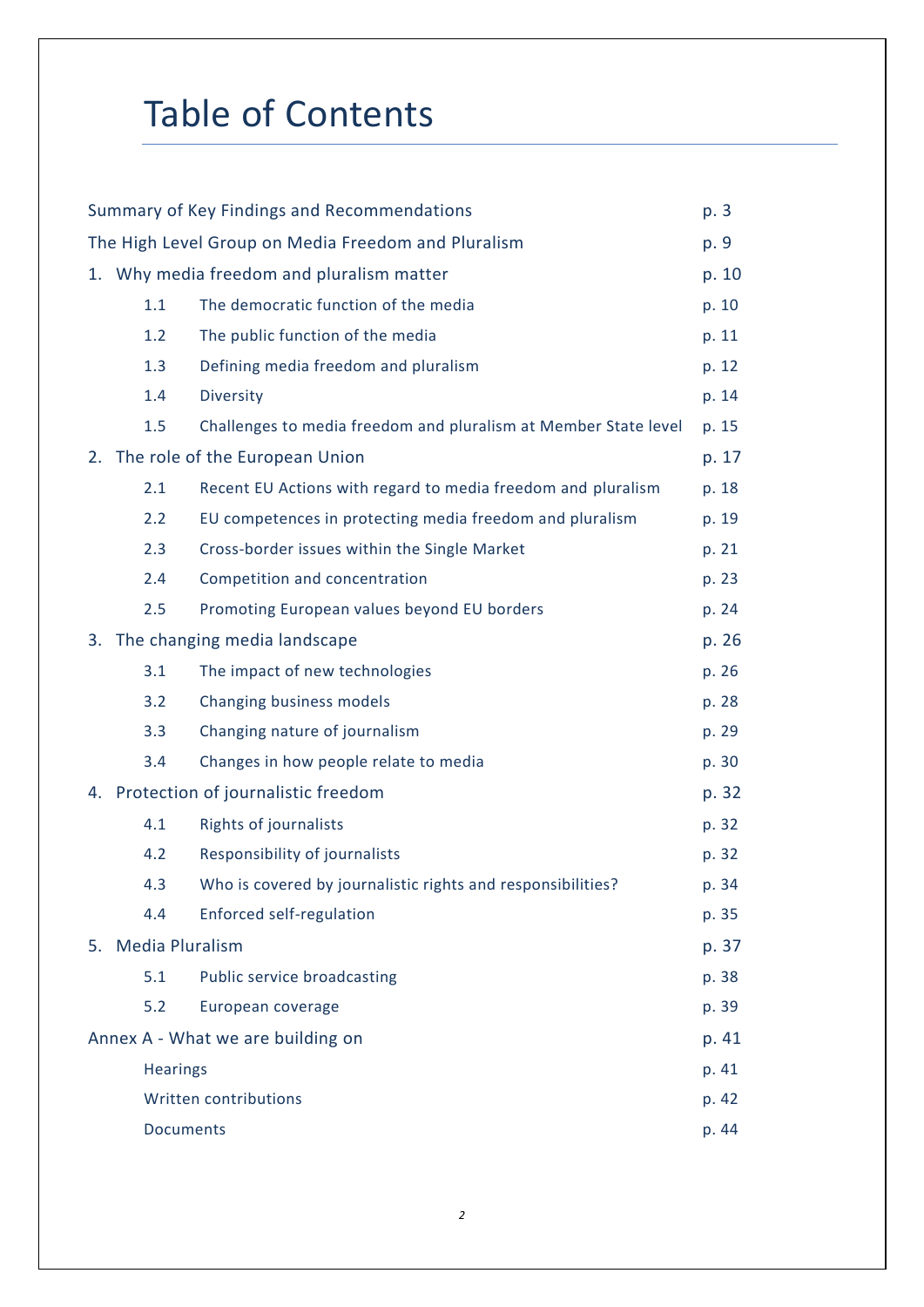# Summary of Key Findings and Recommendations

This report presents the findings and recommendations of the High Level Group (HLG) on Media Pluralism and Freedom, chaired by Professor Vaira Vīķe-Freiberga with Professor Herta Däubler-Gmelin, Professor Luís Miguel Poiares Pessoa Maduro and Ben Hammersley. The remit of the Group was to provide a set of recommendations for the respect, the protection, the support and the promotion of pluralism and freedom of the media in Europe.

The HLG recognises that a free and pluralistic media is crucial for European democracy. But there are currently a number of challenges which can potentially restrict journalistic freedom or reduce pluralism, whether through political influence, undue commercial pressures, the changing media landscape with new business models, or the rise of the new media. At the same time, the misconduct of some journalists, which has recently come to light, also has the potential to undermine the sector's credibility and, as a consequence, long term viability.

The HLG acknowledges that the main responsibility for maintaining media freedom and pluralism lies with the Member States. However, the European Union also has an important role to play. Beyond cross-border issues which arise in the Single Market, including competition policy issues, the EU also has a role in upholding the fundamental rights of EU citizens.

In addition, as argued in this report, the EU must also act in this area when necessary to uphold the rights of freedom of movement and to protect the democratic sphere necessary for the functioning of EU democracy, in case this might be threatened by restrictions on media freedom and pluralism in one of the member states.

*Recommendation:* The EU should be considered competent to act to protect media freedom and pluralism at State level in order to guarantee the substance of the rights granted by the Treaties to EU citizens, in particular the rights of free movement and to representative democracy. The link between media freedom and pluralism and EU democracy, in particular, justifies a more extensive competence of the EU with respect to these fundamental rights than to others enshrined in the Charter of Fundamental Rights.

In addition, the EU must act in those areas where common rules in the Single Market may be necessary to prevent distortions in the functioning of the media arising from divergent Member State laws and impacting on media freedom and pluralism.

*Recommendation:* For improving the functioning of the Single Market, further harmonisation of EU legislation would be of great benefit. Currently, the existence of divergences between national rules can lead to distortions in the framework of cross-border media activities, especially in the online world. It would be particularly important to adopt minimum harmonisation rules covering cross-border media activities on areas such as libel laws or data protection.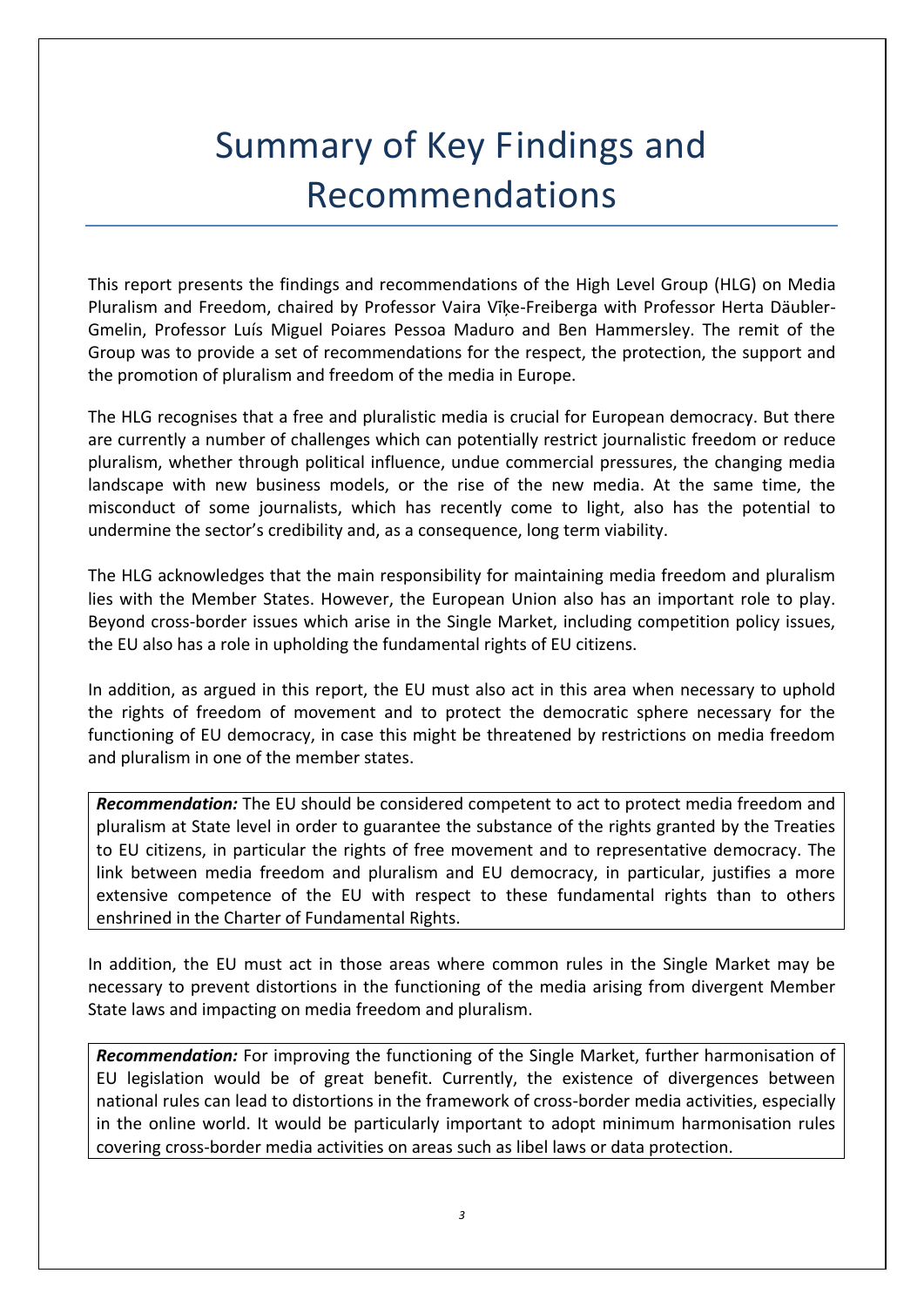*Recommendation:* European and national competition authorities should take into account the specific value of media pluralism in the enforcement of competition rules. They should also take into account the increasing merging of different channels of communication and media access in the definition of the relevant markets. In addition, the High Level Group calls upon the European and national competition authorities to monitor with particular attention, under competition policy, new developments in the online access to information. The dominant position held by some network access providers or internet information providers should not be allowed to restrict media freedom and pluralism. An open and non-discriminatory access to information by all citizens must be protected in the online sphere, if necessary by making use of competition law and/or enforcing a principle of network and net neutrality.

*Recommendation:* National competition authorities need to make (or commission) pro-active regular assessments of individual countries' media environments and markets, highlighting potential threats to pluralism. At the EU level, there should be pro-active market assessment under competition policy in the form of a sectoral inquiry.

Within the EU, more must be done to ensure that citizens can critically engage with media. In addition, there is a need to develop a more engaged public debate at EU level.

*Recommendation:* Media literacy should be taught in schools starting at high-school level. The role media plays in a functioning democracy should be critically assessed as part of national curricula, integrated either with civics or social studies.

*Recommendation:* EU political actors have a special responsibility and capacity in triggering European news coverage. The Presidents of the EU institutions should regularly organise interviews with a panel composed of national media from across the EU. This format would have the advantage of not only increasing national coverage of EU affairs but also making that coverage more pluralist, since the interviews to be broadcast or printed in the different Member States would include questions from journalists from other Member States.

The EU should not only act to protect media freedom and pluralism within its own Member States but also beyond its borders, in particular where the EU has clear responsibilities such as with regards to trade and enlargement.

*Recommendation:* Media freedom and pluralism should play a prominent role in the assessment of accession countries. A free and pluralist media environment must be a pre-condition for EU membership.

*Recommendation:* The EU should raise the issue of journalistic freedom in all international fora where human rights and democracy are discussed, including as part of trade/partnership agreements and in the context of provision of aid.

To be able to fulfil a more pro-active role, the EU needs to be able to access up-to-date information on the state of media freedom and pluralism in the Member States (monitoring), as well as developing a deeper knowledge of this rapidly-changing sector.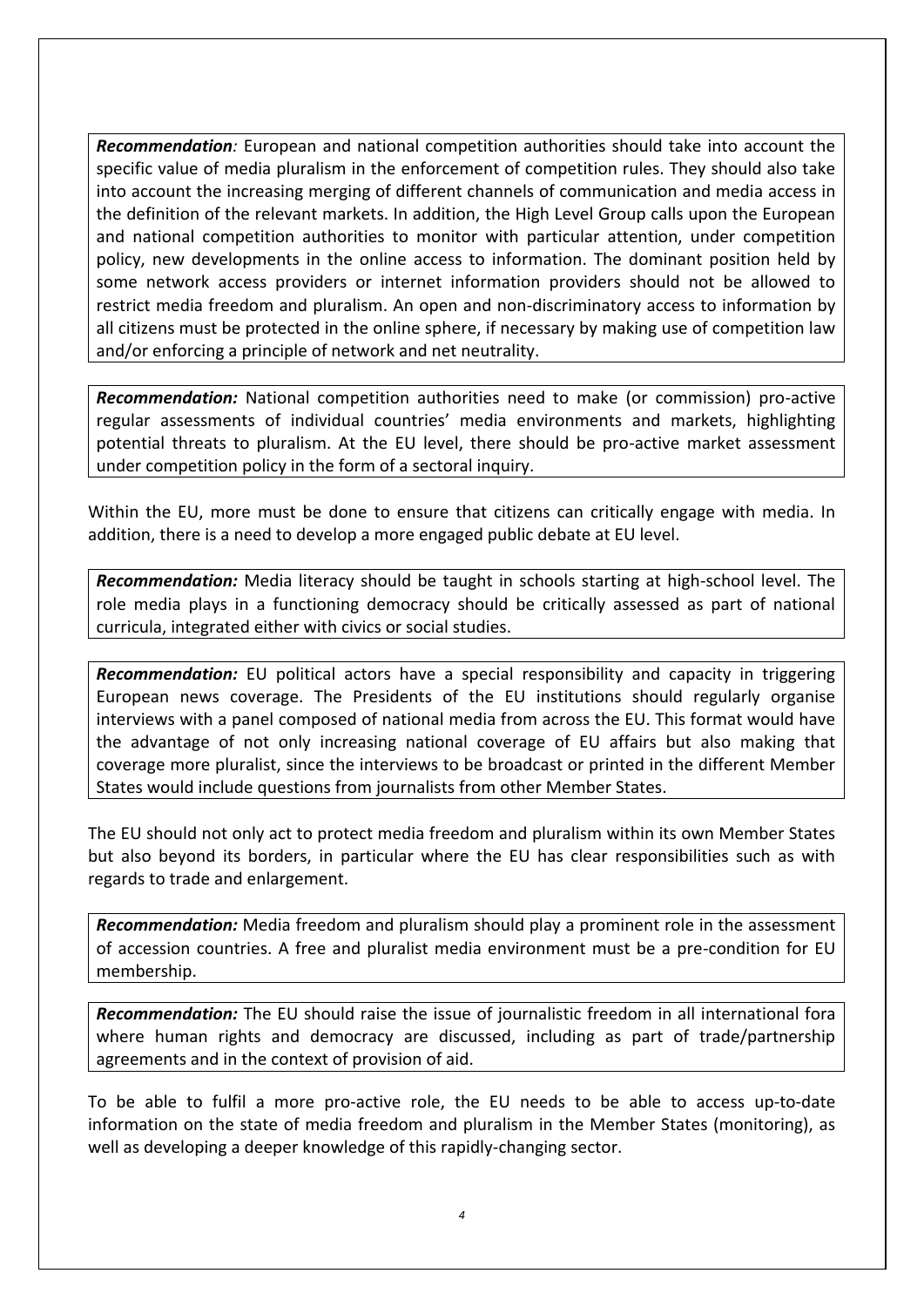*Recommendation:* To reinforce European values of freedom and pluralism, the EU should designate, in the work programme and funding of the European fundamental rights agency, a monitoring role of national-level freedom and pluralism of the media. The agency would then issue regular reports about any risks to the freedom and pluralism of the media in any part of the EU. The European Parliament could then discuss the contents of these reports and adopt resolutions or make suggestions for measures to be taken.

*Recommendation*: As an alternative to the mechanism suggested in the previous Recommendation, the EU could establish an independent monitoring centre, ideally as part of academia, which would be partially funded by the EU but would be fully independent in its activities.

*Recommendation*: To evaluate the manner in which media consumption patterns are changing, as well as their social impact, comprehensive longitudinal studies are needed at the EU level. More broadly, the EU should provide sustainable funding for academic research and studies on the changing media environment, in order to provide a solid academic basis for policy initiatives in this field.

The rise of new technologies and of new business models, along with accelerating changes to journalism as a profession, require on-going adaptations to the regulatory framework. Such adaptations, in turn, must be based on effective monitoring of the changing media environment, if any new interventions are to produce the desired effect.

*Recommendation*: Any new regulatory frameworks must be brought into line with the new reality of a fluid media environment, covering all types of journalistic activities, regardless of the transmission medium.

*Recommendation:* Journalist and media organisations should adapt their codes of conduct and journalistic standards to the challenges posed by a rapidly changing media environment. In particular, they should clearly address questions of source verification and fact checking, as well as transparently regulating their relationship with external sources of news.

In view of the increasing role of the internet as a source of information, the end-users of such services need to be informed about the application of any filtering, selecting or hierarchical ordering of the information they receive. In addition, they should have the right to object to the automatic application of such filtering algorithms, should they so choose.

*Recommendation:* In order to give complete transparency as to how individualised a service is, services that provide heavily personalised search results or newsfeeds should provide the possibility for the user to turn off such personalisation, temporarily for an individual query, or permanently, until further notice.

*Recommendation:* Channels or mechanisms through which media are delivered to the end user should be entirely neutral in their handling of this content. In the case of digital networks, Net Neutrality and the end-to-end principle should be enshrined within EU law.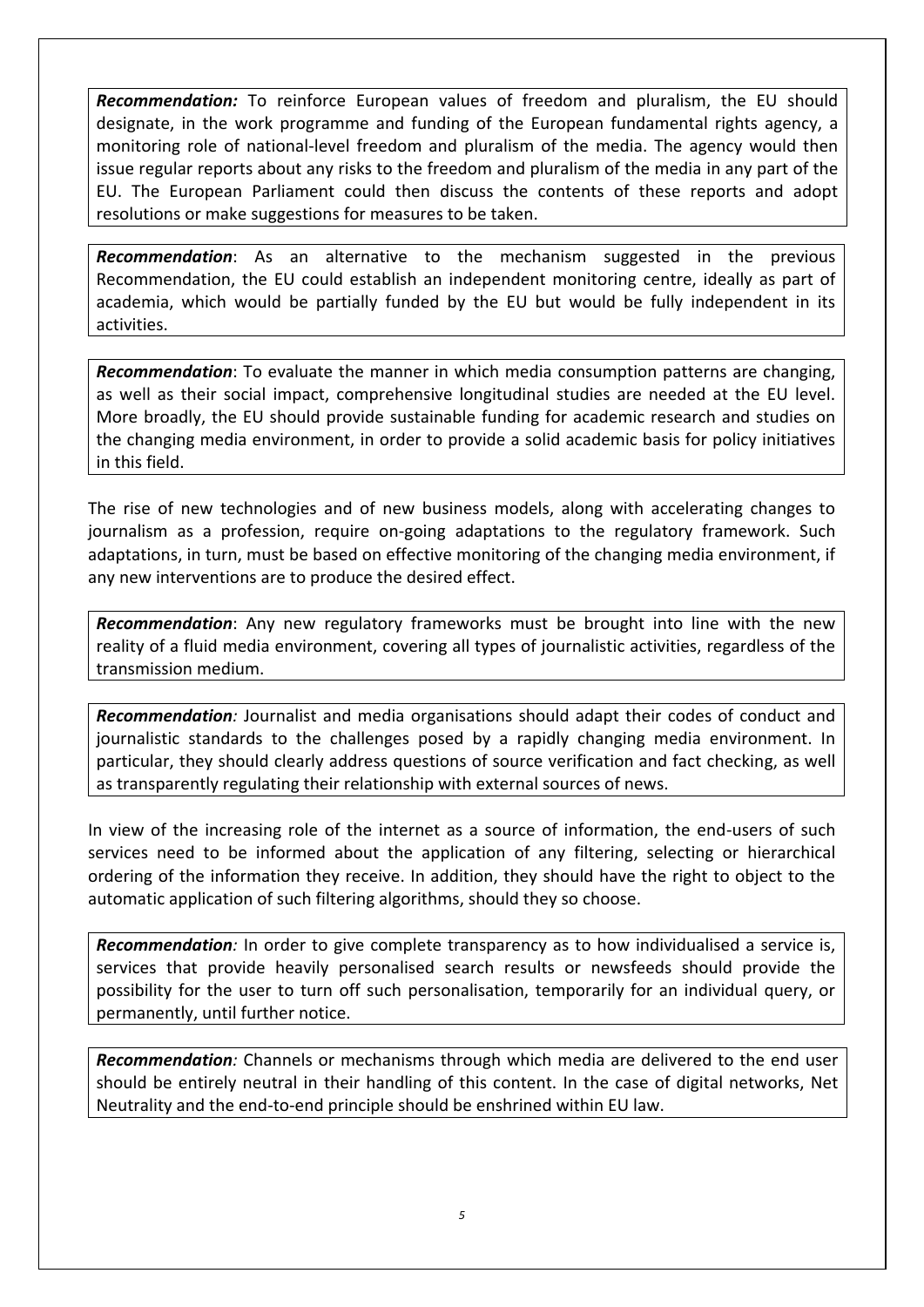Given the pressure of new business models and the competition of new technologies for spreading information, there is a growing need to provide more, and better focused, support for the creation of content (rather than just its distribution) and high quality journalism.

*Recommendation:* There should be streamlining and coordination of support and funding for quality journalism, as already exists in several EU countries. Europe-wide awards should be made available for talented journalists and those having made significant breakthroughs. An additional study should be commissioned on possible new forms of funding for quality and investigative journalism, including making use of new technologies such as crowdfunding.

Public non-profit media have a special role to play in maintaining pluralism and democratic values. There may be a debate, however, about the right balance between privately-owned and public service or state-supported media, especially about the proportion of resources allotted to public service broadcasting, or the extent of state support for other media.

*Recommendation:* Any public funding should only be available for media organisations which publish a code of conduct easily accessible to the public (including on their site).

*Recommendation:* Any public funding to media organisations should be given on the basis of non-discriminatory, objective and transparent criteria which are made known in advance to all media.

*Recommendation:* In order to build up cadres of professional journalists competent to operate in a rapidly changing media landscape, or to offer them the possibility to do investigative journalism, journalistic fellowships should be offered to both entry-level and and mid-career candidates who could take leave from their media organisations. Universities and research centres should set up positions for journalists in residence under such fellowships to be funded by the EU. The selection of the journalists would be done by the academic and scientific institutions themselves. The fellowships would be particularly valuable for investigative journalism, or for training journalists to mediate between complex subjects such as science, technology, finance or medicine and the wider public.

*Recommendation:* The provision of funding for cross-border European media networks (including such items as translation costs, travel and coordination costs) should be an essential component of European media policy. Support for journalists specialised in cross-border topics should be included in such funding.

*Recommendation*: Attention is called to national journalism schools and university professors for the possibility of applying to the Jean Monnet programme to support curricula and teaching on coverage of European issues. The Commission should be especially pro-active in informing journalism schools of this possibility and consider this area one of the priorities in the selection procedure under such a programme.

*Recommendation:* There should be a provision of state funding for media which are essential for pluralism (including geographical, linguistic, cultural and political pluralism), but are not commercially viable. The state should intervene whenever there is a market failure leading to the under-provision of pluralism, which should be considered as a key public good.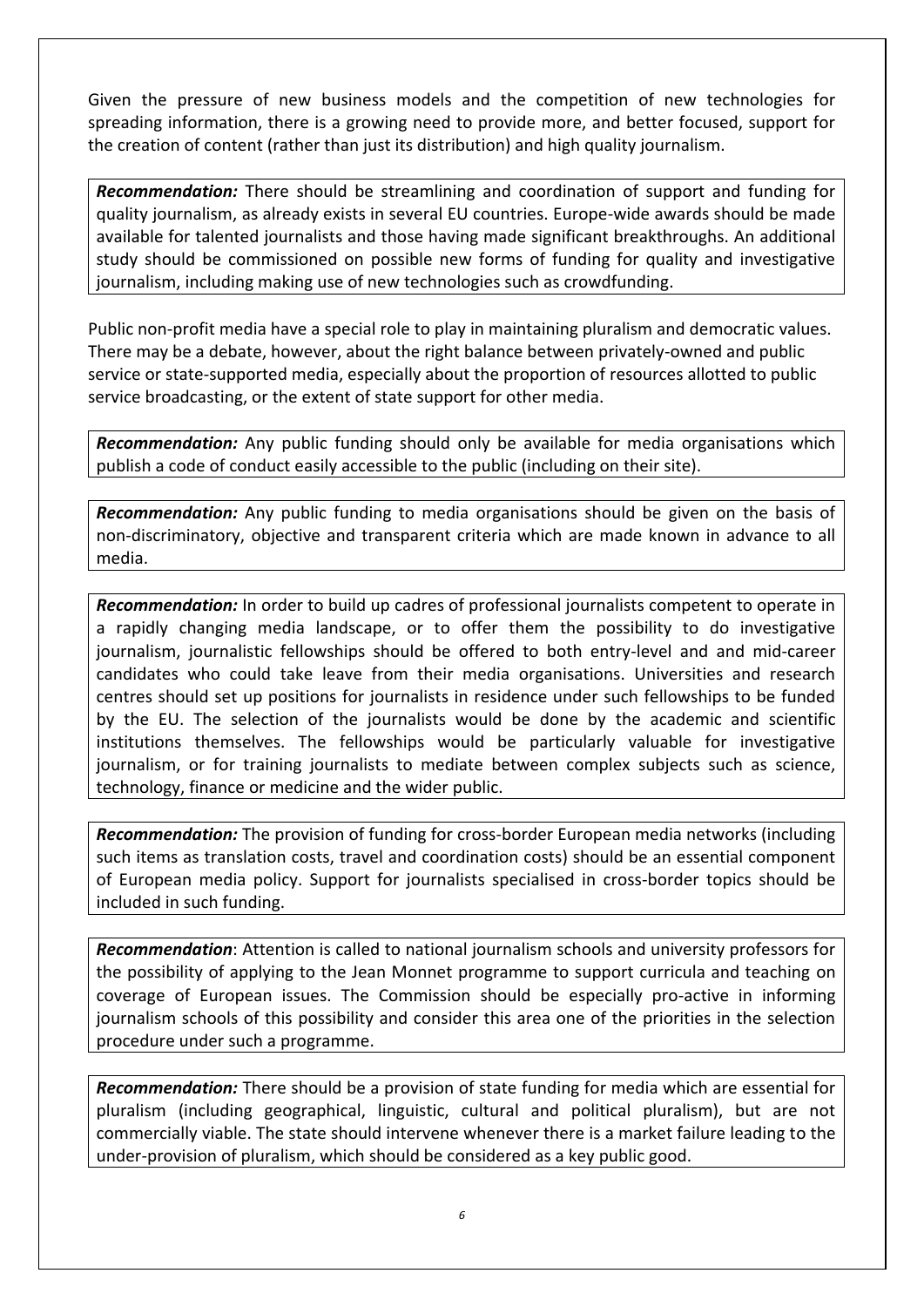Clearly, recent events have highlighted that in a number of countries there is a need to develop the overall framework in which the media operates, with regard to media councils or regulators. In addition, media organisations themselves must show clearly how self-regulation is applied in their organisation.

*Recommendation:* To ensure that all media organisations follow clearly identifiable codes of conduct and editorial lines, and apply the principles of editorial independence, it should be mandatory for them to make them publicly available, including by publication on their website.

*Recommendation:* All EU countries should have independent media councils with a politically and culturally balanced and socially diverse membership. Nominations to them should be transparent, with built-in checks and balances. Such bodies would have competences to investigate complaints, much like a media ombudsman, but would also check that media organisations have published a code of conduct and have revealed ownership details, declarations of conflicts of interest, etc. Media councils should have real enforcement powers, such as the imposition of fines, orders for printed or broadcast apologies, or removal of journalistic status. The national media councils should follow a set of European-wide standards and be monitored by the Commission to ensure that they comply with European values.

*Recommendation:* A network of national audio-visual regulatory authorities should be created, on the model of the one created by the electronic communications framework. It would help in sharing common good practices and set quality standards. All regulators should be independent, with appointments being made in a transparent manner, with all appropriate checks and balances.

*Recommendation:* Any public ownership of the media should be subject to strict rules prohibiting governmental interference, guaranteeing internal pluralism and placed under the supervision of an independent body representing all stakeholders.

Media freedom requires a robust framework for protecting journalistic freedom in all Member States, which represents a special case of the general right to freedom of expression.

*Recommendation:* All EU countries should have enshrined in their legislation the principle of protection of journalistic sources, restrictions to this principle only being acceptable on the basis of a court order, compatible with the constitution of that country.

*Recommendation:* Access to public sources and events should depend on objective, nondiscriminatory and transparent criteria. This ought to be notably the case with regard to press conferences, with electronic means used to broaden out these events to a wider audience where practically possible.

Since rights carry responsibilities, journalists have the professional obligation to provide accurate information and must always be responsible and accountable for their output.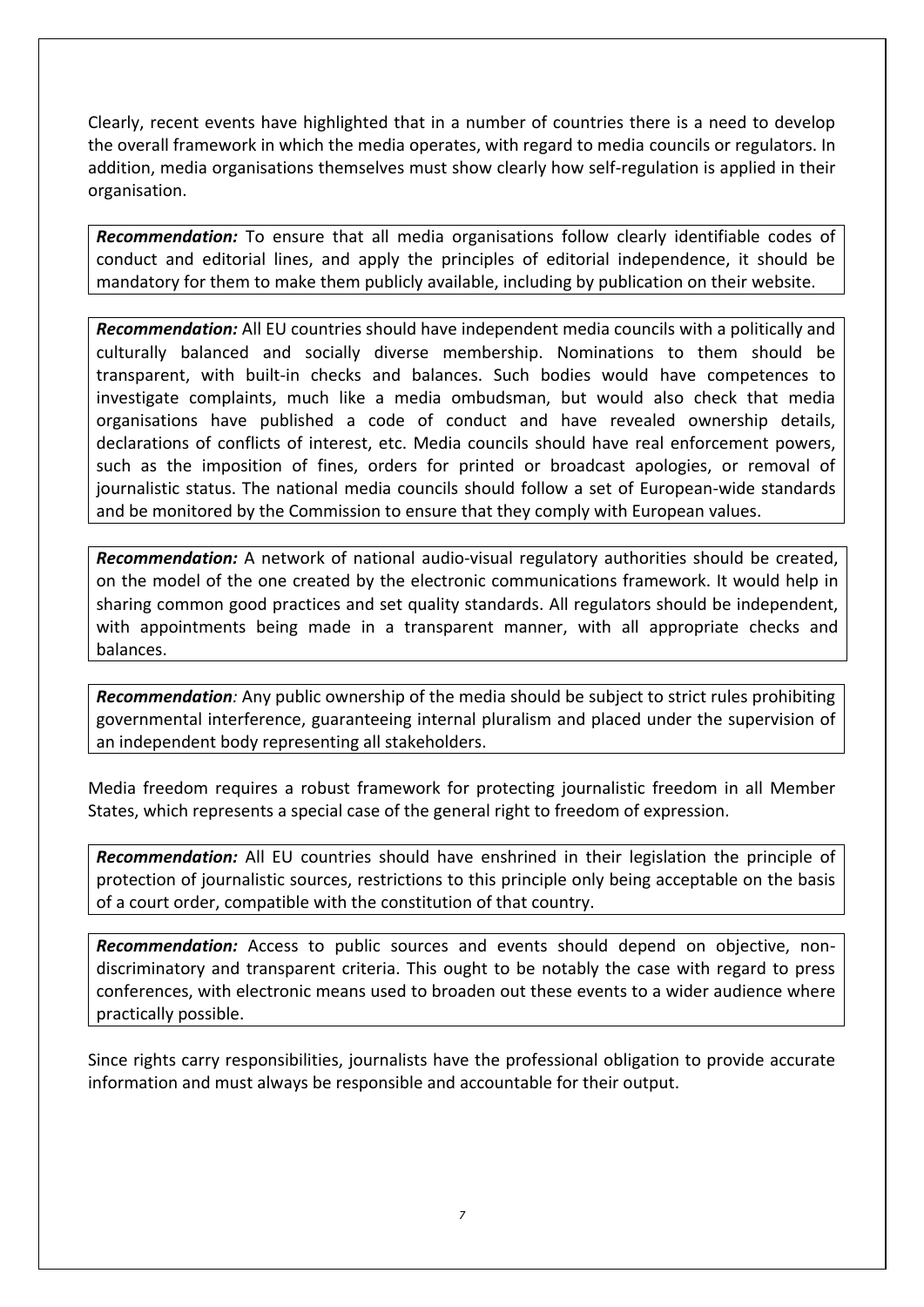*Recommendation:* Member States should ensure that appropriate instruments are put in place for identifying those responsible for harming others through the media, even in the online space. Any internet user-data collection necessary for this purpose, however, should be kept confidential and made available only by a court order.

*Recommendation:* Compulsory damages following court cases should include an apology and retraction of accusations printed with equal positioning and size of the original defamation, or presented in the same time slot in the case of radio or TV programmes. In addition to this and to a legally-imposed right of reply, it should become accepted as responsible practice among news media to also publish retractions and corrections of wrong and unverified information on the simple request of citizens providing justifications to the contrary. Any such retractions and corrections should be published with the same relevance as the original coverage when the correction of the potential harm done by such false information so justifies. Any public funding should be conditional on the inclusion of such provisions in the code of conduct of the media organisation.

The HLG believes that the EU can, and should, have a bigger role in supporting media freedom and pluralism in the EU and beyond. The recommendations in this report should be understood as an encouragement to develop the overall EU framework, ensuring that high quality media can continue to contribute to European democracy across the EU.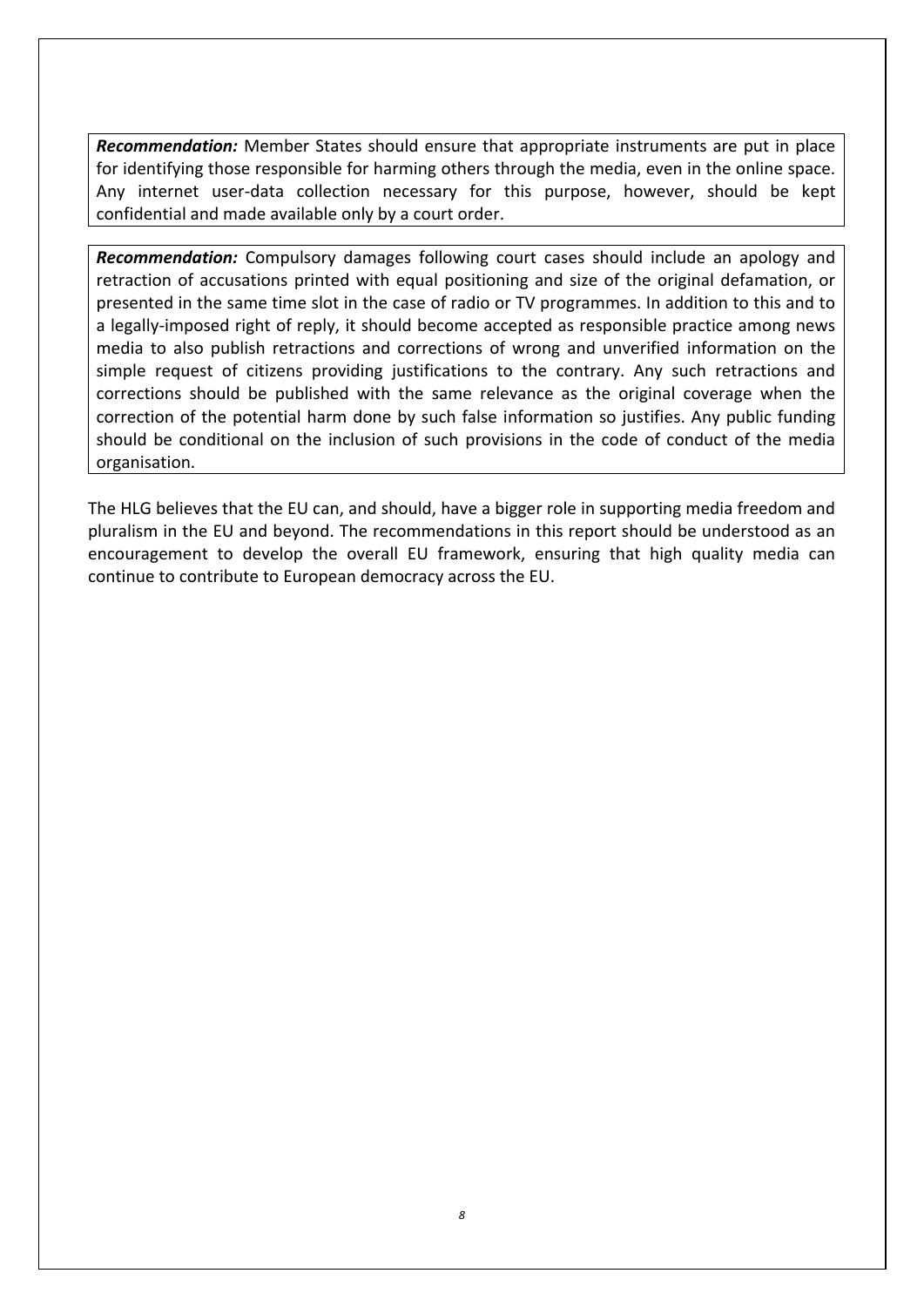# The High Level Group on Media Freedom and Pluralism

The High Level Group on Media Freedom and Pluralism was established by European Commission Vice-President Neelie Kroes in October 2011. The group was chaired by the former President of Latvia, Professor Vaira Vīķe-Freiberga. The other members were Professor Herta Däubler-Gmelin, Professor Luís Miguel Poiares Pessoa Maduro and Ben Hammersley.

The remit of the Group was to provide a set of recommendations for the respect, the protection, the support and the promotion of pluralism and freedom of the media in Europe. The Commission had invited the group to analyse and provide recommendations on issues such as:

- limitations to media freedom arising from political interference (state intervention or national legislation)
- limitations to media independence arising from private and commercial interference
- the question of the concentration of media ownership and its consequence for media freedom/pluralism and on the independence of journalists
- existing or potential legal threats to the protection of journalists' rights and their profession in Member States
- the role and independence of regulatory authorities
- existing or potential measures in favour of quality journalism, ethics and media accountability, within the respective competences of national, EU and international authorities.

This Report presents the findings of the Group and its recommendations.

The members of the Group have drawn up the recommendations in this Report independently. They do not represent a particular organisation or any particular interest and are acting here in a personal capacity.

The Group would like to thank the Secretariat of DG Connect for the support received in drawing up this Report. They would also like to thank all the individuals and organisations which have provided input to the Group, either in written submissions or by providing evidence in person. A full list of these inputs is contained in Annex A.

Professor Vaira Vīķe-Freiberga (Chair) Professor Herta Däubler-Gmelin

Ben Hammersley **Professor Luís Miguel Poiares Pessoa Maduro**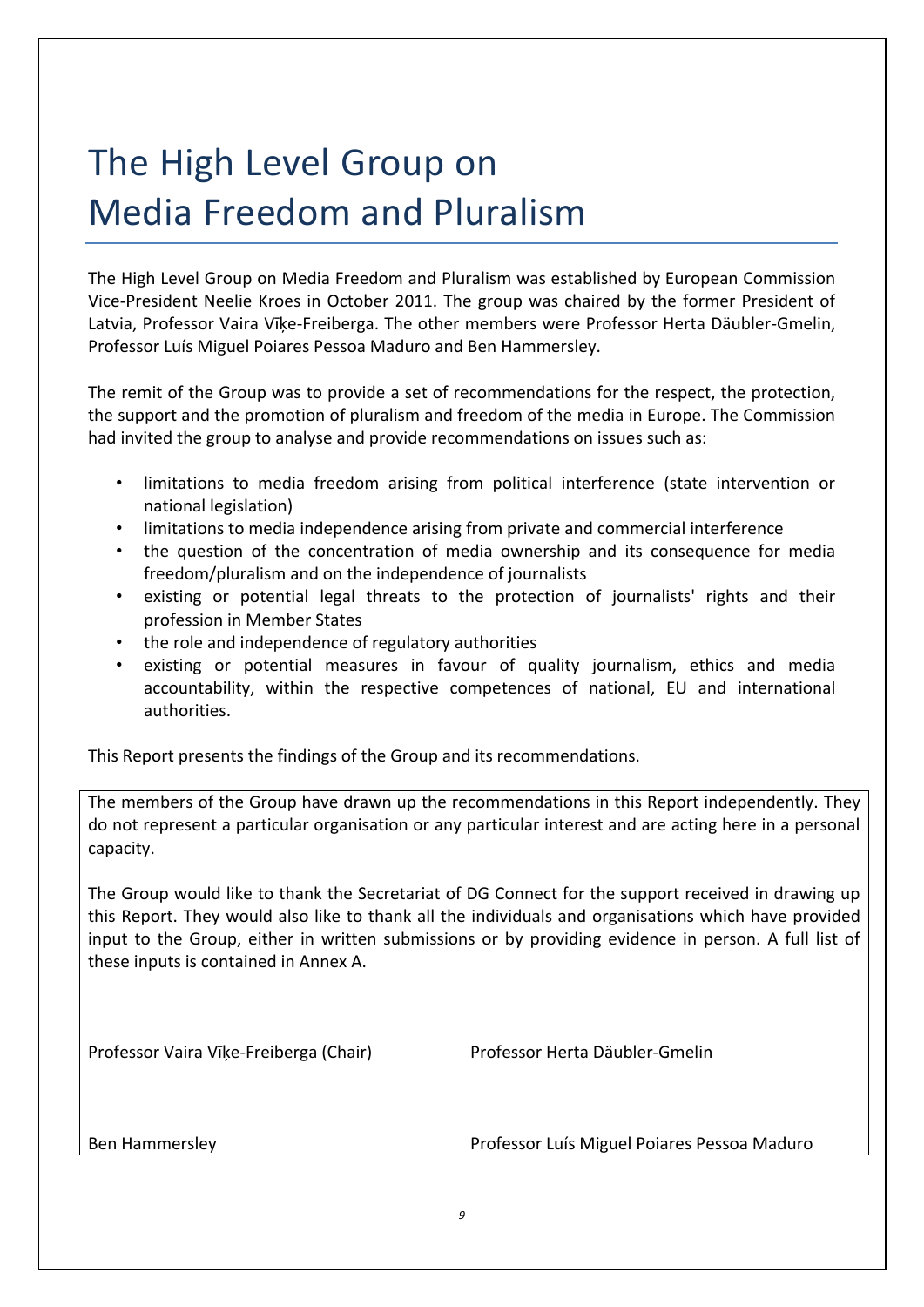# 1. Why media freedom and pluralism matter

*"Freedom of the press is essential to a democratic society. To uphold and protect it, and to respect its diversity and its political, social and cultural missions, is the mandate of all governments."<sup>1</sup>*

#### **1.1 The democratic function of the media**

The scope and focus of this report is on the crucial role that free and pluralistic media play in the preservation and good functioning of democracy.

A fundamental principle of democratic systems is that equal rights are accorded to all citizens, with the possibility of their direct or indirect participation in collective decision-making, especially through free elections, the choice of political representatives and the power to hold elected officials accountable. If citizens are to exploit these rights to the fullest, however, they must have free access to information that will give them sufficient basis for making enlightened judgements and informed political choices.<sup>2</sup> If not, control over the flows of information and manipulation of public opinion can lead to a concentration of power, the ultimate form of which is seen in authoritarian and totalitarian systems, which use both censorship and propaganda as tools for staying in power.

Historically, the concept of media freedom has evolved in parallel to the fundamental human rights of freedom of conscience and of expression. Media freedom has gone hand-in-hand with the evolution of democracy, while the degree of control and censorship of the press and other media has been in direct correlation with the degree of totalitarianism in a country's form of governance. With the kind of chequered past of authoritarian or totalitarian rule that Europe has experienced within the last 100 years, it is small wonder that its citizens should feel extremely sensitive about any possibility of relapse in terms of political control of the media. The debates surrounding a number of recent resolutions passed by the European Parliament attest to this legitimate concern. Given Europe's history and the memory of dangers of totalitarianism and authoritarianism, maintaining and preserving the democratic function of the media is a special responsibility.

Democracy requires a well-informed, inclusive and pluralistic public sphere; the media are, to a large extent, the creators as well as the "editors" of this public sphere. In this they become the holders of considerable power and may come to assume the status of a "fourth estate" within society. At the same time, the public service aspect and democratic function of media can come under threat either through political interference, undue commercial influence, or increasing social disinterest and indifference on the part of the general public.

<sup>1</sup> European Charter on Freedom of the Press, 2009

 $^2$  O'Neil, 1998, quoted in Andrea Calderaro & Alina Dobrev, 2012, 'Exploring the current state of media pluralism and media freedom in the European Union – Political and Social Aspects'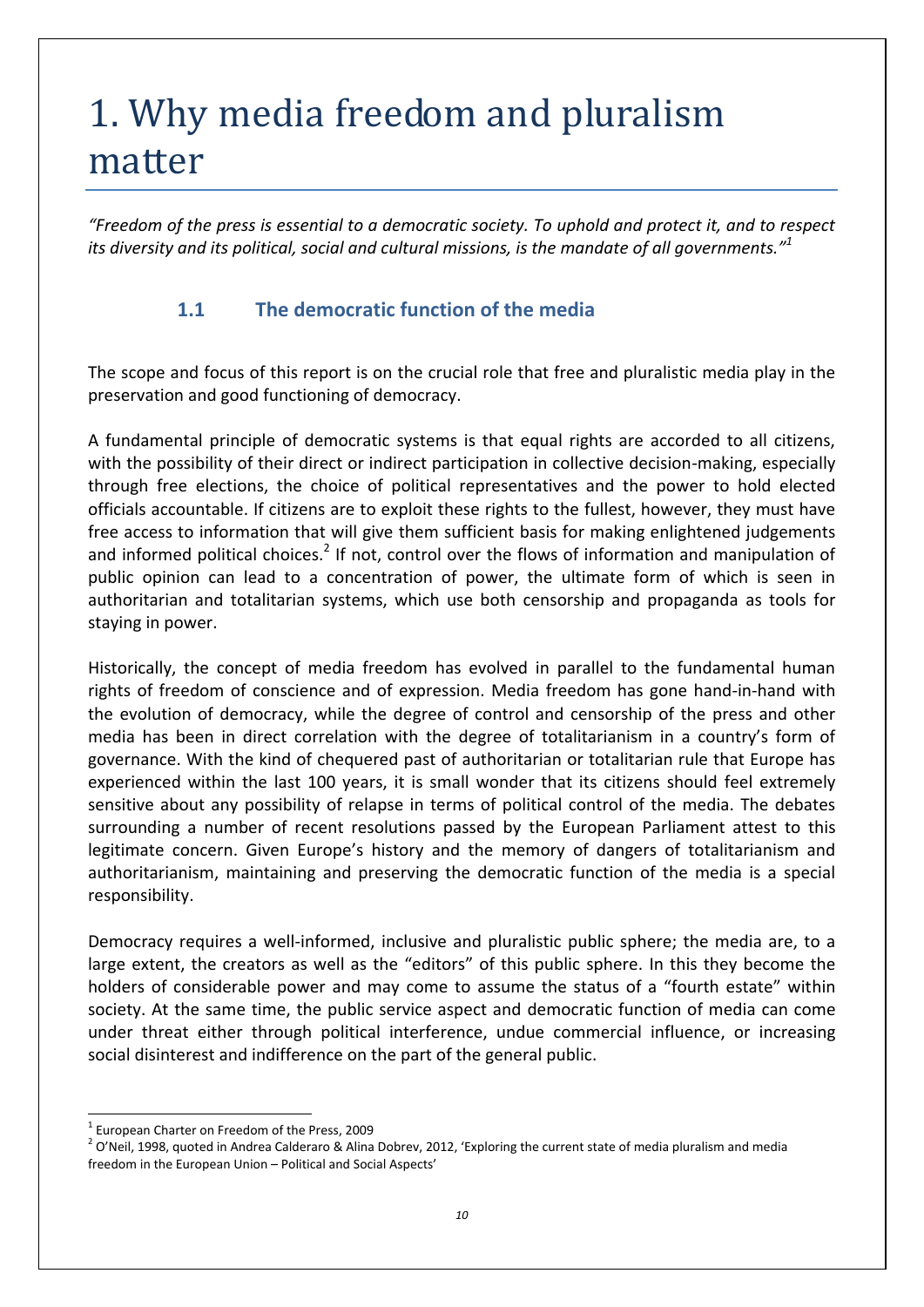The role media plays in a democratic society requires strong protection, but also carries with it equal responsibilities. The public must never forget that media are purveyors of information, not of absolute truths. They should not be seen as sacred cows that are beyond criticism and are accountable to no one. The media are part and parcel of the overall social fabric of society and may either help or hinder communication and mutual understanding between different parts of it, fostering or suppressing democratic debate, as the case may be. There is no doubt that media should be free from political censorship and from any political requirement to fit all communication within a strict ideological framework. At the same time, the democratic function of media may also be undermined by poor quality journalism and a lack of journalistic integrity. It is thus as important for media to strive to be objective, truthful, unbiased and high-quality, as it is for them to enjoy maximum freedom from undue outside pressures.

In setting up objectivity as one of the defining criteria of media quality, it must be remembered that media can never be fully objective. Back in 1964, in his ground-breaking book "Understanding the Media: The Extensions of Man", Marshall McLuhan famously pronounced that "The Medium is the Message". This implies (among other things) that any channel of information transmission inevitably adds an element of "noise" to the original signal. With respect to the message conveyed by the media, subjective aspects are always present and bias often permeates different narrations of the facts. Thus, taking daily news as an example, a newspaper, radio or TV station will make its own subjective selection as to what items are to be included as "news", and which are not, and it will include a slant on each item included as well as an editorial element of interpretation, minimal or extensive, as the case may be.

There is also a long-standing tradition for certain media, especially the written media, to embrace a political editorial identity. This kind of slant is accepted as a legitimate expression of the diversity of opinion, if done in a transparent manner and respecting the distinction between fact and opinion. As in the parable about the blind men and the elephant, the inability of any one source to lay claim to Absolute Truth is what makes it so important to guarantee a pluralistic media environment, where a variety of slants on reality have a chance to be expressed. Democracy requires an environment where not only different versions of the facts can be contrasted and tested by citizens, but where differing emphasis and coverage given to those facts and events may be found.

#### **1.2 The public function of the media**

The public role of the media in a democratic society applies to the news sector above all others, since the quality of the news received will affect the ability of citizens "to contribute to and participate in the decision-making processes which concern them. This applies to local, national or international governance models as well as to other specific communities."<sup>3</sup>

Responsible and high quality media can also challenge abuses of power and hold politicians accountable. In this context, a special mention should be made of the public role of investigative journalism. It frequently (but not always) investigates cases involving abuse of power or the theft or misuse of public funds, whether those of governments, or of public companies and

 $3$  Council of Europe, 2011, 'Recommendation CM/Rec(2011)7 of the Committee of Ministers to member states on a new notion of media'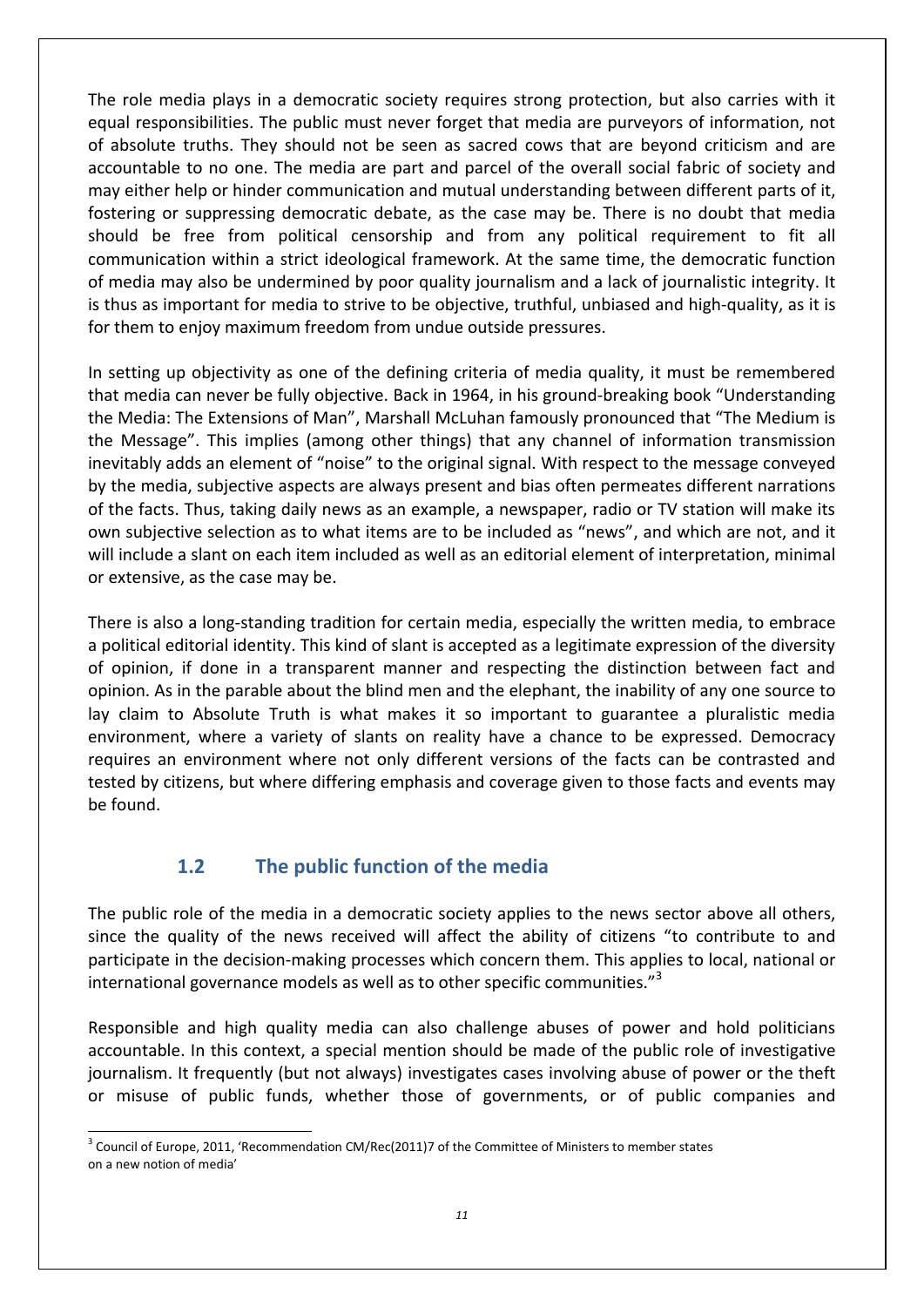corporations. Where both internal and external controls have been insufficient to prevent the occurrence of abuses of power, this type of journalism is of high importance as a mechanism for ensuring compliance with the rule of law, proper use of public funds, safeguarding public safety, exposing misleading statements, and protecting democracy itself, at different levels of government, from different forms of private and public corruption. High quality investigative journalism can thus serve an important watch-dog function in protecting the interests of society, but obviously it cannot replace the need for criminal investigations and the due process of law. Furthermore, investigative journalism should not assume only the narrow, often sensationalist form of the *exposé*, but it should also embrace a wider range of topics, including deeper investigations that aim to explain complex ideas and processes to the general public.

As noted above, media do not only have to be free and independent, they also have to be pluralistic, as well as inclusive, offering a wide range of different views and opinions and reflecting the diversity of a country's population. The concept of pluralism embraces both cultural and linguistic pluralism, taking account of the needs of minorities, reflecting geographical diversity as well as local and regional priorities. A key function of media, therefore, is to protect local cultures (whether national or regional), and, with them, Europe's cultural diversity.

While their primary function remains to serve the national public of individual member states, the media can also be expected to contribute to a wider pan-European public sphere. Only the latter will be liable to genuinely support the democratic exercise of the powers that the European Union already holds, whatever our view on the precise nature and extent of those powers.

This, however, should not blind us to the fact that the quality of the information conveyed to the ordinary citizen may vary widely, even where the press and other media are free from censorship and other forms of political control or influence. The content of the message and its degree of correspondence to anything resembling an "objective truth" may be (and frequently is) impaired by the more or less subtle or direct economic pressures exercised by the owners of the media, as well as by their advertisers. The professional qualifications and integrity of the journalists creating the content of the message, as well as adequate working conditions, also have a substantial impact on the quality of the information conveyed. Not all journalists are equally able or willing to answer to the high expectations of objectivity placed upon them by a hopeful and trusting public. Indeed, not all journalism is intended to be entirely objective in the first place.

#### **1.3 Defining media freedom and pluralism**

The concept of media itself, as a collective term for all forms of non-official public means of providing information, is historically a relatively recent one. Ever since the invention of the printing press, the printed word developed as the only medium of public expression (next to the age-old power of the spoken word), although its physical embodiments kept changing over the centuries from pamphlets, broad-sheets, Almanacs and the like, to newspapers and magazines as we know them today. Radio - as an auditory medium of communication - only entered the scene during the first part of the 20th century; and TV - as an audio-visual medium - in the decade following the end of World War 2. Electronic media, especially the internet - combining as they do all three (written text, audio and visual elements) - have become serious players on the scene only since a few decades before the turn of the millennium. With the accelerating rate of change in both communication hardware and software, it is to be expected that the media landscape will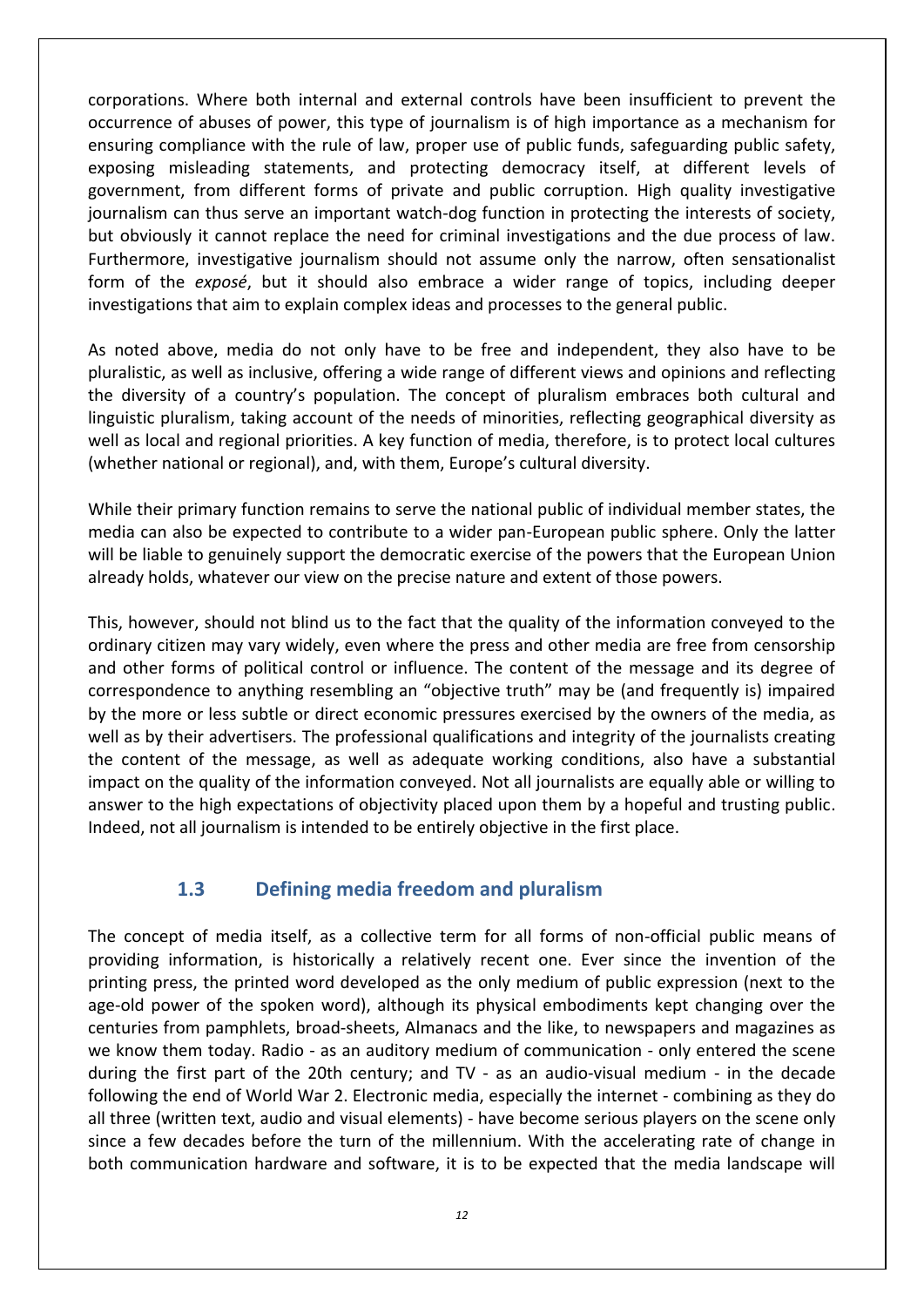continue to undergo rapid and even radical changes within the next five years and beyond, the precise nature of which is impossible to predict at the moment.

The concept of **media freedom** is closely related to the notion of freedom of expression, but not identical with it. The latter is enshrined in Europe's fundamental values and rights: "Everyone has the right to freedom of expression. This right shall include freedom to hold opinions and to receive and impart information and ideas without interference by public authority and regardless of frontiers."<sup>4</sup> Beyond freedom of expression, however, media freedom also implies special rights, protections and responsibilities for journalists' media activities. These include for example the right to protect sources, protection from harassment or threats and freedom from undue commercial pressures.

These special rights carry with them special responsibilities as well. It goes without saying that journalists have to conform to the law of the land, including criminal law, as long as the law is itself compatible with the protection of democracy and fundamental human rights. Responsibilities also include adhering to legal principles such as protection of individual rights and freedoms, for example in respect of libel or protecting the right of reply for those covered in media stories, as well as following certain ethical standards, for example in relation to how political radicalism is portrayed in the media.

Media responsibilities also include adhering to any tools of self-regulation for the profession, such as, for example, abiding by relevant charters. In online media, traditional types of media accountability instruments, such as ethical codes, ombudsmen and press councils, are increasingly complemented by instruments involving the audience users' comments, media users' blogs and social media (such as Twitter or Facebook).

There is a close relationship between media freedom and **media pluralism**: "Media freedom is closer related to independence of media from government/authorities control and media pluralism is closer related to independence of media from private control and disproportionate influence of one or few economic, social and/or political powers."<sup>5</sup>

While many concerns regarding media pluralism have focused on media ownership, the concept of pluralism is broader:

"Media pluralism is a concept that goes far beyond media ownership … It embraces many aspects, ranging from, for example, merger control rules to content requirements in broadcasting licensing systems, the establishment of editorial freedoms, the independence and status of public service broadcasters, the professional situation of journalists, the relationship between media and political actors, etc. It encompasses all measures that ensure citizens' access to a variety of information sources and voices, allowing them to form opinions without the undue influence of one dominant opinion forming power."<sup>6</sup>

There is an internal and an external dimension to pluralism, where internal pluralism refers to pluralism within a particular media organisation. Thus many countries require the public service

 $^4$  EU Charter of Fundamental Rights, Article 11

<sup>&</sup>lt;sup>5</sup> Andrea Calderaro & Alina Dobreva, July 2012, 'Exploring the current state of media pluralism and media freedom in the European Union – Political and Social Aspects'

 $^6$  EU Media Futures Forum, Final Report – September 2012, 'Report for European Commission Vice-President Neelie Kroes'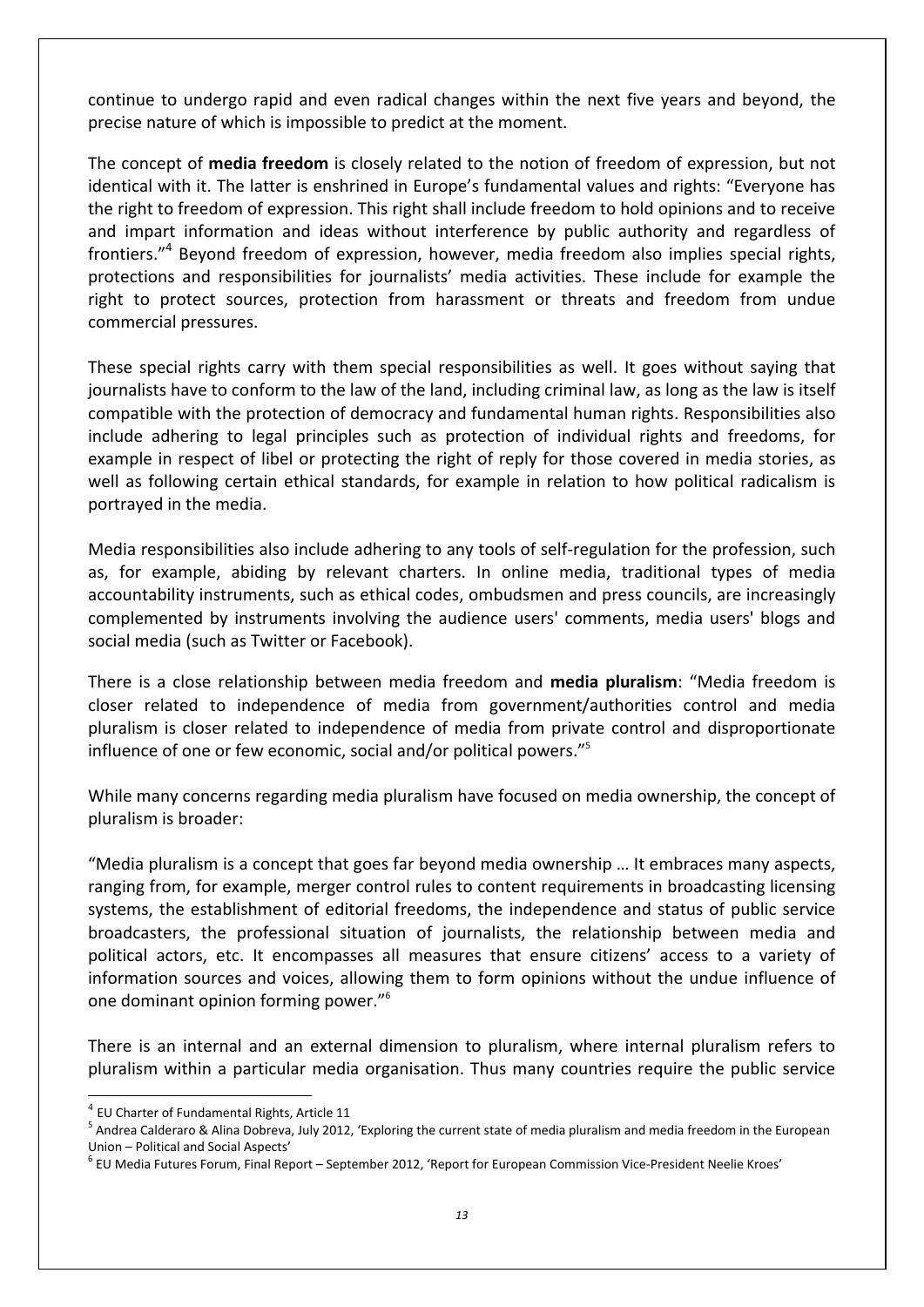broadcaster to reflect a wide range of political views and interests of minorities or other parts of the population. External pluralism refers to the media landscape as a whole, for example in terms of the number of different media providers active in any given country. Where all newspapers in a country, for example, are in the hands of the same owners, this has the potential of becoming a serious threat to the variety of opinions expressed in the public sphere. In such a situation, only the strictest adherence to the editorial independence of each paper can preserve media pluralism (as well as freedom).

Media ownership can thus create significant challenges to pluralism if owners use their economic power to restrict journalistic freedoms or interfere with the exercise of responsible journalism. On the other hand, in a free market economy, owners must have the ability to determine the strategic direction of their companies, exploit available commercial opportunities and remain competitive and profit-making. An essential element of pluralism is that it does not imply complete neutrality or a lack of opinion. In fact, having an editorial line is an essential part of the role of editors, as long as this line is made transparent to staff and to the consumers. An editor of a newspaper has the right - if not even a responsibility - to establish a clear editorial line, which should be as explicitly and clearly stated as possible.

Media pluralism may also depend on the level at which the media operates: one needs to take into account media concentration at different levels. One could also consider that the absence of European news coverage constitutes a lack of pluralism as it affects democracy at both the European and national levels, notably by hindering the political accountability of both State and European political actors.

#### **1.4 Diversity**

The media landscape in Europe is characterised by significant diversity. Within each country, it has evolved through history and local political and market conditions, and reflects a country's specific culture. It also reflects local demographics, for example in historically multi-lingual countries such as Belgium or in countries with more recent minorities speaking a different language, such as the Russian-speaking minorities in the Baltic States, or Arabic or Turkish-speaking minorities in several Western European countries. This diversity must be taken into account, but so must our common past, whose different dark moments have led us to a shared belief in certain values and the EU's role in upholding them.

Different countries also have very different institutional and regulatory frameworks. In some countries public service media and private profit–oriented media each play their respective roles in a dual system. This dualistic system, often guaranteed by national constitutional rules, is deeply entrenched in the political culture of some countries. The way in which a particular national regulatory framework is supported by and supportive of national political culture is a factor that must be given due regard by EU regulators. This is so even if there might sometimes exist tensions with EU competition rules, advertisement regulations, or new media implications. The intervention of EU regulators must take into account the specific national context and, in particular, be mindful of the extent to which different political cultures may require different media regulatory frameworks so as to better protect media freedom and pluralism in that particular state.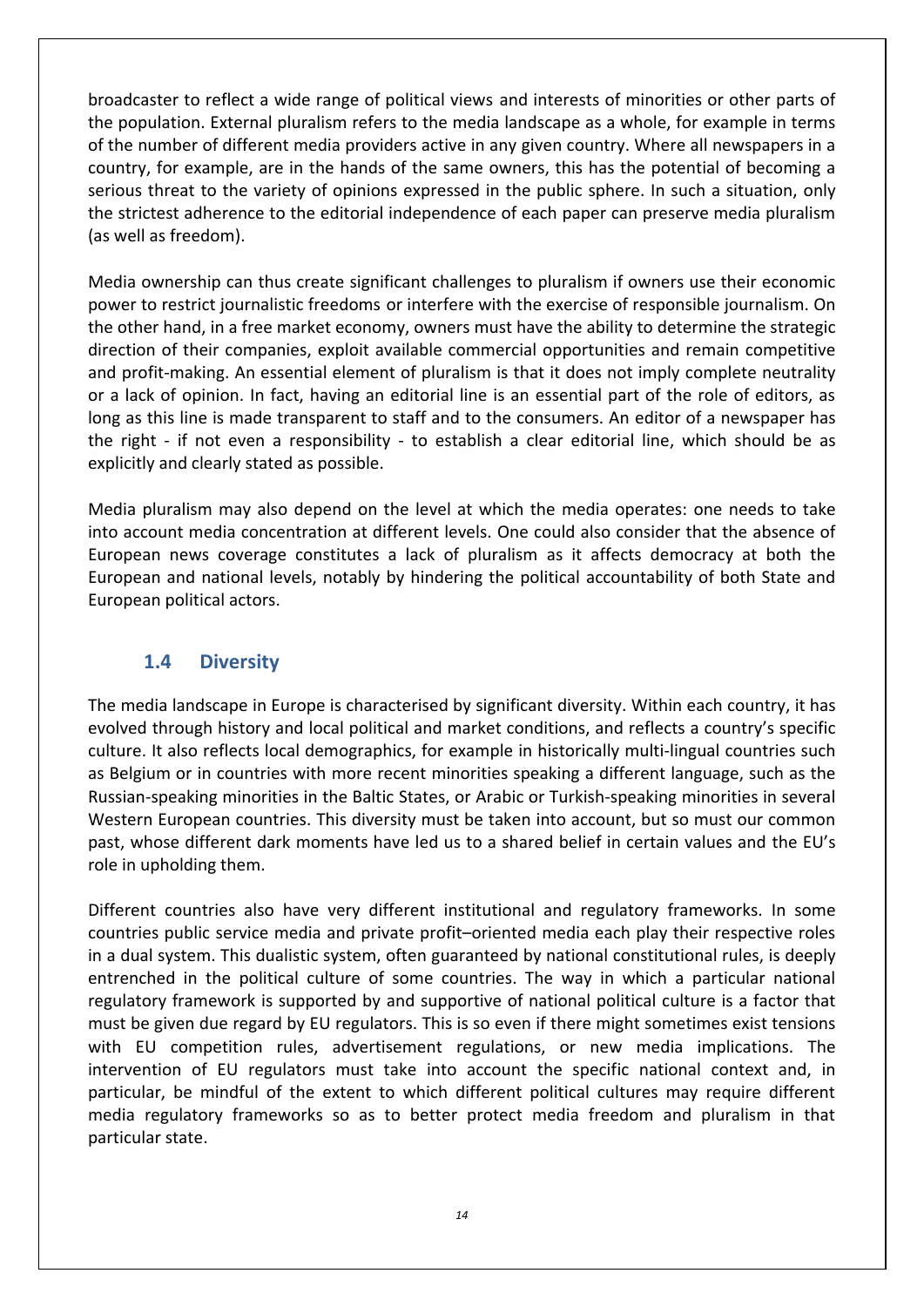In some countries, there is a long-standing and recognised role for the media within the legal framework. There is an established self-regulatory framework with independent press councils or complaints commissions, with a clear responsibility for a regulator or regulators to set the framework for certain types of media or for all media. In other countries, this framework is far less developed.

Within this context, it is crucially important not to confuse rules with values. The different political cultures or realities in different Member States may result in the same rule having very different consequences for the protection of the values of media freedom and media pluralism. For example, qualified parliamentary majorities are often required for the appointment of members of media councils or regulatory authorities, with the purpose of guaranteeing the representation of a diversity of viewpoints in such bodies. But where a single political party may end up holding such a qualified majority by itself, such a well-meaning rule will not necessarily guarantee diversity and the protection of media freedom and pluralism. It may even lead to the opposite result, by entrenching representatives of a single political view in a dominant position in such bodies, and systematically excluding the holders of differing views.

For this reason, safeguarding media freedom and pluralism cannot be achieved simply by adopting a specific set of common rules, necessary as they are. Rules necessarily must be adapted to different political cultures and they need to be implemented in a way which firmly keeps the aim of media freedom and pluralism at the forefront. In addition, promoting media freedom and pluralism requires furthering a certain political culture, as well as enhancing media quality. Rules may be necessary but they are not sufficient.

It is in this complex setting that any new initiatives taken at the level of the European Union for the promotion of media freedom and pluralism must, first and foremost, focus on commonly accepted fundamental values, and exercise great care in respecting the national context within which any new regulations will have to be applied.

### **1.5 Challenges to media freedom and pluralism at Member State level**

While media freedom and pluralism have been universally accepted as fundamental to the common values prevailing within the European community, in practice a whole range of potential challenges to them have been documented in recent reports and systematic studies. These include issues highlighted by recent court cases, official enquiries and national as well as European parliamentary debates:

- Media legislation being implemented in such a way that freedom of expression is restricted, with significant concern over possible political influence on the setup and membership of Media Councils, as well as the influence of politicians on public service broadcasting, for example through the appointment system;
- Libel/defamation laws potentially being used to restrict the freedom of the press to report on possible misconduct by public and private figures, or  $-$  conversely  $-$  to muzzle politicians and prevent them from freely expressing their opinions;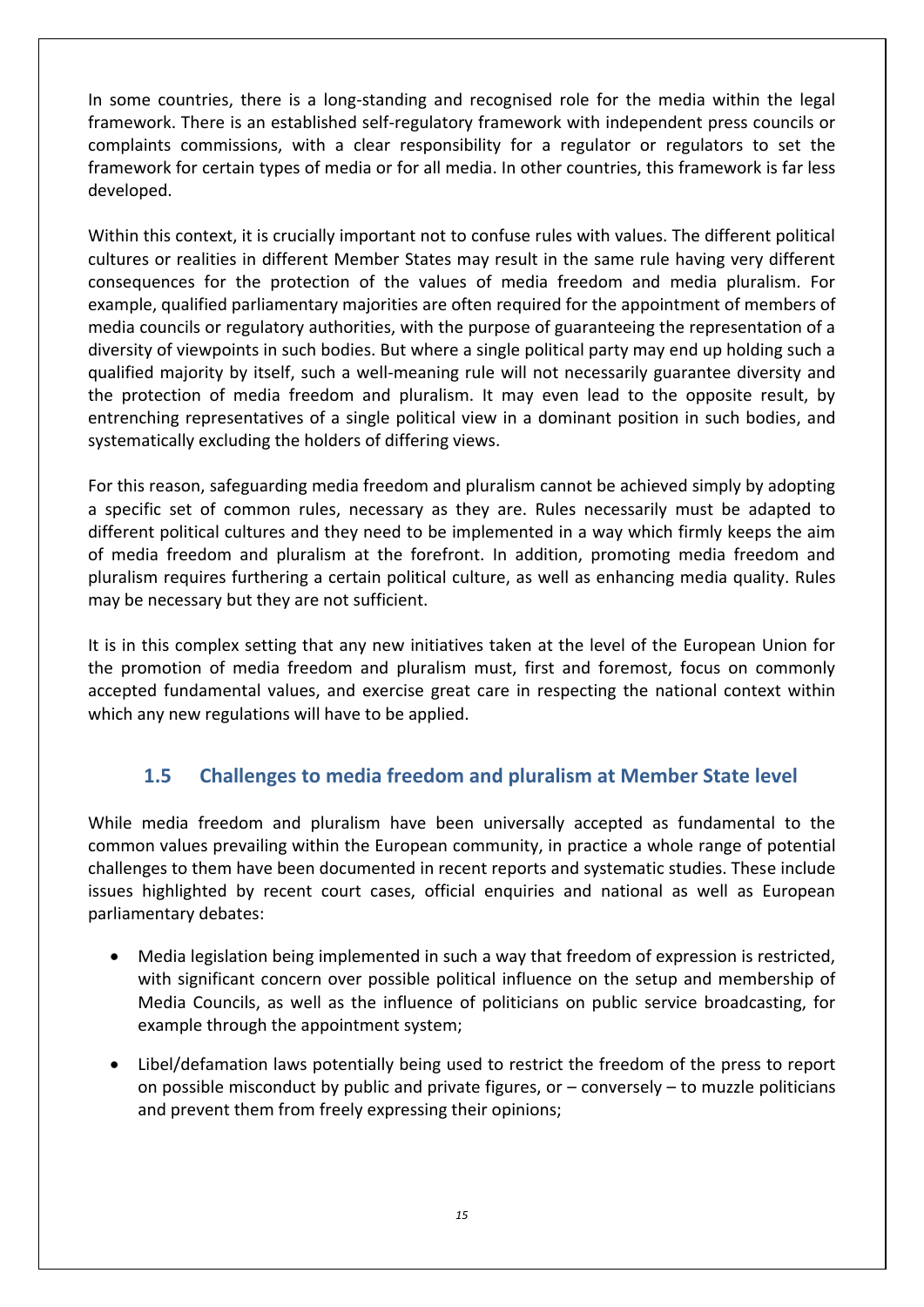- Excessive influence of media owners or advertising clients on politicians and government and the covert manipulation of political decisions in favour of hidden economic interests;
- The concentration of ownership of commercial media and the influence this might have in the political space, whether concentration of ownership in the hands of ruling politicians, concentration of all media in a country within the hands of a single owner, or (especially dangerous in the case of small countries) concentration of all media in the hands of foreign owners;
- The effect of media concentration and changing business models in reducing the quality of journalism (investigative or otherwise), restricting the degrees of editorial freedom and the erosion in the quality of working conditions and job security for journalists;
- The lack of media ownership transparency and opacity of funding sources;
- The corruptive influence on society of some journalists resorting to criminal activity in their search for sensational (and profit-making) stories, including widespread and systematic bribing of policemen, prosecutors and other public officials, undue harassment of publicly known figures and gross infringements of individual rights to privacy (such as phone tapping) and freedom of movement;
- Potential conflicts of interest arising from journalists' closeness to business interests.

Given that infringements on, or abuses of, media freedom and pluralism may take such a wide variety of forms, the question of regulation or lack of it has taken on a particular urgency of late. Thus, in debates at the level of the European Parliament, as well as at the Council of Europe, concerns have been expressed about the ability of the European Union to ensure compliance with its values within its own borders. At the same time, at the national level, serious failings have come to light in some countries as to the ability of the media industry to comply with its avowed commitment to self-regulation. The weakness of national self-regulating bodies, even in countries where they had, until now, been considered as highly successful, has been highlighted during the Leveson Inquiry in the United Kingdom.<sup>7</sup>

Before addressing the nature of possible steps to remedy this situation, the High Level Group would like to emphasise that its remit is not to review and assess the situation in the different Member States, which is already in progress through various inquiries, court cases and research reports. While strongly welcoming all actions taken to address any concrete challenges to media freedom and pluralism, the focus of this report will be to make broader, long term recommendations which can ensure that these kinds of cases are challenged effectively in future, if necessary at a European level.

 $\overline{a}$ <sup>7</sup> For further details on and the findings of the Leveson Inquiry, see: http://www.levesoninquiry.org.uk/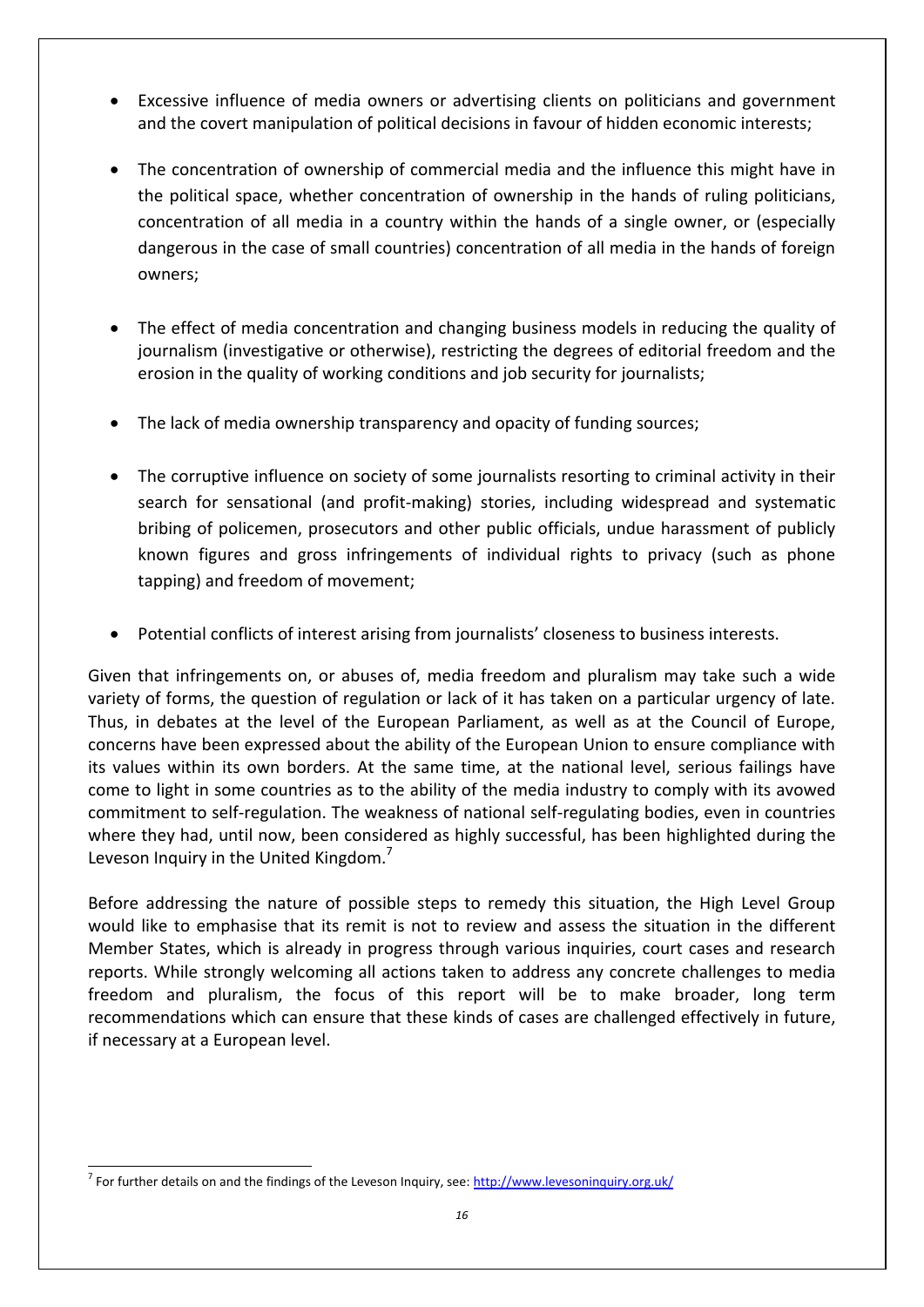# 2 The role of the European Union

Media freedom and pluralism have recently been prominent issues in the European debate, with a heightened focus on possible challenges. Given the important role media plays as part of a functioning democracy - by creating transparency, by having the ability to challenge those in power and by helping to develop informed citizens – these concerns go to the heart of 'the universal values of the inviolable and inalienable rights of the human person, freedom, democracy, equality and the rule of law'<sup>8</sup> on which the European Union is based.

Article 11 of the Charter of Fundamental Rights of the European Union states that freedom and pluralism of the media should be respected as essential elements of the common vision of a democratic Europe. This means that the EU has a responsibility to observe its adequate implementation and to actively defend basic democratic values, including media freedom and pluralism:

"media freedom and media pluralism are part of the rights, freedoms and principles enshrined in the Charter and in the ECHR and firmly rooted in the national constitutional traditions of the Member States, and, as such, form a normative corpus that already had and will potentially have a role in the interpretation and application of European law."<sup>9</sup>

Legally, the Charter is addressed to the EU institutions, with due regard for the principle of subsidiarity, and to Member States only when they are implementing EU law.<sup>10</sup> While this implies that matters relating to media are predominantly dealt with at the Member State level, there are a number of areas where either the existence of cross-border activities or the protection of European democracy is bound to interact with the operation of national frameworks. This has been emphasised during intense debates in the European Parliament, despite the respected predominance of Member State competences in this field. Apart from specific concerns regarding the situation in certain countries, the HLG notes an increasing recognition of the European Union's role in upholding the fundamental rights of Europe's citizens. Clear appeals have been made for the European Union to intervene in media issues even at State level, by making use of its competences in areas such as competition policy or free movement provisions to compensate for its more limited jurisdiction in the area of fundamental rights.

In even broader terms, it must be recognised that the internal market and the space for freedom, security and justice within the EU creates a common social and political space that requires media freedom and pluralism to be guaranteed equally throughout it. These are also necessary elements for an effective democratic legitimacy of the powers exercised at the European level itself. There can be no genuine democracy at the EU level if media freedom and pluralism are not guaranteed throughout the European political space.

 8 Consolidated Treaties of the European Union, Preamble

<sup>&</sup>lt;sup>9</sup> Elda Brogi & Paula Gori, 2012, 'Legal analysis/perspective on the EU instruments to foster media pluralism and media freedom in European Union competencies in respect of media pluralism and media freedom'

 $10$  Charter of Fundamental Rights, Article 51, para. 1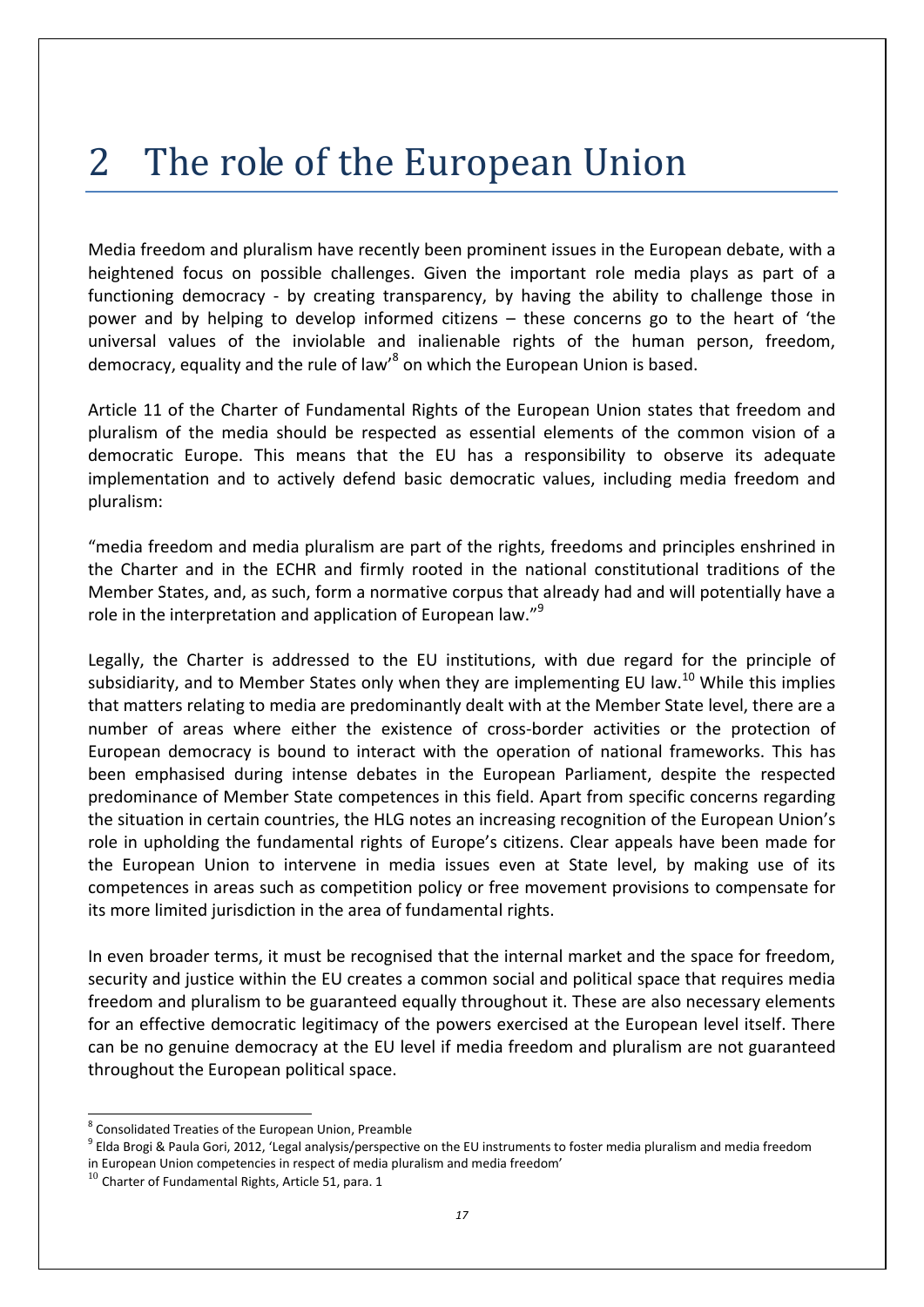In case of severe challenges to freedom and pluralism in a Member State, the European institutions can go beyond acting as a general moral compass. For one thing, they can alert the respective member state, if necessary by naming and shaming. As the efficacy of this approach may be open to question, depending on the resonance such an assessment has for the public in the particular Member State, additional tools, such as the threat to withhold certain funding, might be used to reinforce a negative assessment.

In cases where there is clear interference with the democratic function of media, the EU has an obligation to intervene directly with the country in question. *In extremis*, the EU can make use of Article 7 of the Treaty on European Union (TEU), which allows the Council, acting by qualified majority, to decide to suspend certain rights of a member state found in serious and persistent breach of EU values enshrined in the Treaty.

It is, however, obvious that Article 7 can only be used in extraordinary circumstances. The extremely high threshold for its application, its political nature and special procedure, all make it particularly contentious as well as difficult to apply. Hopefully, Article 7 should mostly act as a deterrent for Member States not to engage in particular egregious violations of fundamental rights. On the other hand, it does remain available as a "last recourse" instrument when a Member State's activities are no longer in compliance with the EU basic values stated in Art. 2 TEU.

### **2.1 Recent EU Actions with regard to media freedom and pluralism**

Given the strictly circumscribed nature of EU competences, the HLG notes with satisfaction the broad range of EU activities engaged in of late. First of all, EU Commissioner Neelie Kroes and the governments of some member states have been engaged in an intensive dialogue concerning legal and regulatory actions to which serious objections have been raised. Such dialogue should always be the first step in searching for a solution, and its efficiency has been shown by the willingness of governments to take active steps to bring the national situation in line with EU values.

Before intervening in any way, however, a clear assessment of the existing situation is always necessary. This may take a variety of concrete forms, so long as regular, systematic and nonpolitical assessments are provided for. Along these lines, the HLG notes the founding of the Centre for Media Pluralism and Media Freedom in Florence in December 2011, entrusted with generating policy studies and papers on issues related to media freedom and pluralism (for instance, a special study of EU competencies in this regard). Independent of the type of institutional infrastructure, the funding of research projects such as MEDIADEM (European media policies: valuing and reclaiming free and independent media in contemporary democratic systems) is to be greatly encouraged, as these offer valuable, in-depth scholarly analyses. $<sup>11</sup>$ </sup>

While recognising the difficulties inherent in such a mission, the HLG strongly encourages the EU Commission to pursue activities in this direction. This is to be seen as a long-term commitment, which will require, among other things, the development of a monitoring tool for assessing risks

 $11$  Along the same lines, one might mention specific studies such as MediaAct (Media accountability and transparency in Europe) and Media and Democracy in Central and Eastern Europe (MDCEE), or the funding of a study on "Indicators for Media Pluralism in the Member States - Towards a Risk-Based Approach"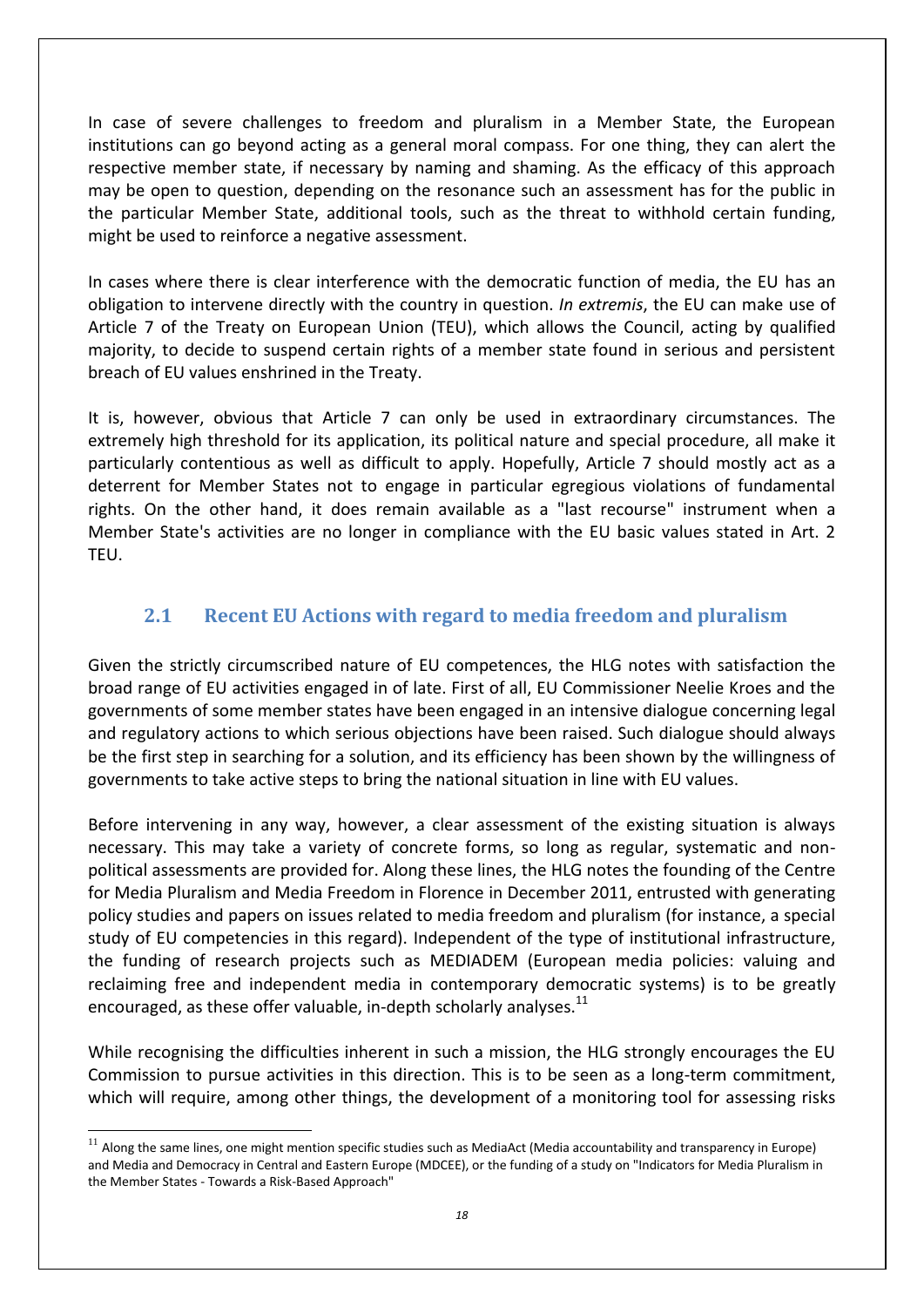for media pluralism in the EU Member States and identifying threats to such pluralism. One such Media Pluralism Monitoring (MPM) tool has already been developed and is available online, but must be considered as a first effort which still needs considerable improvement. It has been criticised for being too cumbersome to apply and indeed has not been up and running so far. A pilot project of the European Parliament has been submitted and evaluated positively. Pending final agreement, the MPM could be put in practice in 2013.

An EU Media Futures Forum has also been created, to reflect on the impact of technological developments on European media industries, resulting risks and opportunities for these industries as well as for consumers/citizens, and the emerging new business models. The goal of this reflection is to assess which overall policy framework is most conducive to respond to these developments so as to foster a pluralistic media sector and quality journalism in the future.

The "No disconnect strategy" may also be briefly mentioned, created as it was to uphold the EU's commitment to ensuring that internet and other information and communication technology (ICT) can remain a driver of political freedom, democratic development and economic growth.

In addition, the Commission also provides direct support to a number of media organisations. Such support includes partial funding of a European TV network and of EURANET (radio network), a grant to Euronews, support to a network of press publishers (Presseurop.eu) and seminars and training events for journalists (through the European Journalism Centre)<sup>12</sup>, as well as funding for audiovisual programmes (cinema and broadcasting).<sup>13</sup>

### **2.2 EU competences in protecting media freedom and pluralism**

It should be noted that Article 7 is not the only legal basis empowering the Union to act for the protection of fundamental rights and freedoms of the media at a national level. The relationship between both media pluralism and media freedom and existing competences and areas of action of the Union allow, if not require, EU actions in the protection of fundamental rights in this area of the law. This is a natural consequence of the developments highlighted above, in particular the strong link between media freedom and pluralism and both free movement and democracy at the EU level itself.

EU competences with respect to media freedom and pluralism have been already partly recognised and exercised in the area of the internal market, in particular free movement provisions. Certain national policies that restrict media pluralism and/or violate media freedom are naturally bound to also hinder the exercise of free movement to that Member State by media companies or journalists. If, in a particular Member State, the licensing of a media company is not subject to objective and non-discriminatory criteria, or if such a company may be subject to arbitrary sanctions for whatever reason (including, by definition, related to the content of its media activities), such State actions must be considered as restricting the right of establishment. In the same way, if journalists are regularly intimidated, threatened, subject to censorship or to undue criminal prosecution in a Member State, that may be interpreted as likely to hinder the free movement of other journalists to that Member State. Such restrictions, in turn, may then be legally objected to. This reasoning can be extended to the rights arising from European citizenship,

 $12$  For more details see European Commission, 2008, 'Communicating Europe through audiovisual media'

<sup>&</sup>lt;sup>13</sup> For details on the MEDIA Programme, please see [http://ec.europa.eu/culture/media/about/index\\_en.htm](http://ec.europa.eu/culture/media/about/index_en.htm)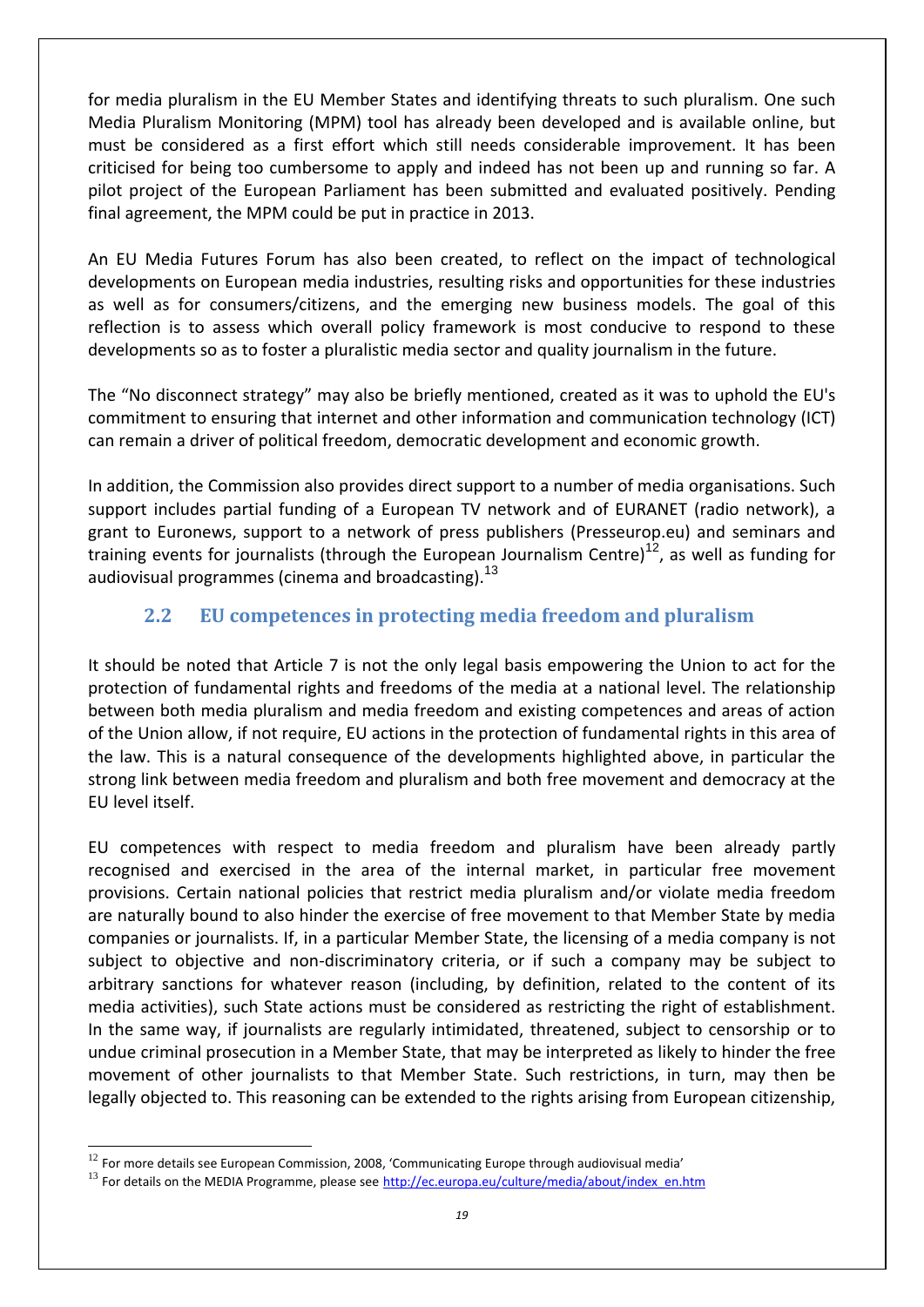in particular the right to move and reside freely in the territory of the Member States.<sup>14</sup> It is arguable that a case of systematic restriction of media freedom and pluralism in a Member State must be considered as having "the effect of depriving citizens of the Union of the genuine enjoyment of the substance of the rights conferred by virtue of their status as citizens of the Union".<sup>15</sup> The legal argumentation for this is contested, but it is worth noting that it is there. It must also be recognised that restrictions on media freedom and media pluralism are restrictions on the economic activity itself that is the object of protection by the economic free movement provisions.

The second ground for EU action is the intimate relationship between a free, open and pluralist media space at the national level and the exercise of democracy at the European level. The democratic legitimacy of the European Union is achieved in different ways, but a core component is representative democracy at the EU level, as required by Article 10 TEU. This is realised, in the first place, by the right granted, by the same provision, to all European citizens to participate in the elections to the European Parliament. This fundamental right would be compromised in any Member State where media freedoms are curtailed or media pluralism compromised, for this would deprive citizens of their right to form informed opinions. While the treaties clearly foresee for elections to the European Parliament to take place at the national level, it is equally clear that they must conform to common EU values and democratic principles. Any flaws in the electoral process at the national level, including restrictions on media pluralism and freedom, are bound to compromise the EU democratic process itself. The same could be said of the right given to all European citizens to vote in local elections. The substance of this right will be affected where such elections might be influenced by restrictions imposed on media freedom or the lack of media pluralism.

The protection of the right to vote in European elections, however, is not the only dimension of EU democracy required by the Treaties. It also requires an open, free, informed and plural political debate that supports such elections, as well as the permanent accountability of the European Parliament and other EU institutions to the citizens. A free, open and pluralist political space must be ensured not only in the context of elections, but as part of the permanent process of accountability inherent in democratic representation. This process, in turn, must be supported by a free and pluralistic media in each member country. Seen in this light, the democratic requirements of participation and representation stated in the Treaties give authority to the Union to act at a national level, whenever the challenges to media freedom and pluralism are serious enough to put into question the very democratic legitimacy of the Union.

This, as is well recognised, does not mean that the Union has a general jurisdiction over state measures susceptible of impacting on media freedom and pluralism. Its competence and jurisdiction must remain within the framework of the arguments advanced above. The threshold for potential intervention is high, yet such power to act at the EU level must exist, in order to protect those EU rights to which media freedom and pluralism are instrumental. Several proposals put forward in this report for different types of EU action follow from this understanding.

Given the serious questions that have been raised about interference by political authorities in the work of journalists in a number of countries, be it by restricting access to public advertising

 $14$  Consolidated Version of the Treaty on the Functioning of the European Union, Article 20, para. 2 a)

<sup>&</sup>lt;sup>15</sup> Judgment of the Court of Justice of the European Union of 8 March 2011, C-34/09, Gerardo Ruiz Zambrano v Office national de l'emploi (ONEm), not yet published, para. 42.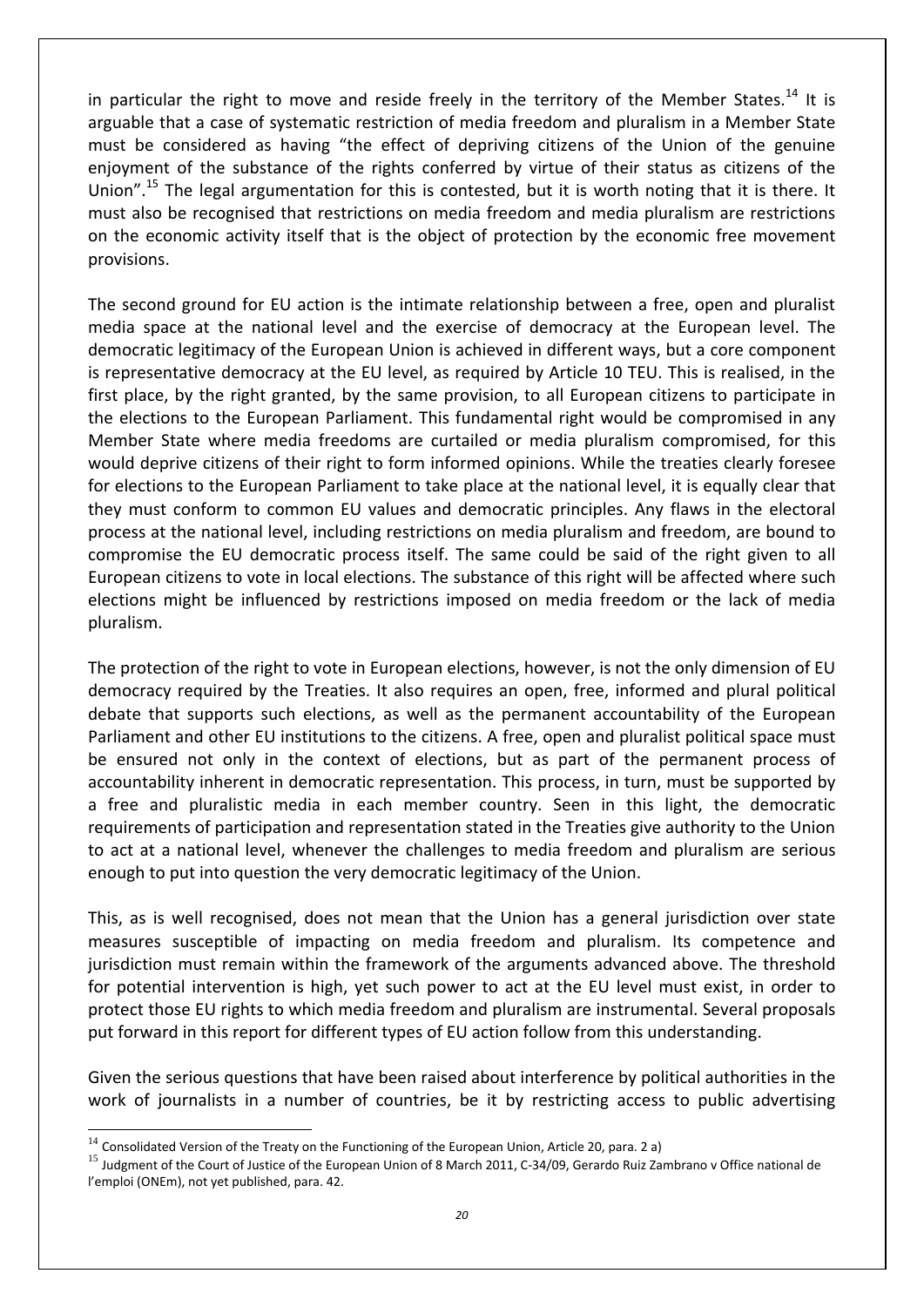funding, preferential treatment for government-friendly journalists or through the excessive use of libel provisions, there is also a need to monitor the situation at the European level. This becomes particularly relevant when there is significant conflict at the national level, involving the institutions which are supposed to safeguard journalistic rights (such as a disputed selection mechanism for members of a Press Council). There is also a need to assess and share good practices across the EU, but there is currently no mechanism to do this.

With due regard to the arguments advanced above, the HLG presents the following recommendations:

*Recommendation 1:* The EU should be considered competent to act to protect media freedom and pluralism at State level in order to guarantee the substance of the rights granted by the Treaties to EU citizens, in particular the rights of free movement and to representative democracy. The link between media freedom and pluralism and EU democracy, in particular, justifies a more extensive competence of the EU with respect to these fundamental rights than to others enshrined in the Charter of Fundamental Rights.

*Recommendation 2:* To reinforce European values of freedom and pluralism, the EU should designate, in the work programme and funding of the European fundamental rights agency, a monitoring role of national-level freedom and pluralism of the media. The agency would then issue regular reports about any risks to the freedom and pluralism of the media in any part of the EU. The European Parliament could then discuss the contents of these reports and adopt resolutions or make suggestions for measures to be taken.

*Recommendation 3*: As an alternative to the mechanism suggested in the previous recommendation, the EU could establish an independent monitoring centre, ideally as part of academia, which would be partially funded by the EU but would be fully independent in its activities.

*Recommendation 4:* All EU countries should have independent media councils with a politically and culturally balanced and socially diverse membership. Nominations to them should be transparent, with built-in checks and balances. Such bodies would have competences to investigate complaints, much like a media ombudsman, but would also check that media organisations have published a code of conduct and have revealed ownership details, declarations of conflicts of interest, etc. Media councils should have real enforcement powers, such as the imposition of fines, orders for printed or broadcast apologies, or removal of journalistic status. The national media councils should follow a set of European-wide standards and be monitored by the Commission to ensure that they comply with European values

#### **2.3 Cross-border issues within the Single Market**

Culture and media are traditionally areas which are not treated at the European level, but in the case of culture, the Treaties specifically stipulate that the role of the Union is to support and supplement Member State action. However, ever since the creation of the Single Market, the EU has been legislating on all aspects of cross-border trade in services and goods, including media products.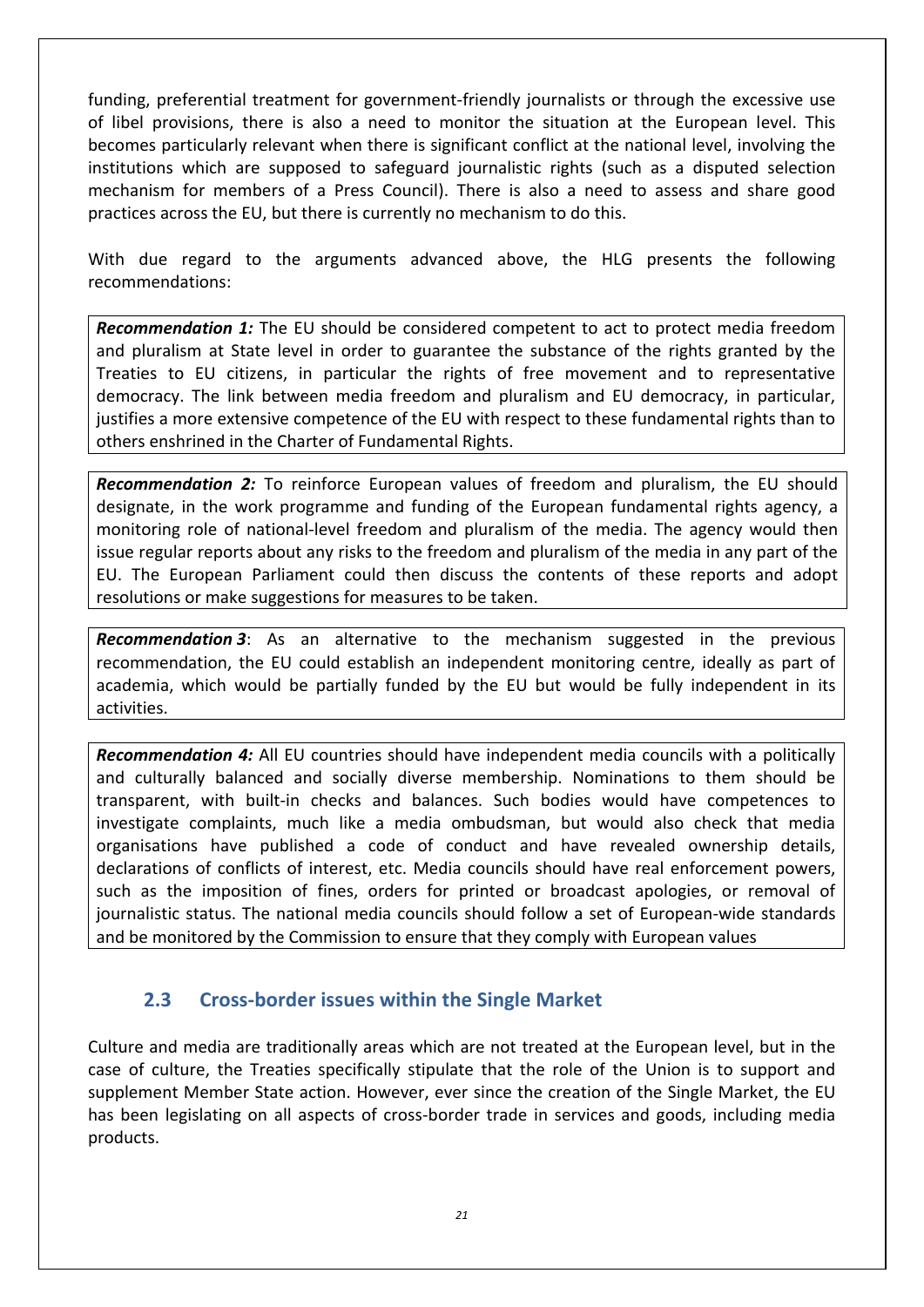In a context where media can circulate, broadcast and be online across borders, the capacity of states to effectively regulate them is seriously affected. Mutual interpenetration means that how any one state regulates media is likely to impact on the situation in other states. If one EU country, for instance, has extremely lax rules for registering media stemming from third countries, this situation may force other EU countries to accept such media, even if they do not even operate in the country where they are registered. Or again, content that is legally published online in one Member state can become the object of a libel suit in another State. A Single Market without common and uniformly-enforced rules can open the door to phenomena such as "libel tourism", i.e. choosing the most favourable jurisdiction within the EU for a particular lawsuit.

The 'Audiovisual Media Services Directive' (AVMSD) was adopted with the purpose of enabling the internal market in audiovisual media services. It introduces a set of harmonised rules applying throughout the EU, notably concerning advertising and promotion of European works, and contains a provision to address possible circumvention cases for cross-border channels. The AVMSD extends to all audiovisual media services the country of origin principle. This means that each service must comply with the rules of the country in which its provider is located. The enforcement of the rules is the responsibility of that Member State.

Yet despite the AVMSD, many differences persist between national media environments, in effect fragmenting the Single Market. Issues such as libel law, perceived lower supervision of fulfilment of requirements and the differences in legislation relating to taxation, financial subsidies (such as discounts on postal distribution fees) or data protection, for instance, can all influence location choices of media outlets, among other things. Problems which require a common answer may thus be generated, but their solution would require a degree of harmonisation that needs to take into account each country's right to formulate its own rules.

Another area where there is a need for some degree of harmonisation is in defining the composition and role of regulators. At the moment, Art. 30 of the AVMSD only requires the cooperation of the 'competent independent regulatory bodies'. It should be noted that regulators exist only for audiovisual media, but not for the press sector, which is subject to self-regulation. If a regulator were to cover all media, it should be specified that its role has to be different according to each kind of media.

*Recommendation 5:* For improving the functioning of the Single Market, further harmonisation of EU legislation would be of great benefit. Currently, the existence of divergences between national rules can lead to distortions in the framework of cross-border media activities, especially in the online world. It would be particularly important to adopt minimum harmonisation rules covering cross-border media activities on areas such as libel laws or data protection.

*Recommendation 6:* A network of national audio-visual regulatory authorities should be created, on the model of the one created by the electronic communication framework. It would help in sharing common good practices and set quality standards. All regulators should be independent, with appointments being made in a transparent manner, with all appropriate checks and balances.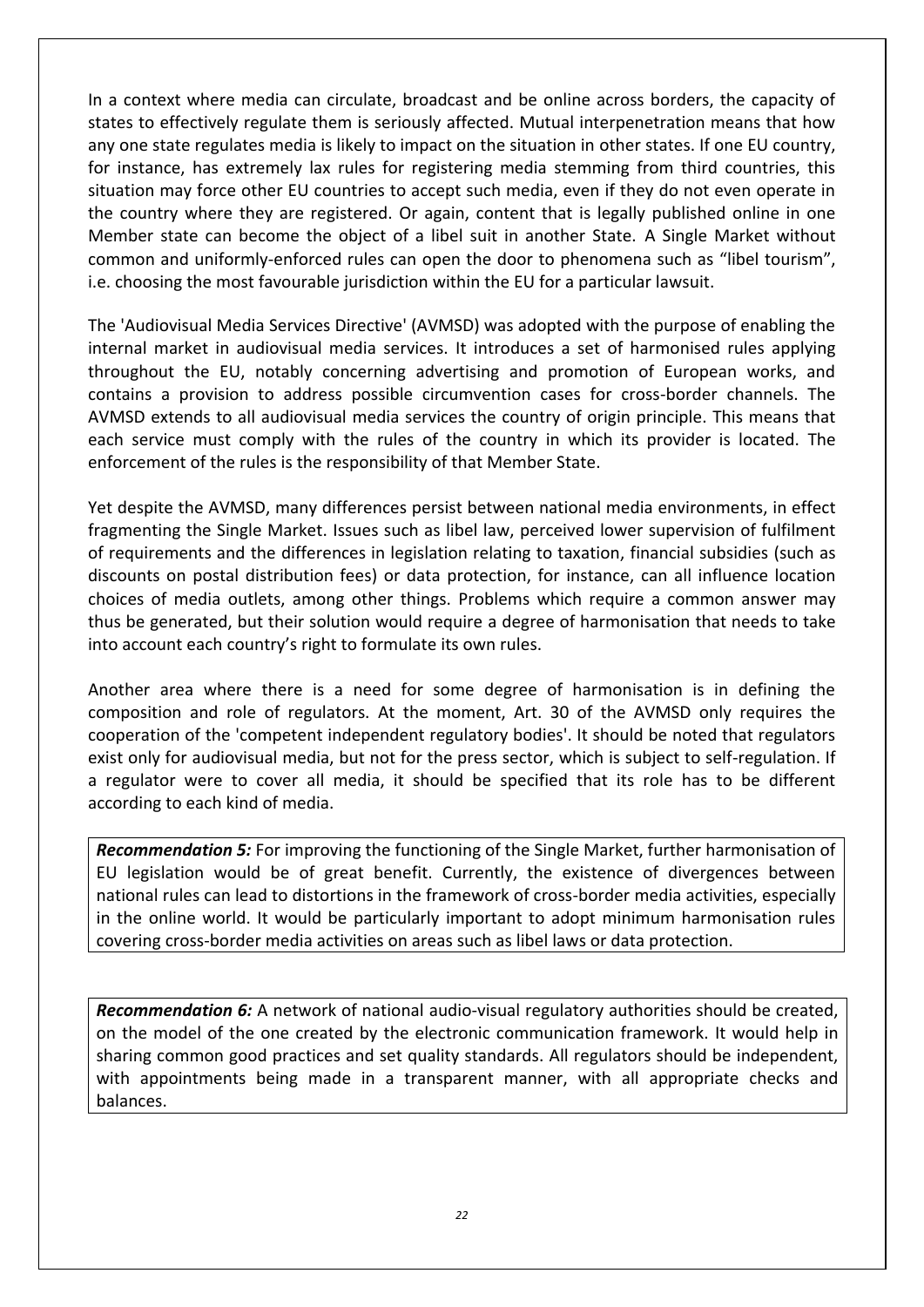#### **2.4 Competition and concentration**

Competition policy - and its implementation - is also a field where the EU has clear competence. "Empirical observations show that there is a natural tendency to concentration in media markets,"<sup>16</sup> through concentration of media resources in the hands of few owners, as well as the intensification of cross-ownership, by holding shares and participations in different companies. This raises questions as to how to maintain a pluralistic environment in markets in general, and in smaller markets specifically.<sup>17</sup>

The level of assessment of market concentration also matters. While many media organisations operate in the Single Market, where each individual organisation is likely to have a small market share overall, most media markets are still essentially national, strongly delineated by national boundaries, although foreign ownership is high in some countries. Foreign ownership can become a significant issue in small countries, especially if there is an agenda to use media power to manipulate public opinion. The concentration in the national media market is thus the level which should usually be the key metric for market concentration assessments.

Concentration of ownership needs to be considered not only with respect to specific media sources (such as press), but across different media and in relation to distribution channels, whether for traditional media (for example, newspaper kiosks) or for new media (for example, broadband connectivity).

Digital intermediaries, such as search engines, news aggregators, social networks and app stores should be included in the monitoring of the sector. The increasingly important role they play in either improving or restricting media pluralism should be considered, especially as they start producing content. However, care must be taken to distinguish between media that publish original work directly, and services that allow users to republish or link to other peoples' work.

While competition can contribute to pluralism, it does not necessarily do so, for it may well lead to a more uniform, homogenised offering in terms of content. In setting competition policy, authorities need to look at market concentration not only as an issue related to competition, but also related to pluralism. In doing so, media consumption also has to be taken into account when measuring Media Pluralism.<sup>18</sup>

*Recommendation 7:* National competition authorities need to make (or commission) pro-active regular assessments of individual countries' media environments and markets, highlighting potential threats to pluralism. At the EU level, there should be pro-active market assessment under competition policy in the form of a sectoral inquiry.

 $16$  Giovanni Gangemi, 2012, 'Exploring the current state of media pluralism and media freedom in the European Union – Economic Aspects'

 $17$  This is not necessarily dependent on country size, for example shared language might to some extent enable cross-border pluralism.

<sup>&</sup>lt;sup>18</sup> See OFCOM, 2012, 'Measuring Media Plurality' and Centre for Media Pluralism and Freedom, 2012, 'EU competences in respect of Media Pluralism and Media Freedom'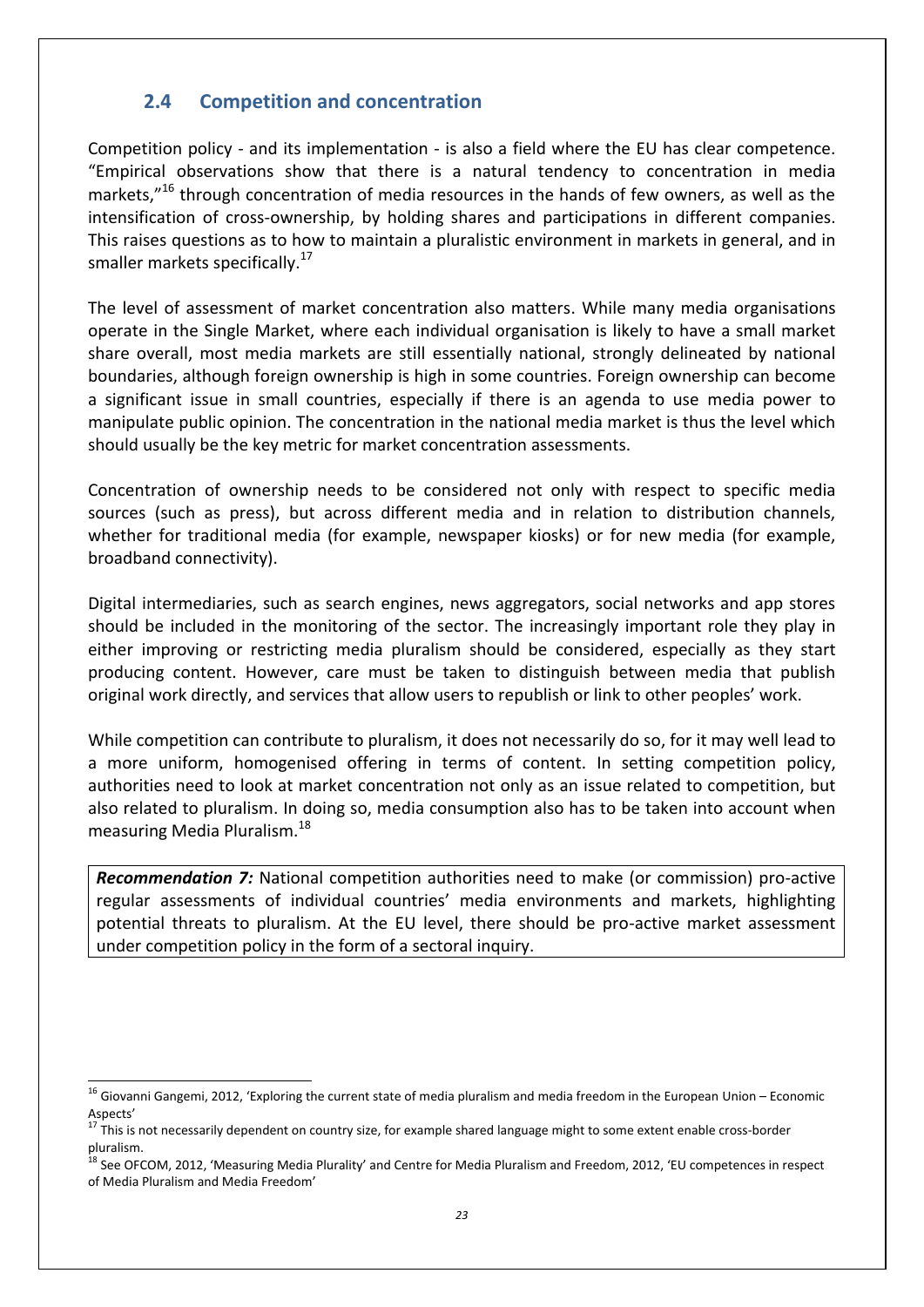*Recommendation 8:* European and national competition authorities should take into account the specific value of media pluralism in the enforcement of competition rules. They should also take into account the increasing merging of different channels of communication and media access in the definition of the relevant markets. In addition, the High Level Group calls upon the European and national competition authorities to monitor with particular attention, under competition policy, new developments in the online access to information. The dominant position held by some network access providers or internet information providers should not be allowed to restrict media freedom and pluralism. An open and non-discriminatory access to information by all citizens must be protected in the online sphere, if necessary by making use of competition law and/or enforcing a principle of network and net neutrality.

### **2.5 Promoting European values beyond EU borders**

Given the importance of fundamental values such as media freedom and pluralism for the EU, these also need to be enforced for new entrants to the Union. The issue of media freedom and pluralism is thus crucially relevant to accession negotiations. Here, the European Union has a lever to enforce minimum standards. As accession criteria stipulate that a country must be ready to adopt the full acquis, this also entails monitoring and ensuring media freedom and pluralism.

The Commission is now giving a higher profile to media freedom and civil society development in the current accession negotiations and provides political support to dialogue between governments and media. The Commission is also setting concrete requirements based on best practices, which was not the case for the accession of the twelve previous countries.<sup>19</sup>

There is also provision of guidance, sometimes in cooperation with the Council of Europe, to candidate and potential candidate countries (e.g. Albania), including guidance on draft Media Laws. This goes beyond the scope of the AVMS Directive (for instance guidance on Public Sector Broadcasters' regulation), but remains limited to audiovisual media. The Commission has also organised seminars in the Western Balkans on specific issues related to media freedom and pluralism (for instance, on independence of Public Sector Broadcasters in 2009).

As one of the key champions of democracy in the world, the EU must push for the protection of journalistic freedom and media pluralism in its international activities. While European countries have certainly not always been paragons of virtue in this respect, the EU has a responsibility to promote agreed European human rights standards and enforce regulations which are now being developed in the international sphere. These standards are not only part of the EU internal identity but also part of how the Union represents itself to the outside world. As such they should inform its external relations and be promoted in its external policies, making support for countries conditional if necessary. Pressure should continue to be put on some countries (for example though the Generalised System of Preferences - GSP+ - instrument) to improve the freedom and security of journalists.

The HLG also welcomes the support given to a large number of projects with civil society organisations aimed at increasing the professional capacities of journalists, providing urgent

 $^{19}$  Presentation of Mr Andris Kesteris in the 3rd HLG meeting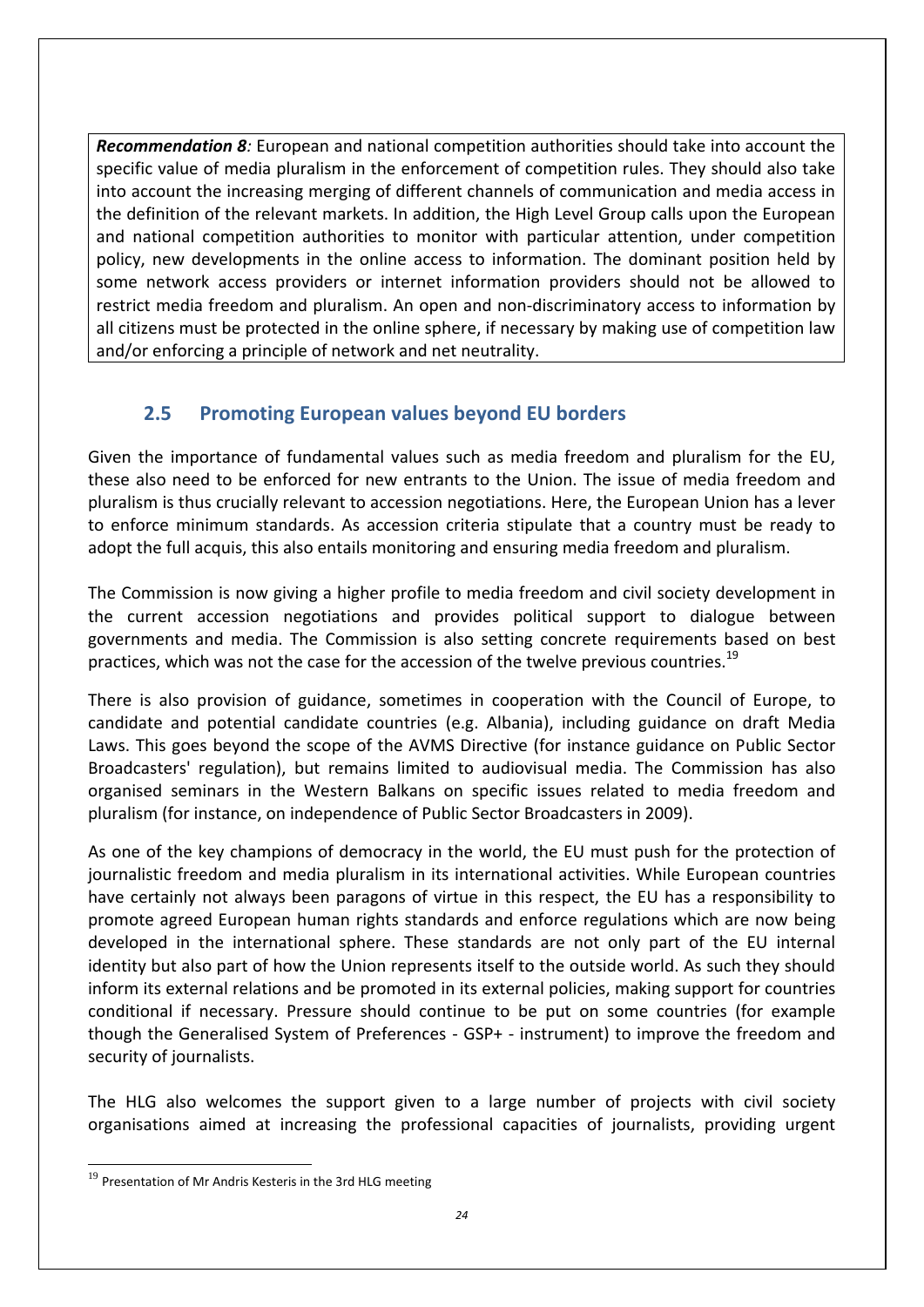protection needs and promoting freedom of expression in law and in practice through the European Instrument for Democracy and Human Rights (EIDHR).

*Recommendation 9:* Media freedom and pluralism should play a prominent role in the assessment of accession countries. A free and pluralist media environment must be a precondition for EU membership.

*Recommendation 10:* The EU should raise the issue of journalistic freedom in all international fora where human rights and democracy are discussed, including as part of trade/partnership agreements and in the context of provision of aid.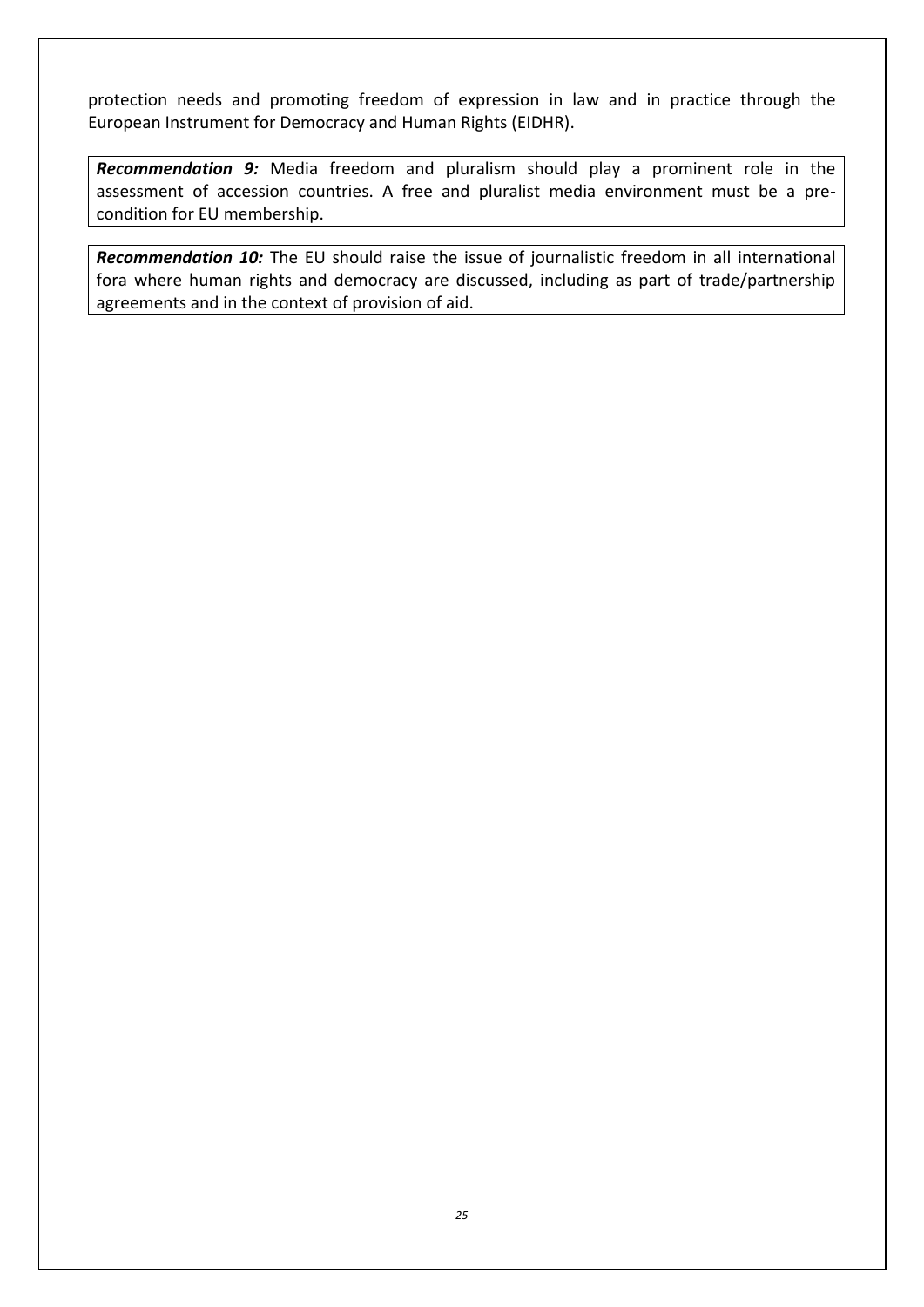# 3. The changing media landscape

The European – and global - media environment is changing and will continue to do so for the foreseeable future. Change can be beneficial, as in opening up new ways of accessing and interacting with different forms of media. At the same time, there remains a need to safeguard media freedom and pluralism and ensure that high quality journalism continues to fulfil its essential democratic function.

The changes to the media landscape are a mix of intertwined factors. New technologies are one of the key drivers of this change, already having a profound impact on the media. They are driving the creation of new forms of media (for example dissemination and filtering mechanisms such as internet search engines), changing media consumption patterns and how people relate to media (for example putting a greater emphasis on instant mobile access) and inter-mixing different channels of communication (TV, radio, internet, press). These technologies, the media marketplace and the changing of the journalistic profession will continue to reshape the media landscape, albeit not in any predictable way. While the recommendations made in this Report cannot claim to foresee the future, they are intended to be adaptable to this changing landscape and help media face these challenges.

*Recommendation 11:* Any new regulatory frameworks must be brought into line with the new reality of a fluid media environment, covering all types of journalistic activities, regardless of the transmission medium.

### **3.1 The impact of new technologies**

The expansion of the digital world has led to the emergence of new media, opening up a wide range of sources and opinions to citizens everywhere. At the same time, new technologies are transforming traditional media business models, with many media organisations struggling to survive financially. This has led to increasing pressure for rationalisation and consolidation within the older members of the industry, potentially impacting on pluralism. What matters most of all is the quality of sources: a large number of homogeneous and low quality sources of unverified opinion does not increase pluralism. It should be noted that we do not imply that the new media are necessarily more homogeneous, nor of a lower quality, than the old. We merely note that this may become the unwanted outcome of a financial crisis within media in general, as they transition between differently structured business models.

Responsible journalism, subject to the rules of freedom of media, today is and increasingly will be displayed by internet – the medium of the future. Every user of the internet may by now publish news and opinions, being neither privileged nor bound by journalistic rules and professional ethics, but acting simply on his or her right of freedom of expression and the rules and limitations resulting out of that fundamental right. This right, however, is a very robust one, being equally guaranteed by national constitutions of member states, the European Convention of Human Rights and the EU Charter of Fundamental Rights.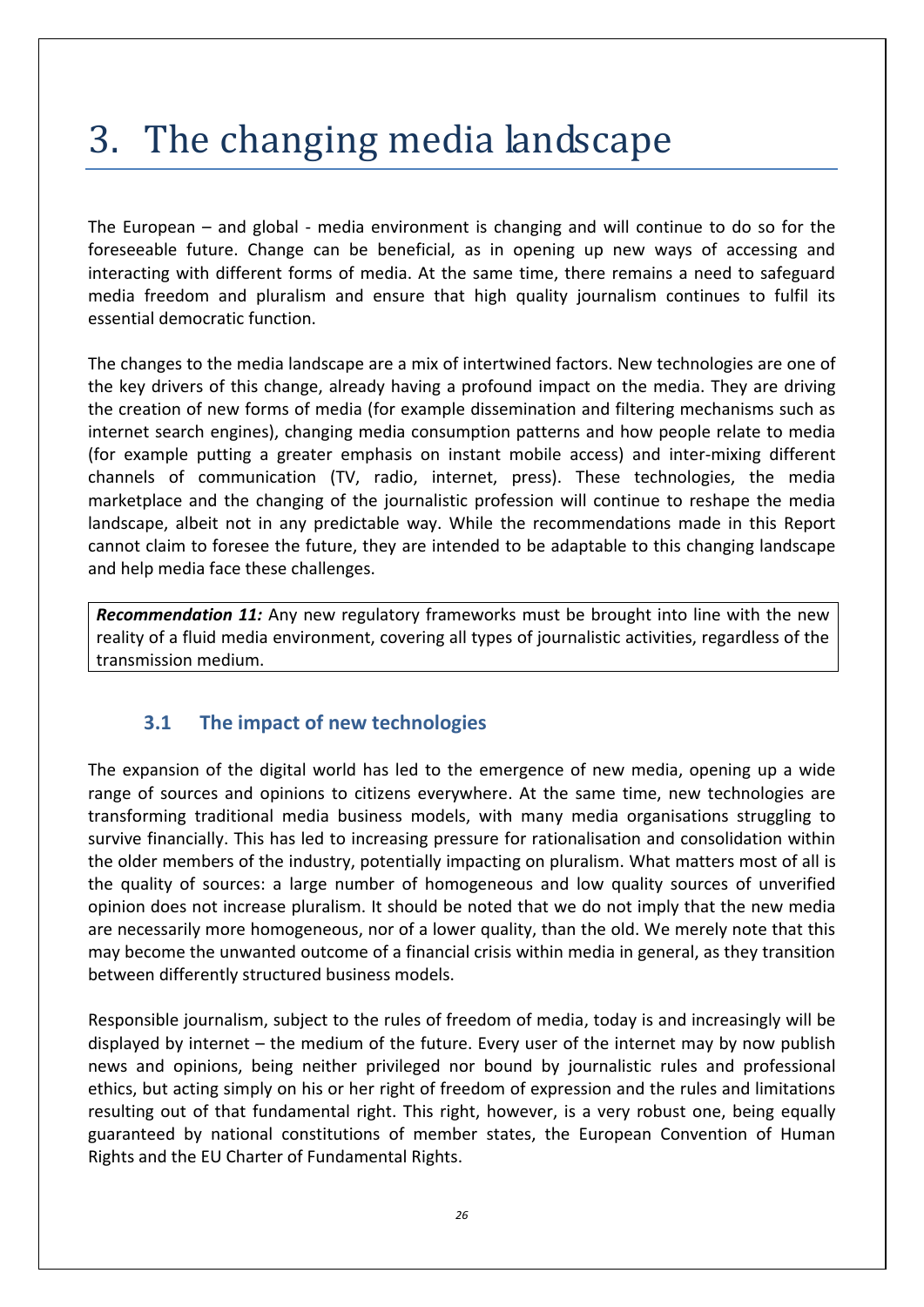The internet also means that there are far lower barriers of entry for new media organisations or indeed individuals (though it cannot be excluded that new barriers may emerge in the online market). This can lead to different concentration trends in different media, with traditional media consolidating and new media expanding. But the sheer increase in new media does not guarantee pluralism: "despite the technological change, the question about whether the increase in the number of sources and the overcoming of scarcity is really enlarging the market and countering concentration is far from being resolved."<sup>20</sup> A tendency seems to be emerging whereby two opposing trends can be noted: higher concentration on mass media of broad appeal and a multiplication of small media targeted at niche markets.

There are also a number of new issues which need to be taken into account in the debate around media pluralism and new technologies, including availability/access, net and internet neutrality, the changing nature of delivery of media content (e.g. connected TV), frequency allocation and internet censorship.

In addition, the new media environment increases the importance of 'gate-keepers', digital intermediaries who are the access route to the internet (for example search engines and social networks); whose personalisation of content risks creating a "filter bubble" for the reader - or internet service providers, who have the ability to arbitrarily censor citizens' connections to the internet. For these actors, only the EU has the effective capacity to regulate them, given its role in competition policy and the transnational character of these actors.

New formats also change how people relate to information. Increasing filtering mechanisms make it more likely for people to only get news on subjects they are interested in, and with the perspective they identify with. There are benefits in empowering individuals to choose what information they want to obtain, and by whom. But there are also risks. This new reality will decrease the role of media as editors and interpreters of information. It will also tend to create more insulated communities as isolated subsets within the overall public sphere. Cass Sunstein, for example, raises concerns that the internet will enable people to be less engaged in society, given the increasing capabilities for personalised filtering and the decreasing presence of "generalinterested intermediaries" (such as newspapers).  $21$ 

Such developments undoubtedly have a potentially negative impact on democracy. Thus we may come to read and hear what we want, and nothing but what we want. It is clearly not possible to force people to consume media they do not wish to: that would be equivalent to propaganda, brainwashing or neural programming. The concern is people forgetting that alternatives do exist and hence becoming encapsulated in rigid positions that may hinder consensus-building in society.

*Recommendation 12:* In order to give complete transparency as to how individualised a service is, services that provide heavily personalised search results or newsfeeds should provide the possibility for the user to turn off such personalisation, temporarily for an individual query, or permanently, until further notice.

 $^{20}$  Giovanni Gangemi,2012, 'Exploring the current state of media pluralism and media freedom in the European Union – Economic Aspects'

<sup>&</sup>lt;sup>21</sup> Cass Sunstein, 2009, "Republic.com 2.0"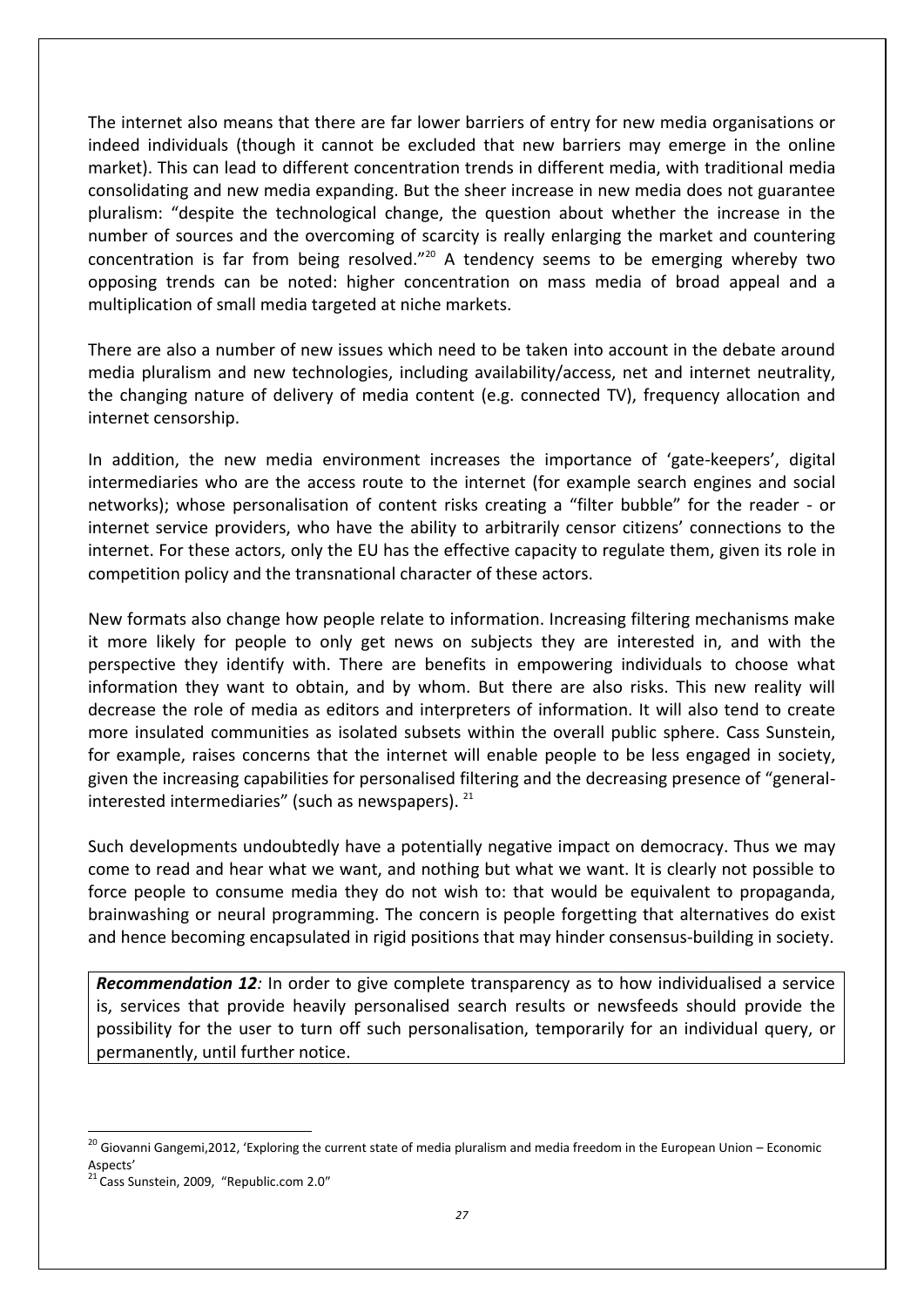*Recommendation 13:* Channels or mechanisms through which media are delivered to the end user should be entirely neutral in their handling of this content. In the case of digital networks, Net Neutrality and the end-to-end principle should be enshrined within EU law.

#### **3.2 Changing business models**

The whole media industry, and specifically the profit-oriented media, is in a process of change, with new business models being developed across the whole sector. The financial viability of traditional media business models is clearly under pressure, as seen by current developments in the printed press and the changing role of advertising spending. Advertising revenue is increasingly targeted on the internet, mainly for the benefit of digital intermediaries, meaning media are virtually required to provide some form of online offer.

Financing news media through sales alone has become increasingly challenging: "Hard news is perhaps the hardest to make profitable. It is increasingly instant, constant and commoditised … With rare exceptions, making money in news means publishing either the cheap kind that attracts a very large audience, and making money from ads, or the expensive kind that is critical to a small audience, and making money from subscription. Both are cut-throat businesses."<sup>22</sup>

The changing funding model constitutes a significant challenge for quality journalism (news, investigative). In many, but not all, EU countries this type of journalism is increasingly suppressed or replaced by less expensive free-lancing, with journalists working under deteriorating or even degrading working conditions and having insufficient resources to pursue stories in depth. More and more news is provided by agencies.

Investigative journalism and news media need to be supported by a wider range of funding sources. Globally, there are some examples of philanthropy financing critical journalism. The possibility to exploit new technologies to access funding, such as, for example, to obtain crowdfunding, should not be underestimated. The public sector might contribute to this diversification of funding through prizes and awards. At the same time, in countries where public funding constitutes an important part of advertising revenues, there is a need to ensure that this funding is distributed in a transparent and equitable manner, reflecting not only numbers of readers but actively supporting responsible journalism and pluralism. Furthermore, allocation of public funding should be conditional on media outlets making public the ethical codes on which they base their conduct.

As indicated above, new media can also contribute to additional tension between media seen as a business and media seen as a 'public service', with certain public service obligations potentially imposed on commercial operators, e.g. certain types of content in commercial TV. This raises a question of balance: what restrictions and conditions can be imposed on commercial operators without reducing their ability and willingness to provide the service.

 $\overline{a}$  $^{22}$  The Economist, June 9<sup>th</sup> 2012; Non-news is good news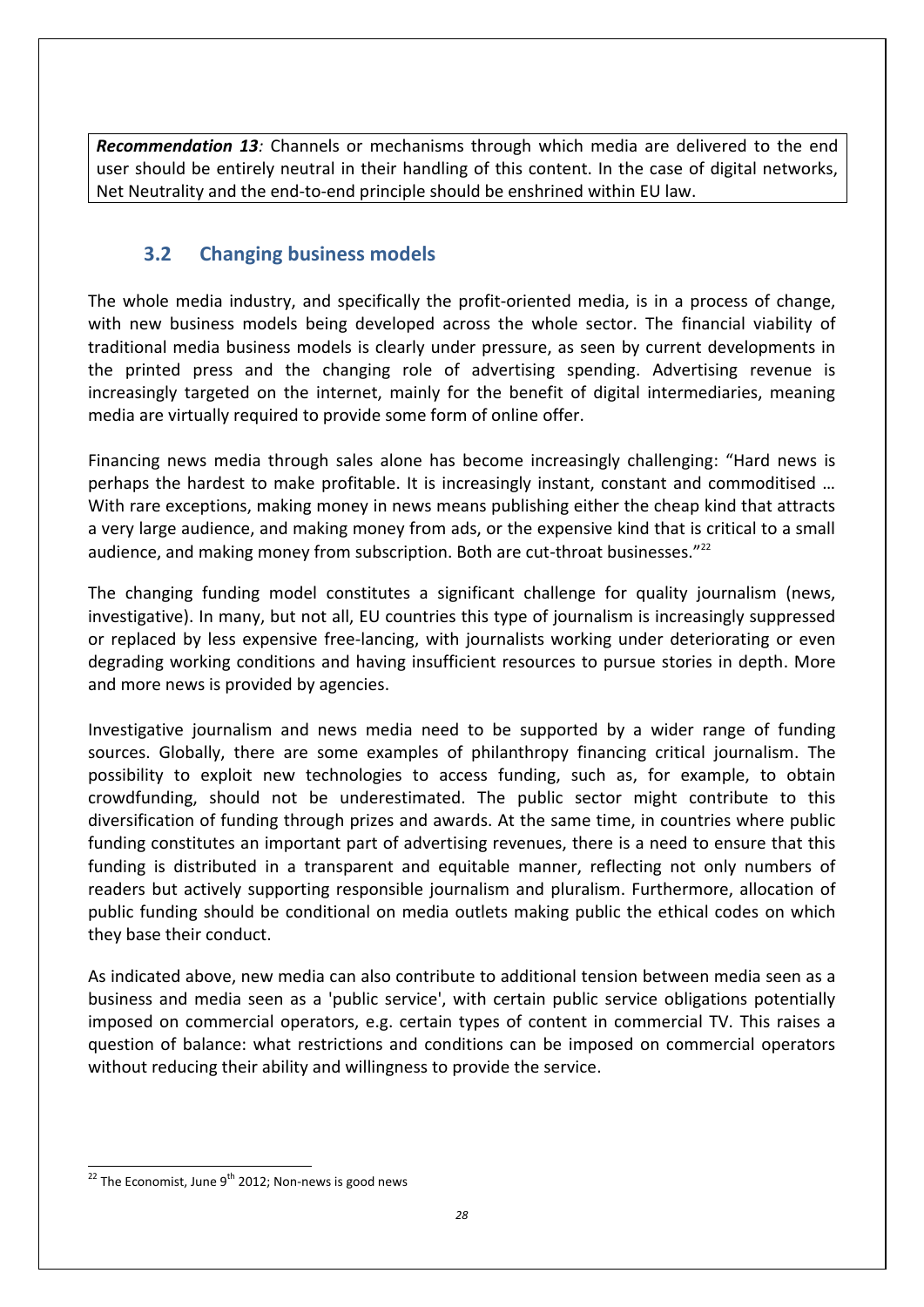*Recommendation 14:* There should be streamlining and coordination of support and funding for quality journalism, as already exists in several EU countries. Europe-wide awards should be made available for talented journalists and those having made significant breakthroughs. An additional study should be commissioned on possible new forms of funding for quality and investigative journalism, including making use of new technologies such as crowdfunding.

*Recommendation 15:* Any public funding should only be available for media organisations which publish a code of conduct easily accessible to the public (including on their site).

*Recommendation 16:* Any public funding to media organisations should be given on the basis of non-discriminatory, objective and transparent criteria which are made known in advance to all media.

### **3.3 Changing nature of journalism**

It would be too easy to conclude that new technology is the only driver of change in the media industry. Trends which can potentially challenge the quality of journalism are clearly of great importance. The media needs to deliver high quality journalism which is credible, trustworthy and entertaining. At the same time, the journalistic profession should also reflect the diversity in the general population and media outlets must be encouraged to reflect the diversity of the population in their newsroom and on-screen (see for instance the Media4Diversity initiative).

As part of fulfilling its role in democratic societies, high quality journalism in the future will have to work even harder to help people sift through masses of information and understand increasingly complex developments. Thus the quality of journalism and its capacity to contextualise the news will acquire ever greater importance. This will require more high quality professional training of journalists and an improvement in their working conditions, especially in those countries where the status and social/working conditions of journalists have altered significantly in recent years, making it harder to make a living from journalism alone.

The new media environment landscape also reinforces the trend towards freelancing, in part driven by new technologies, in part by funding problems, with media companies relying less on highly trained staff and more on content provision that can come from a wide range of people, not necessarily just journalists. High quality journalism is bound to suffer by this. Upholding high journalistic standards within the framework of the new media opportunities will require treating the contributions of non-journalistic persons - witnesses, interested citizens and others - as potentially welcome additions, but not as substitutes for high quality journalism.

These challenges make it even more important for journalists and their associations themselves to uphold and strive to achieve the highest ethical and journalistic standards. The new challenges faced by certain media and journalists can never justify lower journalistic standards on issues such as evaluation of sources or fact checking. The new forms of journalism should be accepted and welcome as reflective of our current society, but should not be allowed to evade the core values of journalism.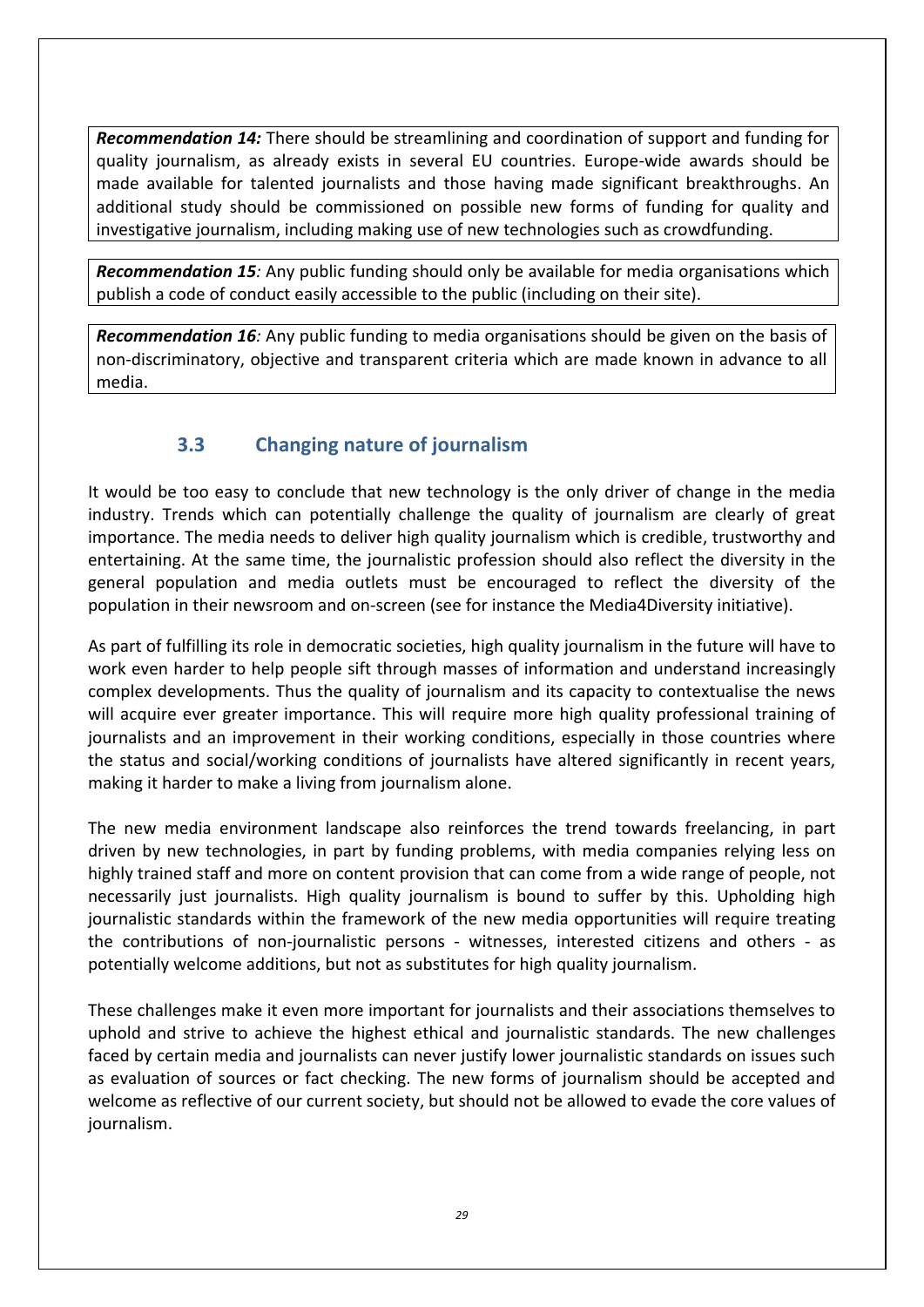The rise of new media is also changing the nature of journalism. A particular impact is that borders between different types of media are becoming more fluid. A single journalistic outlet might use the same material to write an article for the print press, reflect in a blog, tweet and prepare a clip for TV. These new environment and forms of transmitting content are also putting time pressure for delivering the news, often leading to more relaxed journalistic standards.

News has become more of a commodity, with pan-European/global press agencies providing more and more news content. While this might be more commercially efficient, it can also reduce the amount of critical content, with newswire articles generally being simply reproduced without contextualisation, verification of sources or any attempt to provide an editorial view.

*Recommendation 17:* In order to build up cadres of professional journalists competent to operate in a rapidly changing media landscape, or to offer them the possibility to do investigative journalism, journalistic fellowships should be offered to both entry-level and mid-career candidates who could take leave from their media organisations. Universities and research centres should set up positions for journalists in residence under such fellowships to be funded by the EU. The selection of the journalists would be done by the academic and scientific institutions themselves. The fellowships would be particularly valuable for investigative journalism, or for training journalists to mediate between complex subjects such as science, technology, finance or medicine and the wider public.

*Recommendation 18:* Journalist and media organisations should adapt their codes of conduct and journalistic standards to the challenges posed by a rapidly changing media environment. In particular, they should clearly address questions of source verification and fact checking, as well as transparently regulating their relationship with external sources of news.

#### **3.4 Changes in how people relate to media**

In this report, the role the media play in a functioning democracy has been repeatedly highlighted. The media quite literally form the major locus of interaction between citizens and the political and economic driving forces active in any society. When all is said and done, it is the citizens (as readers, listeners or watchers) who remain the ultimate target and end-user of media activity, while their level of participation and engagement in society is, to a large measure, shaped by the ability of the media to awaken and maintain their interest in a variety of issues. If reports produced by the media are superficial, unprofessional, visibly biased or just plain boring, citizens will "turn off" and disengage from topics that may have important consequences for them.

As evidenced by every-day observation as well as scholarly studies, new media formats are changing how people relate to information at an ever accelerating rate. One of the aspects of that change is the deluge of information available at the touch of a finger-tip, which many individuals find stimulating, others addictive and still others overwhelming, if not depressing. Traditionally, the editorial page of newspapers used to set the tone in drawing attention to topics deemed important. By now, the electronic media are offering both general and individualised filtering mechanisms that either completely screen out unwanted elements or  $-$  just as important  $$ present news items in a hierarchically ordered way. This makes it possible for people to get only the news or information that they are interested in, presented with the perspective that they identify with. The principle as such is nothing new, as most people have always had certain pages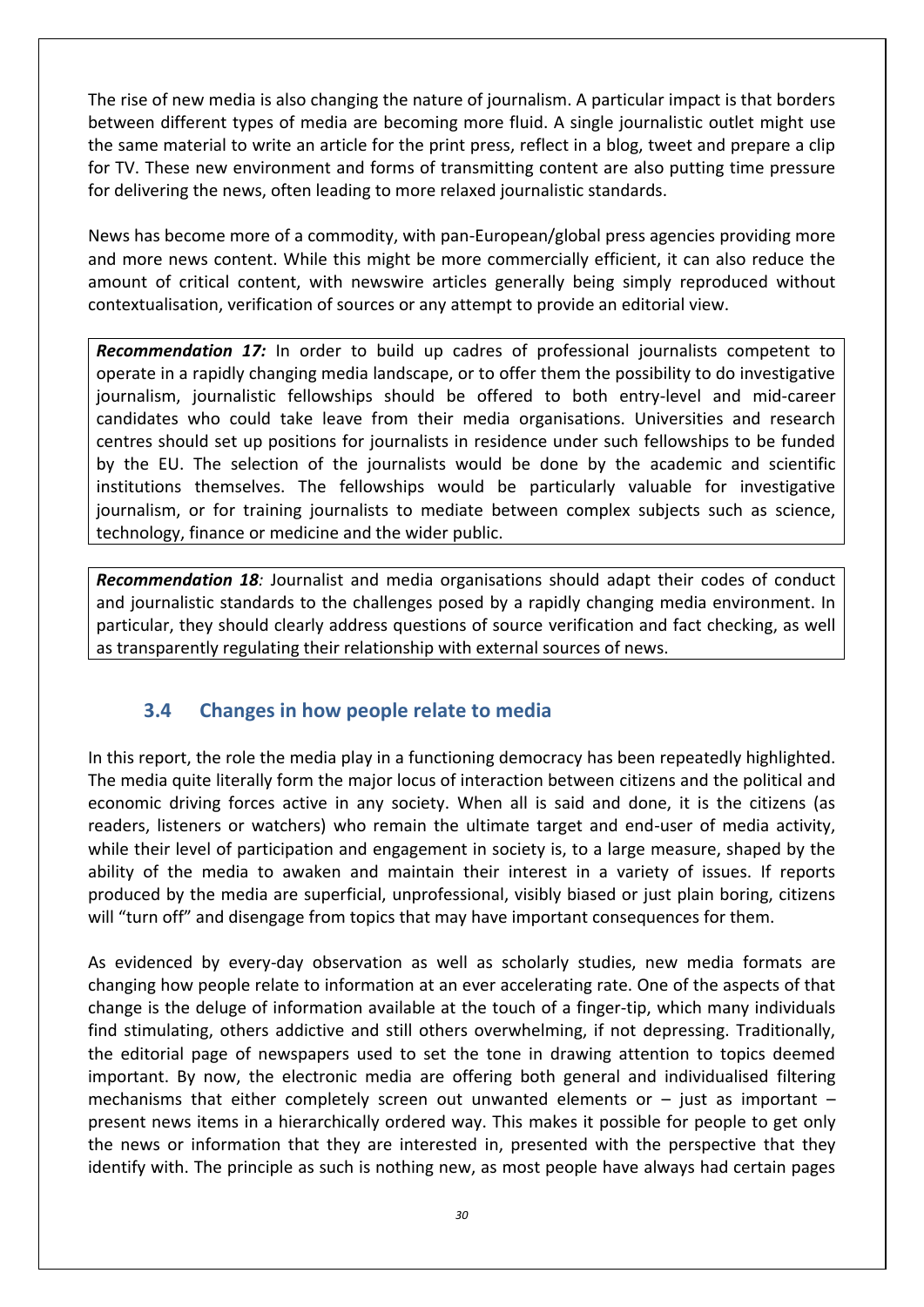of the newspaper that they turn to first, as well as pages that they simply turn over and never look at. In the electronic media, it is clear that filtering mechanisms can save the users a great deal of wasted time and aggravation and become a form of empowerment in their relation to flows of information. What may pose certain risks is the hidden nature of such filtering, that is, its forced imposition without the user being aware of it.

While on-going developments may liberate some people from the tyranny of having their news filtered through the convictions and prejudices of someone else, they may also decrease the presence of "general-interested intermediaries" such as newspapers and the public role of journalists as editors of the public sphere. This will, in a certain sense, increase information costs for citizens and may render more difficult the treatment of complex facts. Instead of broadening the mind, it may serve to reinforce existing prejudices.

Some fear that filtering mechanisms on the internet, given their increasing capabilities for personalisation, might tend to create more insulated and less engaged communities within the general public. In our view, the only way this might differ from what has always existed, would be if the internet truly kept people away from minimal face-to-face social interaction. The other side of the coin is that the internet has opened up vast opportunities for sharing views in bilateral (or extended) exchanges or chat rooms, which have become a substitute for the old-fashioned gossip that used to take place over the fence or in the market-place. The only drawback – and it is a serious one  $-$  is that the exchange of gossip, innuendo or idle chatter is not quite the same as serious journalism.

Information isolation and fragmentation, together with an inability to check and evaluate sources, can have a damaging impact on democracy. At present, research is still unclear on the extent to which these new formats will promote greater decentralisation or, actually, more centralisation on how news are gathered and edited. What is abundantly clear, however, is that a well-educated public will be more resilient to withstand whatever negative influences they may encounter. Media literacy and the ability to perform a choice and critical evaluation of information sources is therefore something that the citizen of tomorrow will need as much as basic and digital literacy.

*Recommendation 19:* Media literacy should be taught in schools starting at high-school level. The role media plays in a functioning democracy should be critically assessed as part of national curricula, integrated either with civics or social studies.

*Recommendation 20*: To evaluate the manner in which media consumption patterns are changing, as well as their social impact, comprehensive longitudinal studies are needed at the EU level. More broadly, the EU should provide sustainable funding for academic research and studies on the changing media environment, in order to provide a solid academic basis for policy initiatives in this field.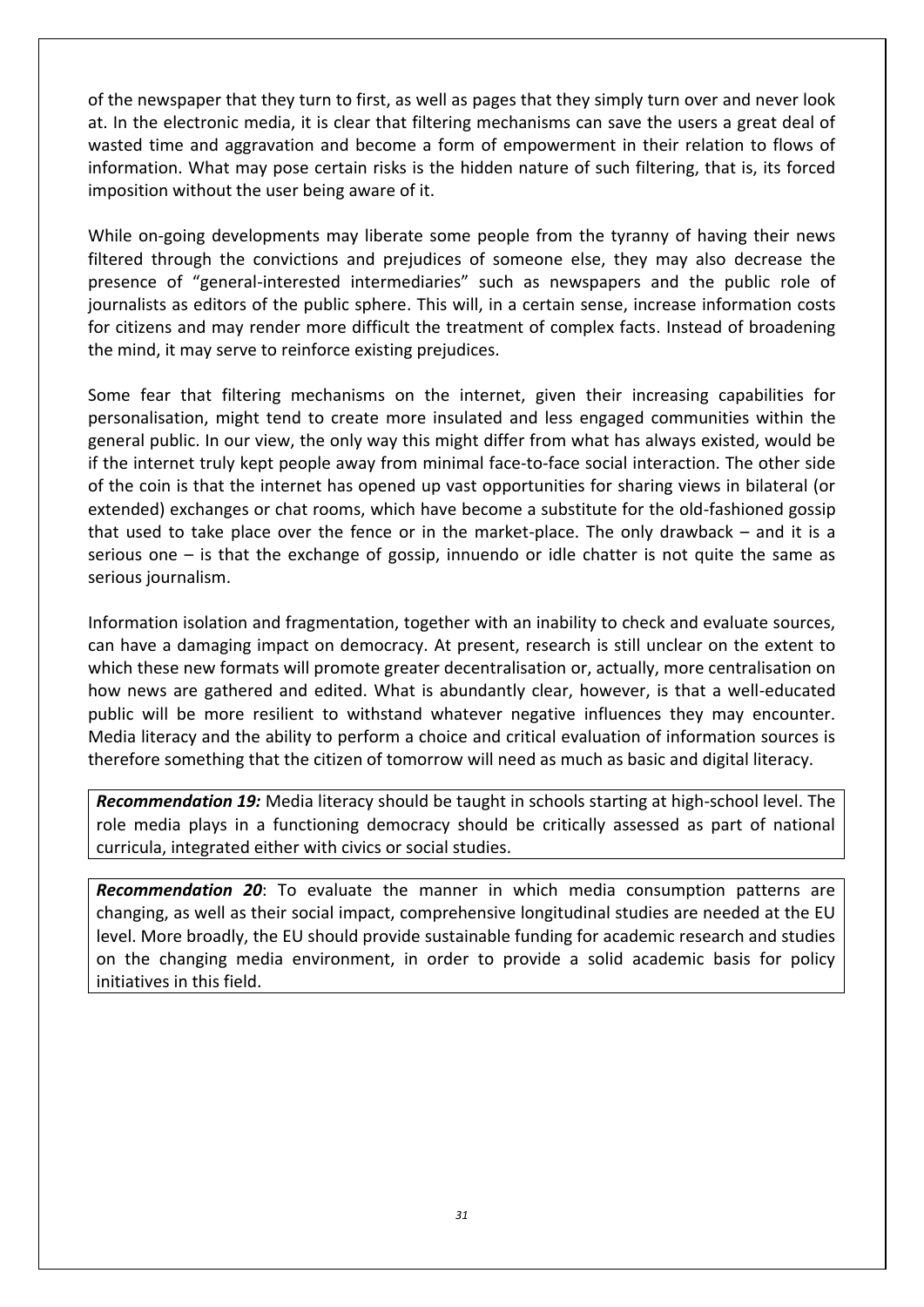# 4. Protection of journalistic freedom

Journalistic freedom, as its main instrument of expression, lies at the very heart of a free and pluralistic media environment. Journalists must be able to work in an environment which allows for free expression and provides the journalist with the assurance that they can work free from pressure, interdictions, harassment, threats or even actual harm. The right of journalists to protect their sources and to conduct probing investigative journalism into all areas of power – be it political or economic – is an essential component of such journalistic freedom. This implies protection of journalists and their findings against unconstitutional infringement. Their rights also come with responsibilities: journalists must conduct themselves with due regard to the laws of the land, taking responsibility for their conduct and output.

## **4.1 Rights of journalists**

One of the fundamental rights of journalists is to be able to protect their sources. This should not only include the people who have been the source for a particular story. The working spaces of journalists and the self-researched material should also be protected from search and seizure. The only permissible exceptions to these rights must be sanctioned by judges, acting in line with the European and State's fundamental rights and constitutional provisions.

To fulfil their democratic role, journalists need equal and open access to public events and documents where there is a clear public interest, for example in relation to data, information and documents released by governments. Access to this information should be non-discriminatory and there should be transparency on what criteria are used for deciding on access to 'public' or 'official' events such as press conferences, with electronic means used to broaden these events out to a wider audience.

*Recommendation 21:* All EU countries should have enshrined in their legislation the principle of protection of journalistic sources, restrictions to this principle only being acceptable on the basis of a court order, compatible with the constitution of that country.

*Recommendation 22:* Access to public sources and events should depend on objective, nondiscriminatory and transparent criteria. This ought to be notably the case with regard to press conferences, with electronic means used to broaden out these events to a wider audience where practically possible.

### **4.2 Responsibilities of journalists**

Journalists have to comply with the law of the land in accordance with the constitutional guarantee of freedom of media. This requires clear legal regulation about the rights of citizens being wrongfully mentioned or even damaged or intentionally defamed, ranging from the right to counter-state wrong news or articles to the right of revocation and adequate compensation. Cases of intentional and damaging defamation, constituting a crime according to the penal code of the land in compliance with the constitution, require clear regulation not allowing any grey zones.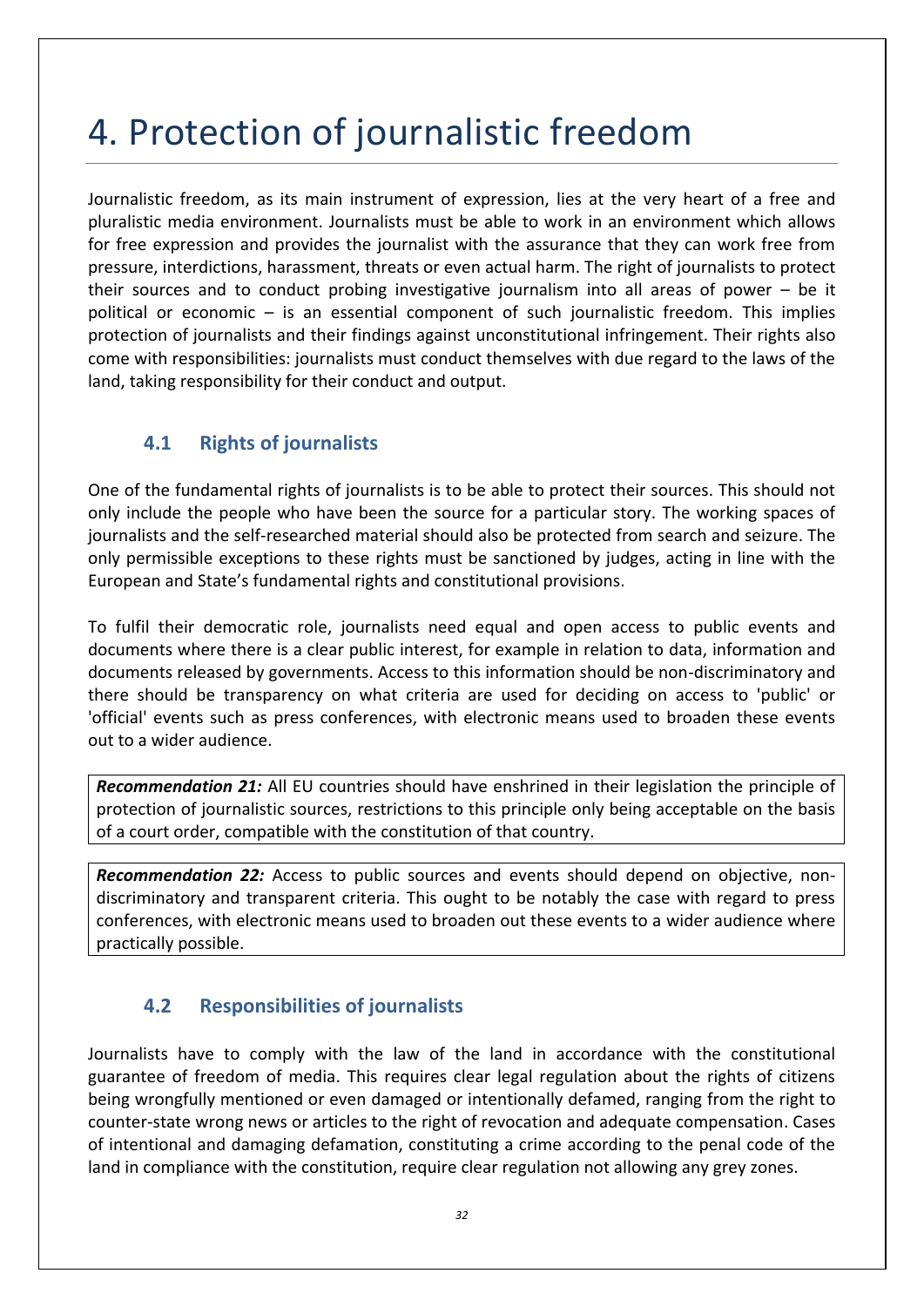The rise of the internet also raises a range of additional regulatory issues. One key challenge is that it creates legal uncertainty – there is a global internet but only national rules for now and presumably for the predictable time to come. As this can lead to individual journalists feeling restricted by the most restrictive legal system, EU–wide harmonisation of the cross-border issues raised in this area is required.

This harmonisation not only refers to rights and obligations of journalists (regardless of the media outlet used by them), but also to rights and obligations of non-journalist users of the internet. As mentioned, these users are covered by the human right of freedom of expression; unrestricted access to the internet offers a new dimension of freedom of expression for normal citizens, which has to be acknowledged, protected and guaranteed. But it also creates new challenges in the separation of private and public speech and by maximising the possible harm done to others by false and even malicious statements diffused through the internet.

This is why a fair legal regulation is necessary, balancing the new dimension of freedom of expression and the justified rights and interests of other citizens. Access to personal data of internet users, which may be necessary to protect the fundamental rights of other individuals, should be only by court order, and for specific purposes, such as citizens` civil action following severe damages, or criminal prosecution in compliance with the penal code.

A crucial part of the responsibility of journalists and media organisations is to provide a right of reply in situations where unverified and incorrect information has been published or broadcast. Where such information has been defamatory in addition to being misleading, there needs to be an apology and a public reversal of accusations, presented in precisely the same format, size and positioning as the original misinformation or defamation. Media should abandon the deplorable practice of a page one "splash" headline providing the libel and a page eighteen "news in brief" story providing the apology. In addition to reacting to court decisions, responsible media should also adopt, as part of their code of best practice, the voluntary retraction of incorrect, unverified, misleading and potentially damaging information simply at the request of individuals providing credible information to the contrary.

*Recommendation 23:* Member States should ensure that appropriate instruments are put in place for identifying those responsible for harming others, even in the online space. Any internet userdata collection necessary for this purpose should be kept confidential and made available only by a court order.

*Recommendation 24:* Compulsory damages following court cases should include an apology and retraction of accusations printed with equal positioning and size of the original defamation, or presented in the same time slot in the case of radio or TV programmes. In addition to this and to a legally-imposed right of reply, it should become accepted as responsible practice among news media to also publish retractions and corrections of wrong and unverified information on the simple request of citizens providing justifications to the contrary. Any such retractions and corrections should be published with the same relevance as the original coverage when the correction of the potential harm done by such false information so justifies. Any public funding should be conditional on the inclusion of such provisions in the code of conduct of the media organisation.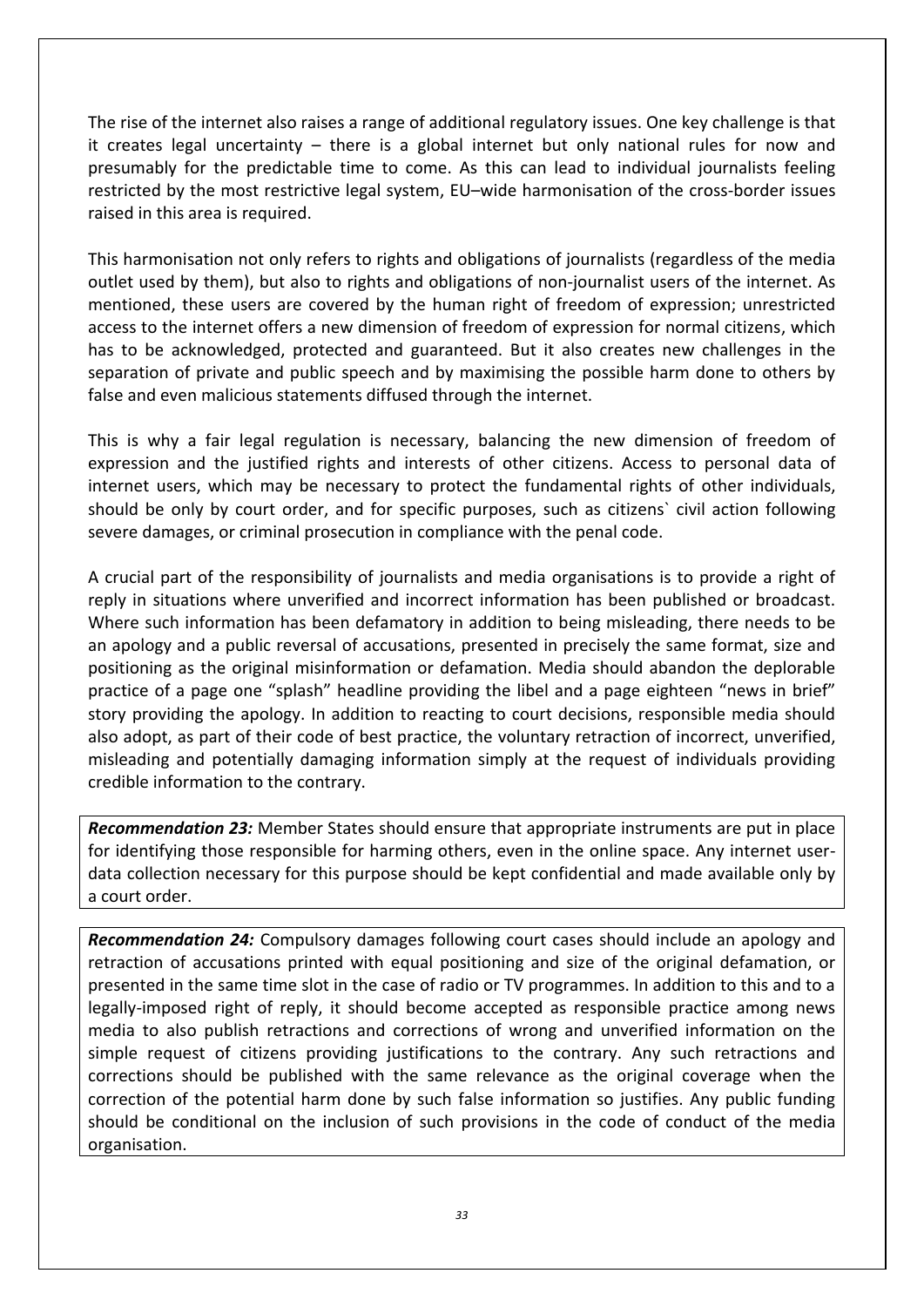#### **4.3 Who is covered by journalistic rights and responsibilities?**

Determining who should be considered as a journalist or what organisation can be considered to be (news) media has become more difficult within a changing media landscape. Next to full-time journalistic professionals, one now finds significant levels of freelancing, and an internet which offers unprecedented opportunities for individuals (whether part of the media or not) to express their opinions. Yet the privileges afforded to journalism as a profession become very difficult to defend, if the net is cast too wide and includes practically everybody who has an opinion to express or a fact to proclaim. The word "journalism" would lose all meaning, if it came to identify everyone who can hold a pen or type on a keyboard. As it is, the numbers of people involved in writing or expressing what could be considered a 'journalistic' opinion in the variety of media which now exist (printed press, interactive radio, TV, blogs, social networks etc.) is definitely increasing geometrically, even as most of them do not consider themselves to be journalists.

In order to effectively protect the rights of journalists, but also to regulate and define their corresponding duties and responsibilities, it is essential to have some means of identifying them. If not, any decisions concerning "journalists" can become simply vacuous. This identification is becoming increasingly complicated, not just for courts and regulators, but also for the public at large. In the rapidly changing context of multiple media formats and types of journalists, defining the nature of speech might be one possible way out of this dilemma. This approach is sometimes adopted by the courts, by asking whether the text in question may be qualified as a form of journalism or not.

Possible other approaches include a process of accreditation or certification, which has been the path followed by many professions as their status in society was developing. In the Middle Ages, guilds and crafts established demanding and lengthy periods of apprenticeship before a person could call themselves master of a trade or craft. Highly specialised professions, such as the law or medicine, still require lengthy periods of formal education, followed by internships in a practical work setting, before a person is allowed to practice that profession. For good journalism, however, the knowledge and skills required are not necessarily such as can be encompassed only by following a given curriculum in a "School of journalism". The ability to write or speak well, plus specialised education in fields such as science or economics, may be more useful to someone wishing to report on these topics to the general public.

Membership in a professional association is certainly a simple and convenient method of identifying who should be considered a "card-carrying" journalist. It can be made immune to potential manipulation by political systems by requiring that only senior members of the profession sit on accreditation boards. This would (in principle) prevent political forces from restricting access to the profession for more critical voices, provided, of course, that members of the profession themselves not become the instruments of political manipulation. This solution, however, is difficult to apply outside the traditional news sphere. It will continue to be challenged by the variety of new formats in which news are delivered and journalist intervene, such as twitters, blogs or tweets, a situation further aggravated by the cross-border nature of new media.

A narrow definition of a journalist as a person for whom journalism is a full-time profession, is also open to challenge. Freelancers will often mix different types of activities, including traditional journalistic work, as well as doing related work such as chairing or contributing to events and conferences, or writing specific pieces to order for a commercial purpose. Many bloggers will only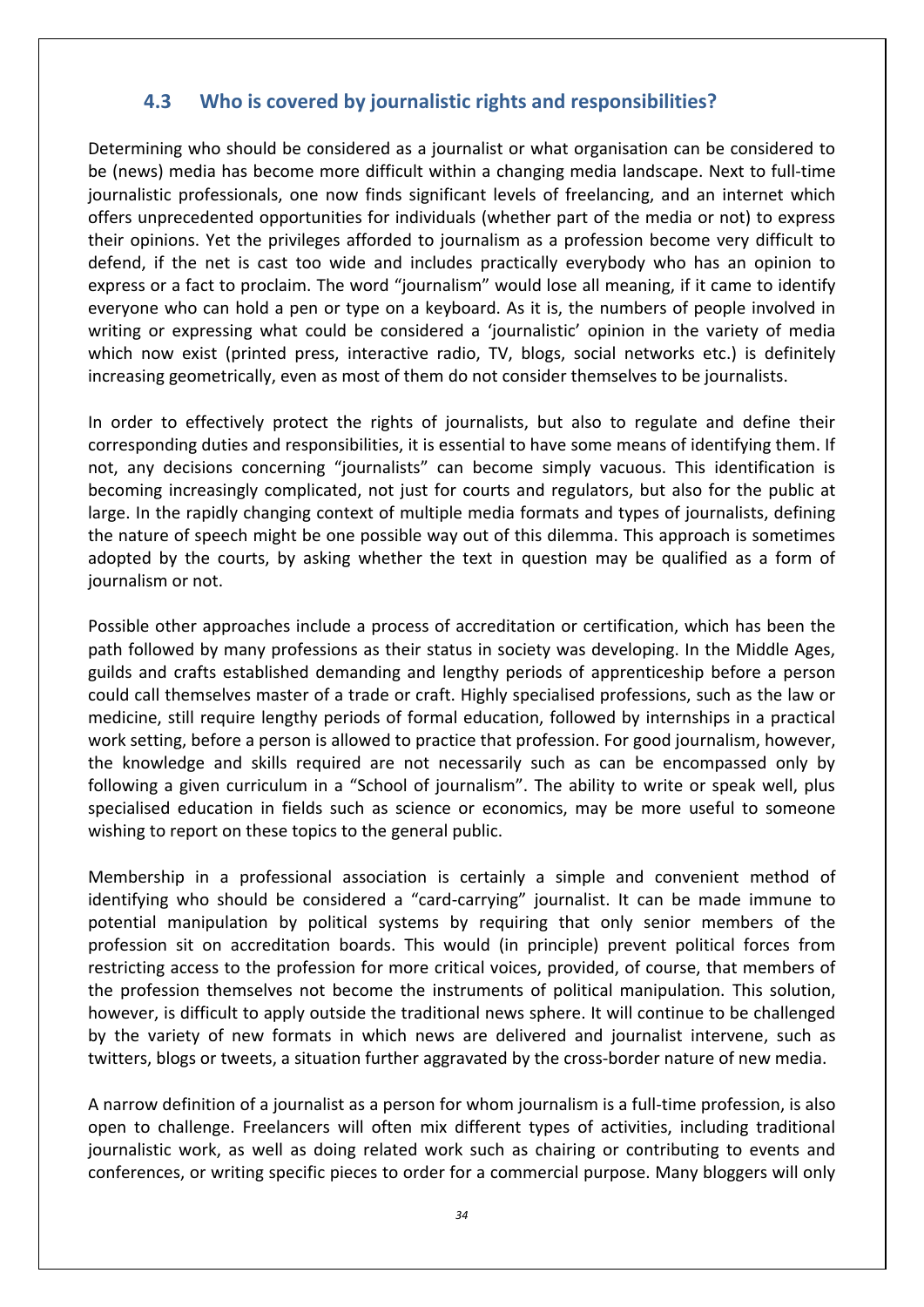be occasionally remunerated for their work, even if they spend a significant part of their time on journalistic activities such as writing and editing their own (and others') contributions. Remuneration by itself thus cannot be taken as the defining marker for journalism. Much social good (including writing and editing) is done by people who work for free.

Self-identification might be one way forward, but can be easily discredited by only a few cases of dishonesty and malfeasance. It is also far from clear how such a system might be monitored and verified, and by whom. Clearly, here is one area where a broad and continuing debate, including all stakeholders, will still be necessary for some time to come.

Within the shifting sands of the current media environment, the HLG regrets to refrain from offering any firm and consensual definition of either journalism or journalists. What it does recommend is continued debate among all stakeholders on the question, so as to reach at least temporary and pragmatic formulations that may serve as guidance to courts.

### **4.4 Enforced self-regulation**

There is an understandable preference in media organisations for some form of self-regulation as opposed to regulation from outside, because of the ever-present danger of censorship interfering with the democratic principle of the freedom of the press. The recently released Leveson report in Great Britain, however, has offered overwhelming evidence as to the multiple ways in which this "self-regulation" has not just been interpreted as "no regulation", but has led to gross abuses of journalistic privileges, the breaking of elementary ethical standards, and even activities subject to the criminal code. That this should have happened in a country with such long democratic traditions, and one that had been often cited as exemplary with regard to freedom of the press, is clearly a blow to the prestige of media owners and to that of the journalistic profession.

Until now, the main concern about regulation had been directed to the institutional set-up of independent press councils, the ways in which their members are selected, the scope of such bodies and questions about the enforcement of their decisions. The results of several recent studies have made it clear that an inherent pro-journalist bias can be as unwelcome as bias caused by political conviction or economic interests. Most importantly, there seems to be no ready-made institutional model at hand that could serve as the universal blue-print for every country and situation. It is abundantly clear that the same institutional set-up can produce completely different results, depending on the whole matrix of local legislation, but mostly on contextual differences due to local culture, ingrained customs and interpretations of ethical norms.

The gross abuses revealed in the Leveson enquiry have led its author to propose much more stringent institutional supervision, where the media would be much more closely monitored, become far more accountable to the public and be subject to heavy fines in the case of infractions. That judge Leveson's recommendations should have been rejected out of hand by some politicians in high office, is not very reassuring. If nothing else, this resistance by itself underscores the urgent need for supervisory bodies that can and do act, instead of being supervisory in name only.

Nevertheless, there may well be EU countries that decide to remain within the framework of selfregulation, rather than instituting new structures or practices. In that case, there still remains a need to build in more effective checks and balances, as well as mechanisms of enforcement for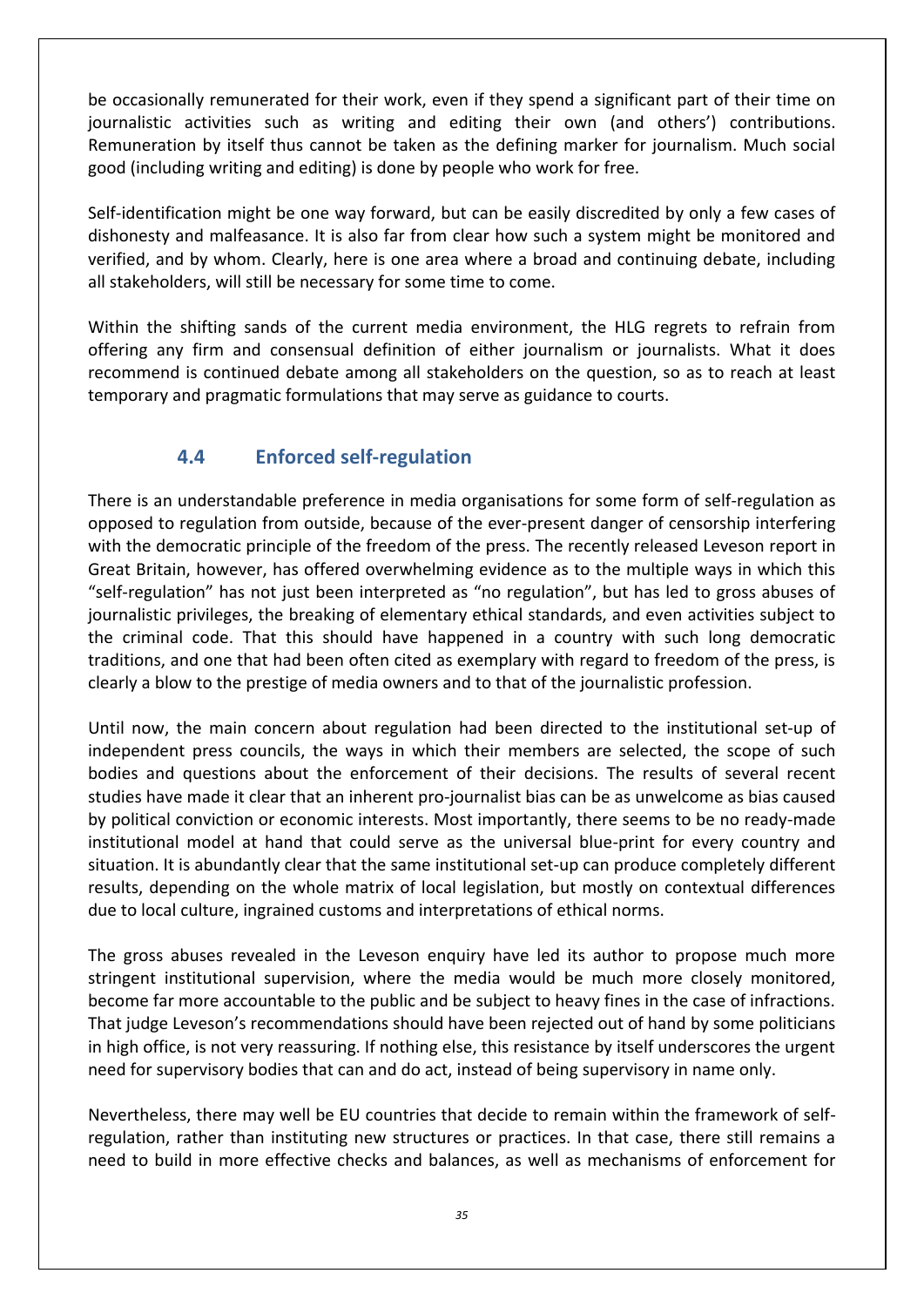ensuring adherence to self-regulatory codes of conduct. Mere lists of pious *desiderata* without any provision for their enforcement are as good as useless in protecting the values that they claim to uphold.

Because the trust that the general public places in the media is an asset to them, media organisations themselves should justify this trust by being more proactive in matters of selfregulation. Each media outlet should follow clearly identifiable codes of conduct and editorial lines, and it should be mandatory for them to publish these on their website or to state explicitly where the organisation follows common international codes of conduct and ethical guidelines. While there must be flexibility in the choice of the code of conduct an organisation decides to follow, a number of key domains can be identified in which the position of the organisation should be set out, including:

- A clear enunciation of the ethical principles it has decided to follow;
- An explicit affirmation of the principle of editorial independence;
- Transparency in divulging final ownership along with a listing of other media interests held by the same owners;
- Potential conflicts of interest between outlets belonging to the same owners should be noted;
- The general working terms and conditions for their journalists should be available for public scrutiny, including the proportion of full-time workers as against levels of freelancing;
- Any commitment to pay a 'fair wage' should be publicised;
- In case of a change in ownership, the rights of those journalists differing from the new editorial line should be stated;
- Policies on training and qualifications, if any, should be clearly enunciated;
- Adopted approaches to, and/or available statistics on, workplace diversity, including ethnicity (where appropriate) and gender should be available on demand.

The HLG is well aware that all this information is not of the type that could be simply included, for example, on a newspaper's masthead. The point is that it should be available in the public domain (on demand, if necessary), through whatever technical means are chosen to make this possible.

*Recommendation 25:* To ensure that all media organisations follow clearly identifiable codes of conduct and editorial lines, and apply the principles of editorial independence, it should be mandatory for them to make them publicly available, including by publication on their website.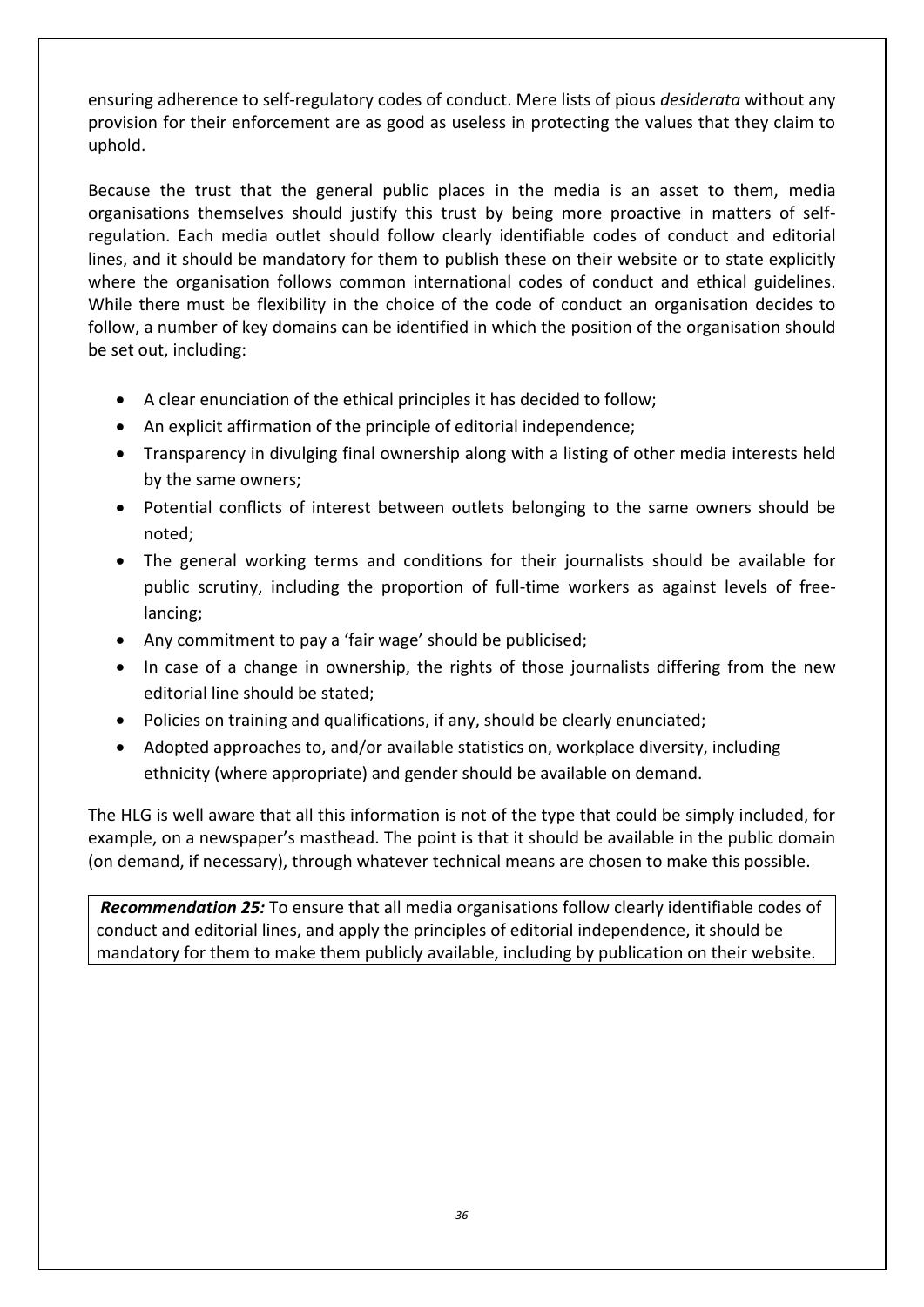## 5. Media Pluralism

Pluralism is critical to the media environment for the media to perform their challenge and representation functions effectively. Pluralism needs to be considered in the widest possible sense, both within individual media organisations and across the whole media landscape. As indicated earlier, internal pluralism (within an organisation) prevails when a range of opinions is reflected in the news coverage of an organisation. In many countries, the publicly funded audiovisual media are required to reflect a wide range of opinions in their coverage, especially so before elections. External pluralism (across the media landscape) prevails when a range of different opinions is reflected through a variety of different media outlets. It is essential, especially in light of the rise of new media, that pluralism be considered across all different types of media, not simply focusing on one medium, such as newspapers. Pluralism is crucial for encouraging quality journalism and thus standards are needed to ensure that pluralism is maintained in the changing media environment, but the responsibility for ensuring it is not at all the same for internal and external pluralism.

The Council of Europe has long been active in this domain and has already established a wide range of criteria necessary to promote media pluralism, including the following:

"Prerequisites for real rather than nominal media pluralism [that] include either in combination or in some cases isolation the following features:

- A legislative framework establishing limits for media concentration;
- An adequate monitoring system (circulation or revenues);
- An adequate system for enforcement;

• Pro-active measures that positively support media pluralism e.g. encouraging the production of diverse content and granting financial support to increase pluralism;

• Self-regulatory instruments such as editorial guidelines and statutes setting out editorial independence;

• Transparency;

 $\overline{a}$ 

• Independence of regulatory authorities."<sup>23</sup>

It is evident that a number of the prerequisites for media pluralism overlap with those for media freedom, which this report has addressed in earlier sections. In addition, pluralism is rather more difficult to define in any prescriptive sense, since implicit in it is the notion of quantification. There are neither objective nor quantifiable criteria for determining just how many different view-points should be represented out there in the public space, in other words – just how much pluralism is enough. Neither, in our opinion, should there be any attempt to set arbitrary quantitative thresholds for the desirable level of pluralism, which could not avoid being grossly subjective, as well as impossible to apply uniformly across the whole of the EU. Instead, the focus should be on eliminating all those influences that present obstacles to a pluralism reflecting the actual state of

<sup>&</sup>lt;sup>23</sup> David Ward, January 2005, 'Media Concentration and Pluralism: Regulation, Realities and the Council of Europe's Standards in the Television Sector'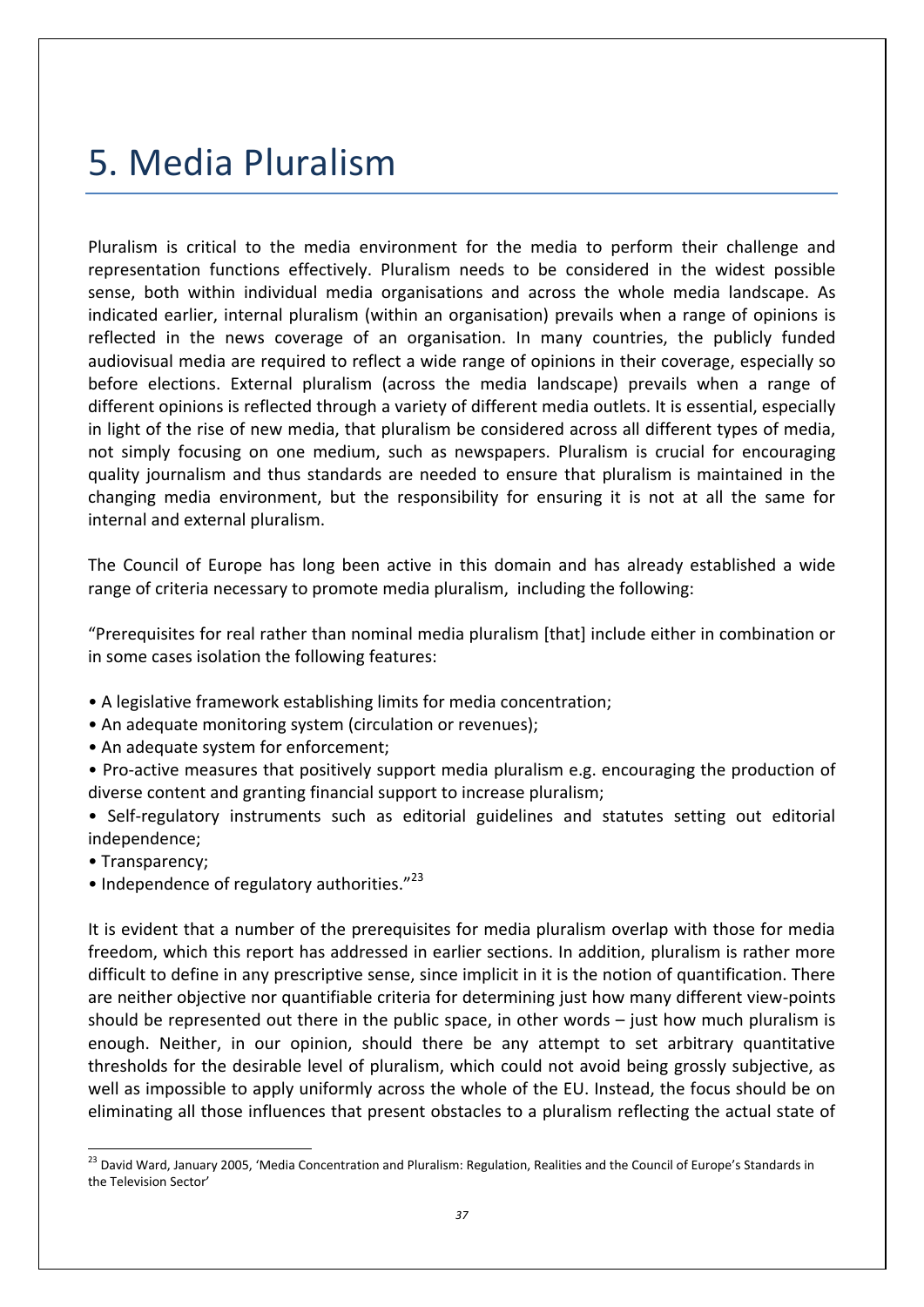affairs in any given country or society, as well as fostering values deemed important to that society, but not sufficiently represented in the existing media environment.

Assuming the absence of political or governmentally imposed limitations on pluralism (as an obvious precondition), the biggest danger of reducing the variety of view-points expressed comes from considerations of commercial profitability. If only privately-owned media were to be present in a country, then the whole media landscape would risk becoming more and more reduced to those outlets and those contents that bring in the biggest profits. While this is perfectly in accord with free market principles, in no way does it guarantee that the democratic values embraced by the European Union will be defended on the basis of profitability alone.

Reliance on the profit motive alone could have particularly devastating effects on the cultural and linguistic diversity of the European Union. Countries with smaller populations, and especially linguistic groups with smaller numbers of speakers, would risk disappearing entirely from the public space, if international media conglomerates as owners were to decide that catering to them would reduce their profit margins too much. As it is, measures are already in place to ensure that media within the EU must include a given proportion of European content in their programming. Exactly the same argumentation leads to the need for measures at the national level designed to protect national or regional languages and cultures, thus contributing to cultural diversity as one of the core European values.

Among the tools for ensuring media pluralism, public service media take on a special place, to which we now turn in the following section.

#### **5.1 Public service broadcasting**

Not-for-profit media (such as public service broadcasters) play an important role in maintaining media pluralism, although marked differences exist in their operation between the North and South of Europe, as well as between East and West. In countries where public service broadcasting has been thoroughly institutionalised over several decades, it was established in order to support civil society, serve as a tool for distance education, as an agent of enlightenment, and as a means for strengthening national cohesion. $24$ 

Traditionally, public service broadcasters have constituted a critical component of pluralism by providing a range of opinions, including catering to minority interests. They may be particularly important in smaller markets where it may not be possible for several private broadcasters to be commercially viable. However, public service broadcasters can also restrict pluralism if their privileged position restricts market access for private operators and reduces the number of commercially viable providers.

There is an on-going debate in several European Union countries about the level of government support that public service broadcasters should be allowed to receive, as well as about the funding mechanisms (for instance direct grants versus obligatory subscription fees) to be used. One country (Portugal) has even started proceedings to privatise public service broadcasting, by "contracting out" the services it is meant to provide. This is interpreted by some as an innovative

 $24$  Invited remarks by Dr. Gregory Ferrell Lowe, Continuity Director, RIPE International Initiative for PSB Development (www.ripeat.org), delivered in Riga, Latvia.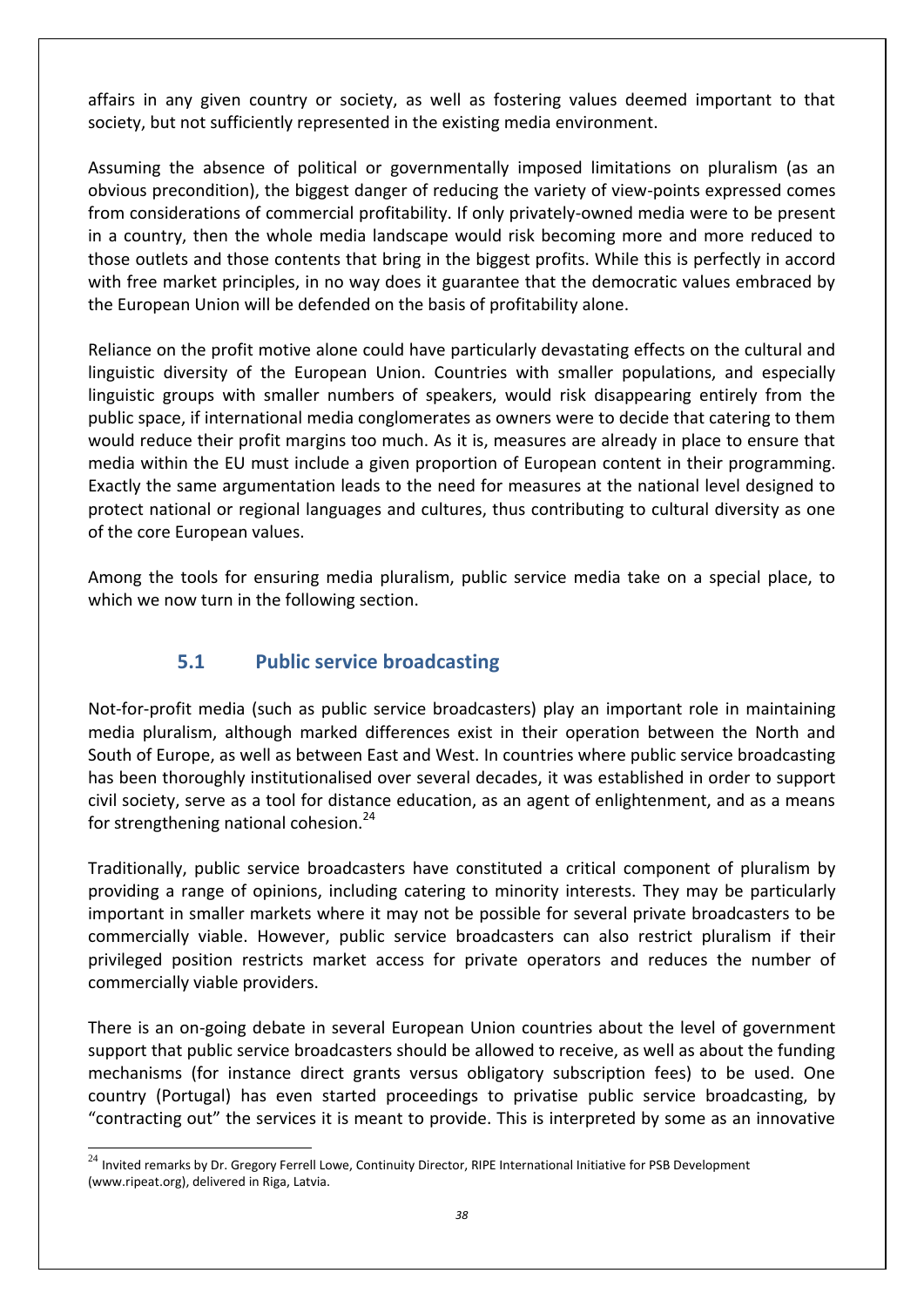way out of situations where government budgets have become severely restricted, but by others as a contradiction in terms, for how can "public" remain public, if you decide to privatise it?

As regards Public Service Broadcasting, the 'Amsterdam Protocol' annexed to the EU Treaties acknowledges the important and positive role of these broadcasters for democracy and pluralism and sets at the same time some limits to the national funding systems. These have been further developed in the Commission's Communication on state aid rules applying to Public Service Broadcasters. At the same time, it is evident that public ownership of the media is not synonymous with government propaganda (as it clearly is in many non-democratic countries) and the editorial and artistic independence of Public Service Broadcasters must rigorously be respected by the governments in power.

*Recommendation 26:* There should be a provision of state funding for media which are essential for pluralism (including geographical, linguistic, cultural and political pluralism), but are not commercially viable. The state should intervene whenever there is a market failure leading to the under-provision of pluralism, which may be considered as a key public good.

*Recommendation 27:* Any public ownership of the media should be subject to strict rules prohibiting governmental interference, guaranteeing internal pluralism and placed under the supervision of an independent body representing all stakeholders.

#### **5.2 European coverage**

In the context of the current economic and financial crisis and the steps the European Union has taken to address it, the need for democratic legitimacy at the EU level has become an even greater priority. The democratic legitimacy of the European Union is closely dependent, however, on the emergence of a public sphere which is informed about European issues and able to engage in debates about them. This requires, in turn, adequate media coverage of European issues and politics.

The political challenges the Union has faced in tackling the crisis have also highlighted the extent to which the European dimension of certain issues has been insufficiently internalised in the national public spheres. This insufficient Europeanisation of national politics has affected both national debates on EU issues and decision-making processes at the EU level. In the long run, it risks undermining both national democracy and European democracy as a whole.

The very idea of promoting a European public sphere, the possible emergence of European media, increased European awareness within the national public spheres, or increased national coverage of European affairs, is still controversial in many quarters. More importantly, there is a fear that policies to increase European coverage by the media would be guided by some particular conception of the value of European integration, rather than just encouraging broader discussions. This does not mean, however, that the Union and its Member States should abstain from any policy or action aimed at promoting increased media coverage of EU affairs. On the contrary, in the same way that EU and State actions (including funding) may be necessary to promote pluralism at the State level, it is equally appropriate for the Union and its Member States to undertake actions to promote pluralism in the form of increased coverage of EU affairs.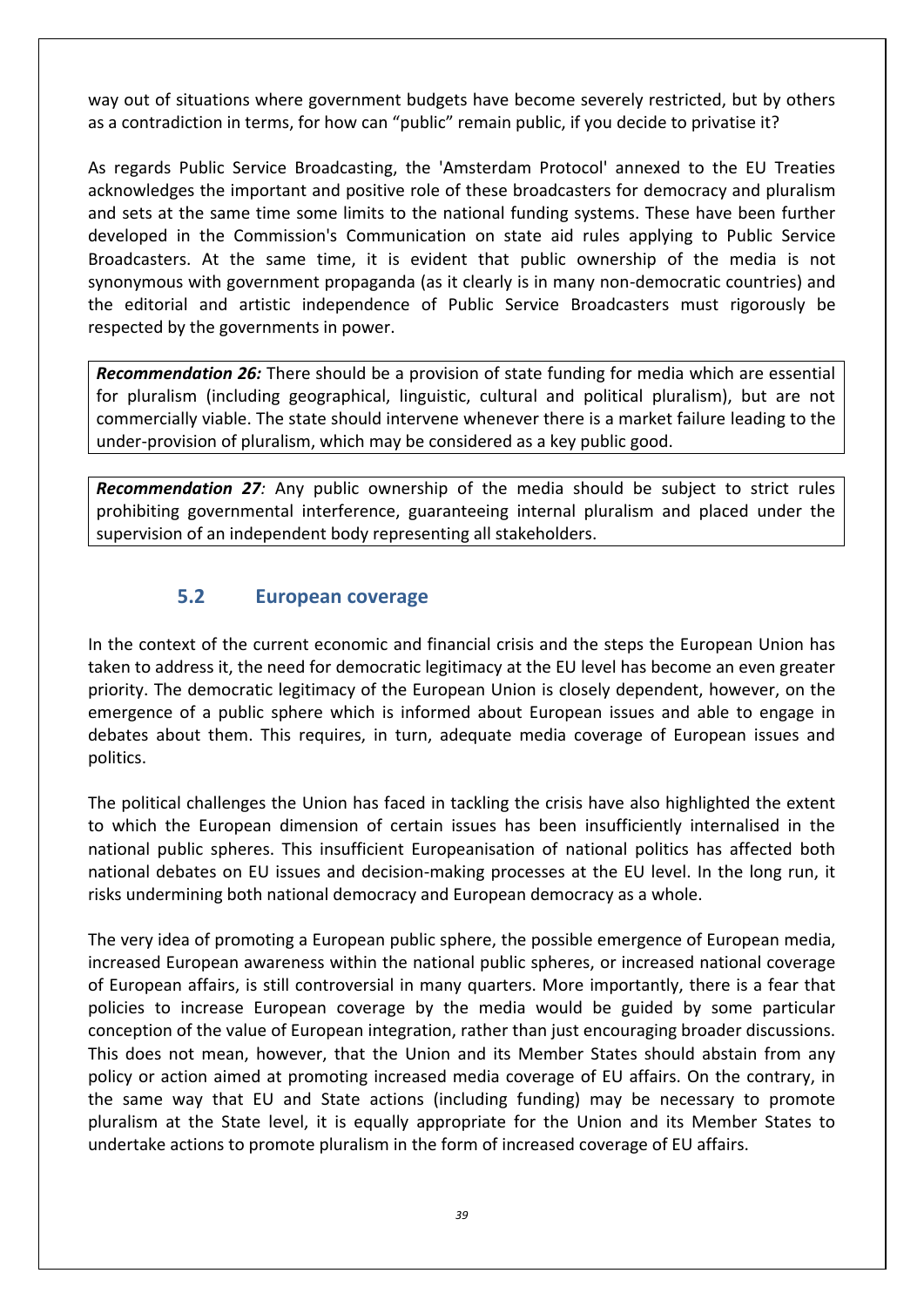European coverage means more than just the coverage of European Council meetings or Commission activities. It requires a deeper understanding by media of the European dimension of multiple national policies, even when these are being covered at a national level. It also requires for genuinely European politics to be more closely followed and reported on, but this requires both human and infrastructure resources, including high-quality investigative journalism. In the case of small countries, or those particularly hard-hit by the prevailing financial and economic crisis, such resources may simply not be available.

Among possible concrete measures that might offer a partial remedy to this situation, the European Commission could explicitly and emphatically include journalism in the existing Jean Monnet Programme.<sup>25</sup> Higher Journalism Schools, Universities with Journalism programmes and their Professors could then respond to the calls for proposals published every year by the Commission. This would be valuable in increasing their opportunities to address cross-border issues and broaden the pool of those with special competencies in EU affairs.

*Recommendation 28:* The provision of funding for cross-border European media networks (including such items as translation costs, travel and coordination costs) should be an essential component of European media policy. Support for journalists specialised in cross-border topics should be included in such funding.

*Recommendation 29*: Attention is called to national journalism schools and university professors for the possibility of applying to the Jean Monnet programme to support curricula and teaching on coverage of European issues. The Commission should be especially pro-active in informing journalism schools of this possibility and consider this area one of the priorities in the selection procedure under such a programme.

*Recommendation 30:* EU political actors have a special responsibility and capacity in triggering European news coverage. The Presidents of the EU institutions should regularly organise interviews with a panel composed of national media from across the EU. This format would have the advantage of not only increasing national coverage of EU affairs but also making that coverage more pluralist, since the interviews to be broadcast or printed in the different Member States would include questions from journalists from other Member States.

 $25$  More information on the Jean Monnet Programme: http://ec.europa.eu/education/lifelong-learning-programme/doc88\_en.htm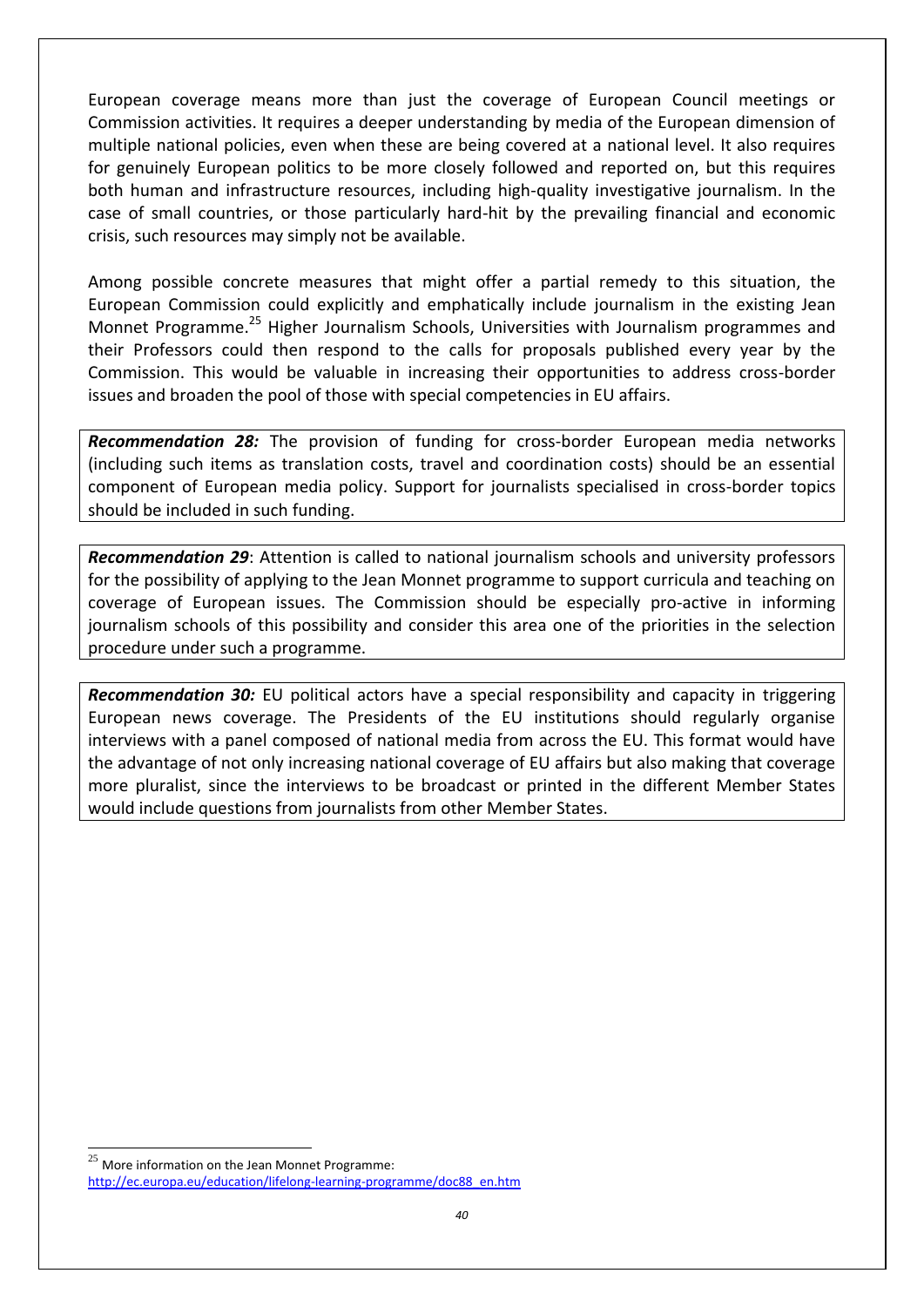## Annex A - What we are building on

#### **Hearings**

On the importance of journalism, and journalists, the HLG met Mr. Aidan White, former General Secretary of the International Federation of Journalists, and now Director of the Ethical Journalism Network, to discuss rethinking of what journalism should be in a converging environment. The emphasis was put on ethics and values of journalism and the importance of trust in media.

To liaise with the European Parliament, the HLG met with Members of the EP preparing or following the report on "EU Charter: standard settings for media freedom across the EU". The Parliamentarians (Ms. Renate Weber, Ms. Kinga Göncz, Mr. Rui Tavares, Mr. Cornelis de Jong and Mr. Marek Migalski) exposed their views on various issues that should be at the heart of their report: notably the necessity of monitoring media freedom and pluralism, the importance of independent Public Service Broadcasters, media concentration, self-censorship, the implementation of the European Charter of Human Rights, and quality media.

To link with the fundamental work of the Council of Europe in respect of fundamental rights and media freedom, the HLG had an exchange of views with Mr. Andris Mellakauls, Chair of the CoE Steering Committee on Media and Information Society (CDMSI). The HLG was informed of the numerous Recommendations on Media Affairs issued by the CoE, amongst which the recent ones on a new notion of media (2011) and on public service media governance (2012).

To learn more about how the EU deals with media freedom in candidate and potential candidate countries, the Members had a meeting with Mr. Andris Kesteris principal adviser on civil society and media affairs at the European Commission.

The HLG Members met representatives of various media associations: they held a meeting with the participants of the European Newspapers Association (ENPA) general assembly who informed them of their main activities and current concerns, notably in respect of the role of publishers and their editorial responsibility, media concentration and pluralism, as well as on some national specific issues. Similarly, the Members heard representatives of the main broadcasting associations. They spoke with members of the Association of European Public Broadcasters (EBU) on the role and importance of Public Service Media for society, quality journalism, independence of the governance and funding issues. Conversations with representatives of the Association of Commercial Televisions (ACT) related to regulatory issues and independence of the media, as well as to their relationships with internet players and the importance of commercial TVs in funding content. Representatives of the Association of European Radios (AER) raised issues related to access to frequencies, advertising revenues and access to content.

While in Riga, the HLG had the opportunity to meet media practitioners active in a small market: Mr. Dimants (Chair) and Ms. Dulevska (Vice-Chair) of the National Electronic Media Council (NEPLP) emphasised the challenges of a small country on the outer border of the European Union, notably in respect of cultural diversity, regulation and education. Mr. Dzintris Kolāts, Director of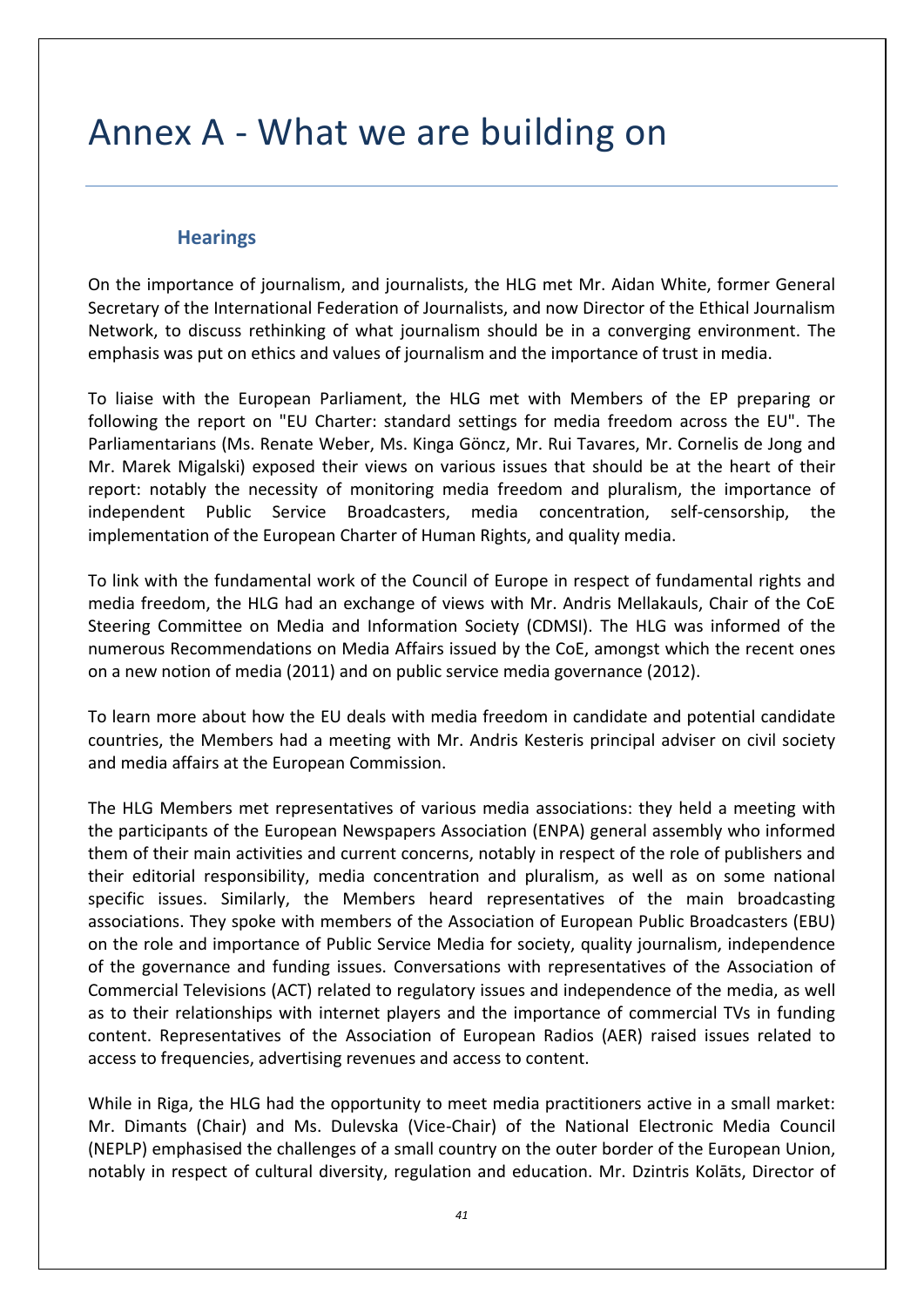the News service of the Latvian Public Television (LTV) spoke about the responsibilities, challenges and financing mechanisms for Public Service Broadcasters, describing a very difficult situation linked to insufficient funding, which makes it hard to fund original content. Mr. Jānis Siksnis, representative of the Latvian Public Radio described what he called a "special niche in the national information space", describing challenges linked to new platforms, media fragmentation, national dialogue and cultural heritage; he also described a situation where lack of funding makes journalists leaving their job and hampers the development of new digital platforms. Still in Riga, the Members of the HLG had the opportunity to hear Ms. Una Klapkalne, Executive director of the National News Agency LETA and Ms. Aija Brasliņa, Editor in chief of the Baltic News Service (BNS Latvia). They explained the difficult situation of news agencies in small markets characterised by a very limited profitability, mainly due to the small size of the market, highlighting a lack of welltrained journalists to work in agencies and the very limited copyright on news agency material. The representative of BNS, a news service present in three countries however sees foreign ownership as facilitating independence.

To build their expertise on media studies, the Members of the HLG invited several academics to present the results of their studies. The "European Media Policies Revisited: Valuing & Reclaiming Free and Independent Media in Contemporary Democratic System" research project (MEDIADEM) was presented by its coordinator, Dr Evangelia Psychogiopoulou. The aim of this European research project is to examine the factors that promote or hinder policy development for media freedom and independence. Professor Susanne Fengler gave a presentation on the project "Media Accountability and Transparency in Europe" (MediaAct) which involved key results from a comparative study on Media Self-Regulation in 14 countries. Ms. Amy Brouillette, lead researcher and editor of the study 'Hungarian Media Laws in Europe', published by the Centre for Media & Communication Studies (CMCS) of the Central European University answered the questions of the Group Members on the comparison between various situations in the EU. While in Florence, the Members also met Prof. Parcu, director of the Centre for Media Freedom and Pluralism in the EUI, and his team, who presented the work undertaken by the CMPF in relation to EU competencies in the field of media. They also had the opportunity to meet and discuss with Prof. Lawrence Lessig, specialist of copyright law and internet governance who gave a presentation on the importance of independence to resist corruption, as well as Prof. Matthew Hindman, specialised in political communication and (especially) online politics.

#### **Written contributions received by the HLG**

Association of European Radios (AER)

"Radio in the EU - General Overview, Media Pluralism - How Commercial Radio Contributes"

Center for Media and Communication Studies (CMCS)

Response to "Comments on the Study of the Central European University's Center for Media and Communication Studies on the Hungarian Media Laws"

Coalition for Ethical Journalism, Aidan White

"Transparency, Accountability and Responsibility in the Age of Convergence"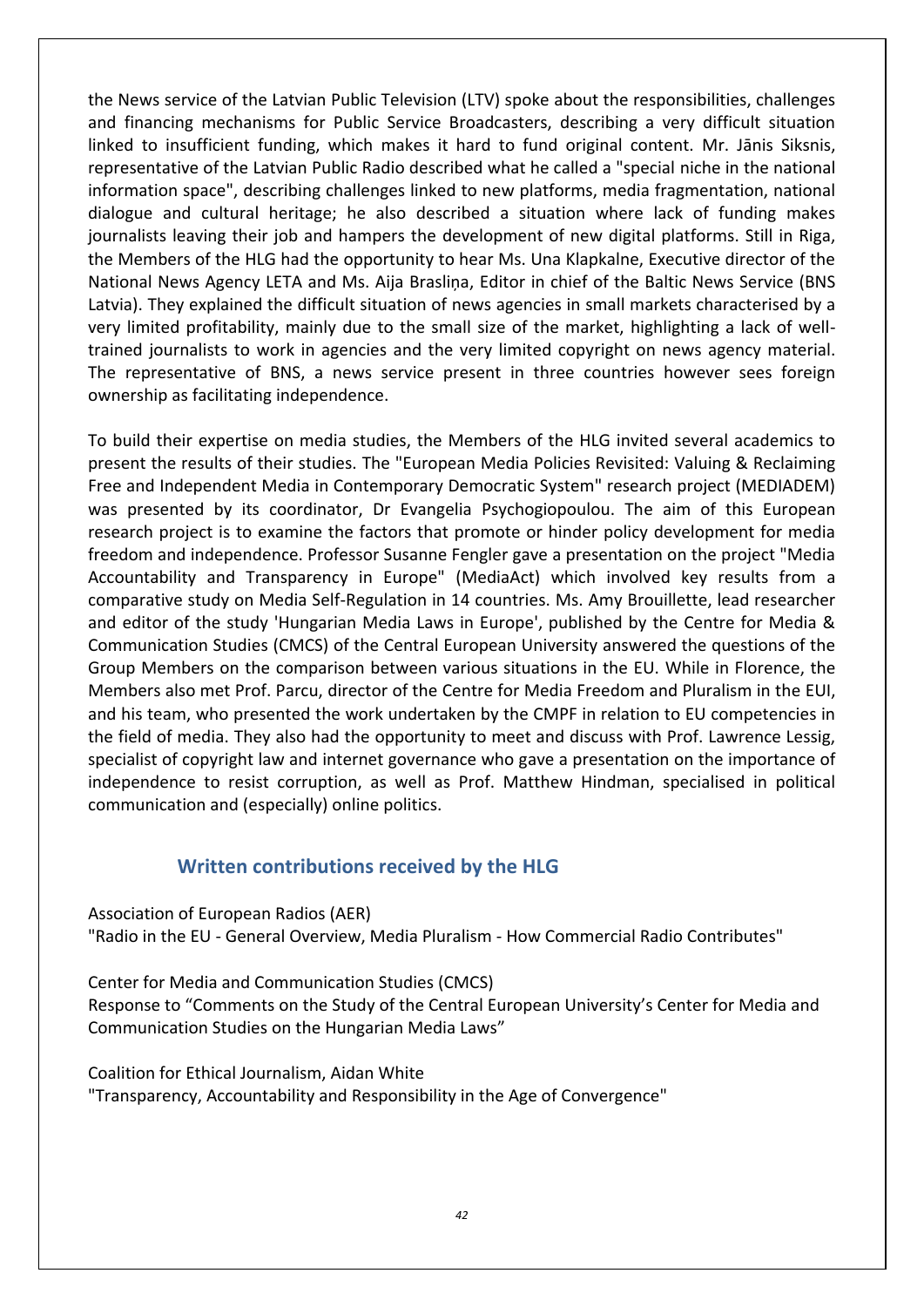Community Media Forum Europe Input from the community media sector <http://www.cmfe.eu/policy/first-mapping-of-community-media-in-europe>

European Broadcasting Union

EBU urges Portuguese PM to shelve "reckless" plans for RTP - Press release, 05 Sep 2012 [http://www3.ebu.ch/cms/en/sites/ebu/contents/frontpage-news/news-2012/ebu-urges](http://www3.ebu.ch/cms/en/sites/ebu/contents/frontpage-news/news-2012/ebu-urges-portuguese-pm-to-shelv.html)[portuguese-pm-to-shelv.html](http://www3.ebu.ch/cms/en/sites/ebu/contents/frontpage-news/news-2012/ebu-urges-portuguese-pm-to-shelv.html)

European Broadcasting Union

"Editorial Principles & Guidelines – A model for the Members of the European Broadcasting Union" A Letter from Ms. Ingrid Deltenre, Director General

European Broadcasting Union "Media Freedom and Pluralism in Europe - Public Service Media" Executive Summary

European Newspaper Publishers' Association (ENPA) "Preserving pluralism in a rapidly changing media market" - position paper - October 2011 [http://stakeholders.ofcom.org.uk/binaries/consultations/measuring-plurality/responses/ns](http://stakeholders.ofcom.org.uk/binaries/consultations/measuring-plurality/responses/ns-annex-enpa.pdf)[annex-enpa.pdf](http://stakeholders.ofcom.org.uk/binaries/consultations/measuring-plurality/responses/ns-annex-enpa.pdf)

The Global Reporting Initiative Sustainability Reporting Guidelines & Media Sector Supplement <https://www.globalreporting.org/reporting/sector-guidance/media/Pages/default.aspx>

Hungarian Europe Society, Hungarian Civil Liberties Union, Eötvös Károly Public Policy Institute and the Standards (Mérték) Media Monitor

Joint position paper to the High Level Group on Media Freedom and Pluralism created by the European Commission on the Hungarian Media Law and its Application – and Executive summary http://tasz.hu/files/tasz/imce/2011/jointpospaperhes hclu ekpp smm jan. 19..pdf

National Media and Infocommunication Authority – Hungary Hungary's new media regulation (extract): Examples from European Union member states similar to the most important criticized provisions of the new Hungarian Media regulation, [http://mediatanacs.hu/dokumentum/2791/1321457199hungary\\_new\\_media\\_regulation\\_eng\\_we](http://mediatanacs.hu/dokumentum/2791/1321457199hungary_new_media_regulation_eng_web.pdf) [b.pdf](http://mediatanacs.hu/dokumentum/2791/1321457199hungary_new_media_regulation_eng_web.pdf)

Open Society Foundations.

"Mapping Digital Media in the European Union" A report for the High-Level Group on Media Freedom and Pluralism [http://www.opensocietyfoundations.org/sites/default/files/Mapping\\_Digital\\_Media\\_EU\\_2012121](http://www.opensocietyfoundations.org/sites/default/files/Mapping_Digital_Media_EU_20121217_0.pdf) [7\\_0.pdf](http://www.opensocietyfoundations.org/sites/default/files/Mapping_Digital_Media_EU_20121217_0.pdf)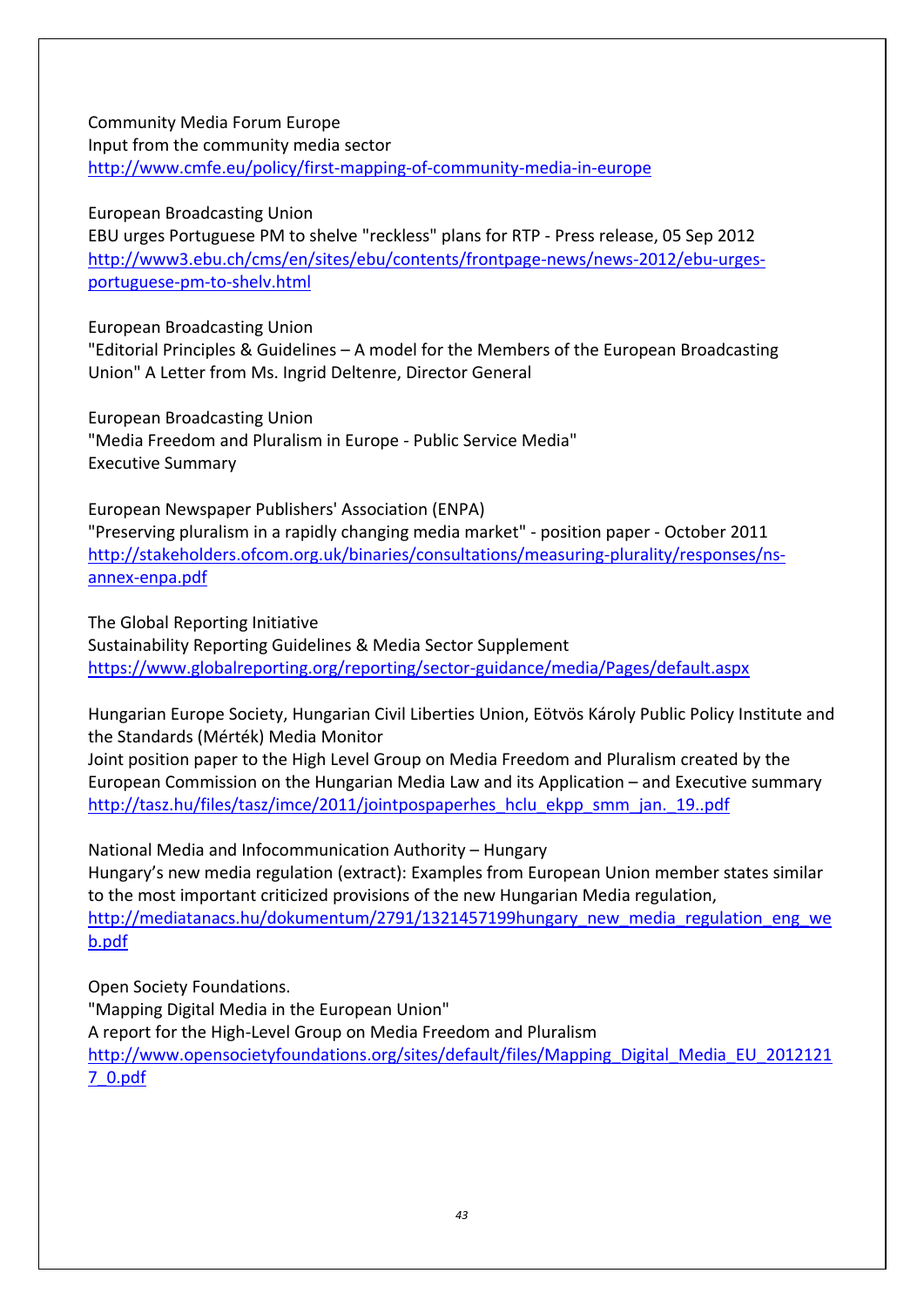Open Society Media Program "Transparency of Media Ownership in Europe" A report for the High-Level Group on Media Freedom and Pluralism (in conjunction with [www.access-info.org\)](http://www.access-info.org/) [http://www.opensocietyfoundations.org/sites/default/files/Transparency\\_Media\\_Ownership\\_Eur](http://www.opensocietyfoundations.org/sites/default/files/Transparency_Media_Ownership_Europe_20121217_0.pdf) [ope\\_20121217\\_0.pdf](http://www.opensocietyfoundations.org/sites/default/files/Transparency_Media_Ownership_Europe_20121217_0.pdf)

Open Society Foundations, Media policy and research program "Mapping Digital Media, Journalism, Democracy and Values – Hungary" [http://www.opensocietyfoundations.org/sites/default/files/OSF-Media-Report-Hungary-02-16-](http://www.opensocietyfoundations.org/sites/default/files/OSF-Media-Report-Hungary-02-16-2012-final-WEB.pdf) [2012-final-WEB.pdf](http://www.opensocietyfoundations.org/sites/default/files/OSF-Media-Report-Hungary-02-16-2012-final-WEB.pdf)

South East European Network for Professionalization of Media International Partnership Mission on Press Freedom to Hungary – Report, November 14-16, 2011

#### **Documents**

In addition to the various contributions received by the HLG, the following **documents** were examined:

Attacks on the Press in 2011 A Worldwide Survey by the Committee to Protect Journalists 2012 Committee to Protect Journalists, New York [http://cpj.org/attacks\\_on\\_the\\_press\\_2011.pdf](http://cpj.org/attacks_on_the_press_2011.pdf)

Charter of Fundamental Rights of the European Union European Union, 2000, 2000/C 364/01

Commission Recommendation of 20 August 2009 on Media literacy in the digital environment for a more competitive audiovisual and content industry and an inclusive knowledge society (2009/625/EC). Published in OJ L 227 of 29.8.2009, p. 9–12 <http://eur-lex.europa.eu/LexUriServ/LexUriServ.do?uri=CELEX:32009H0625:EN:NOT>

Commission staff working document: Media pluralism in the Member States of the European Union SEC(2007) 32 16 January 2007 http://ec.europa.eu/information\_society/media\_taskforce/doc/pluralism/media\_pluralism\_swp [en.pdf](http://ec.europa.eu/information_society/media_taskforce/doc/pluralism/media_pluralism_swp_en.pdf)

Communicating Europe through audiovisual media Communication to the Commission, SEC(2008)506/2, 24.4.2008 [http://ec.europa.eu/dgs/communication/pdf/comm\\_audiovisual\\_media\\_en.pdf](http://ec.europa.eu/dgs/communication/pdf/comm_audiovisual_media_en.pdf)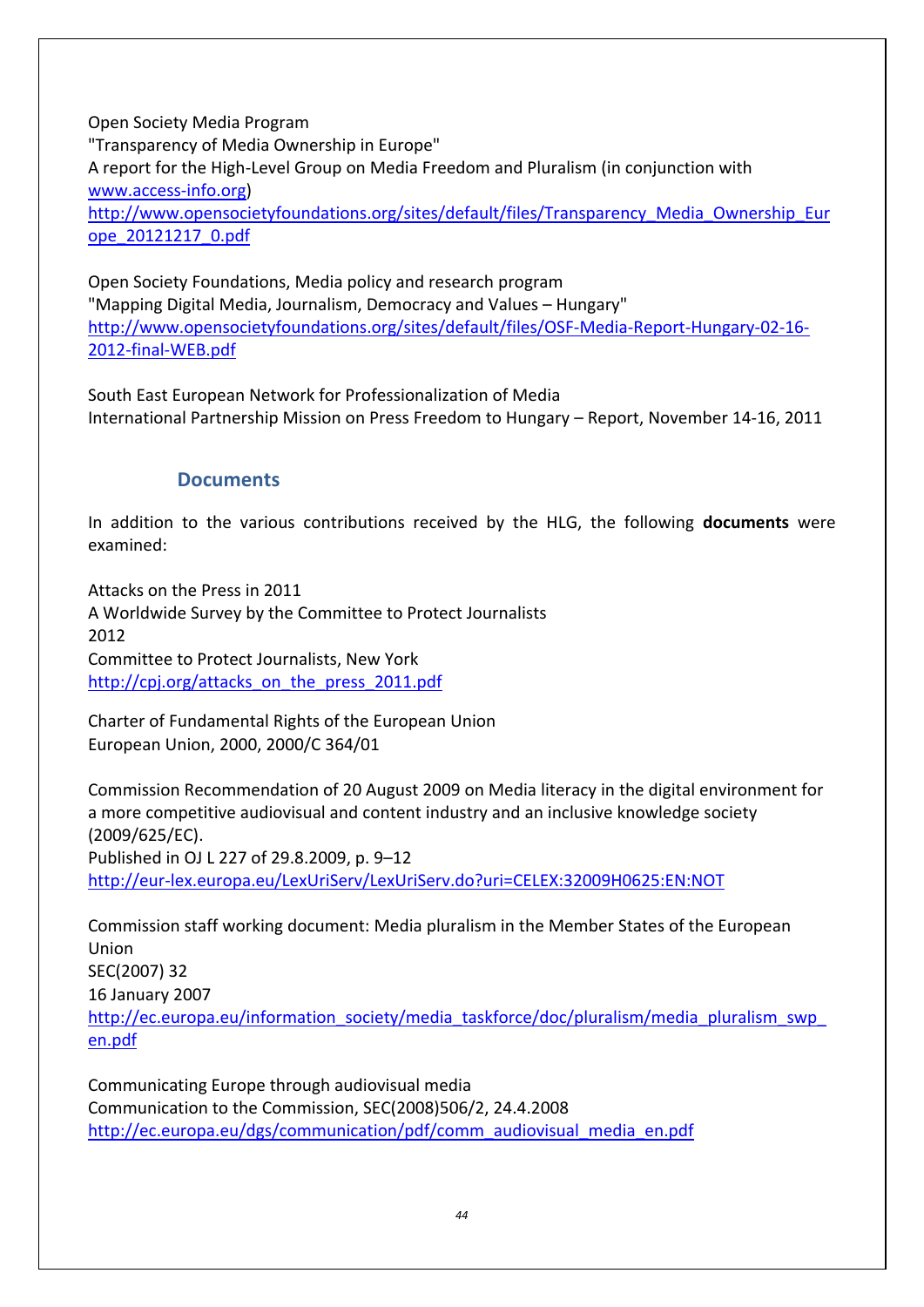Consolidated versions of the Treaty on European Union and the Treaty on the Functioning of the European Union

<http://eur-lex.europa.eu/JOHtml.do?uri=OJ:C:2010:083:SOM:EN:HTML>

Declaration of the Committee of Ministers on the Desirability of International Standards dealing with Forum Shopping in respect of Defamation, "Libel Tourism", to Ensure Freedom of Expression (Adopted by the Committee of Ministers on 4 July 2012 at the 1147th meeting of the Ministers' Deputies)

Council of Europe

[https://wcd.coe.int/ViewDoc.jsp?id=1958787&Site=CM&BackColorInternet=C3C3C3&BackColorInt](https://wcd.coe.int/ViewDoc.jsp?id=1958787&Site=CM&BackColorInternet=C3C3C3&BackColorIntranet=EDB021&BackColorLogged=F5D383) [ranet=EDB021&BackColorLogged=F5D383](https://wcd.coe.int/ViewDoc.jsp?id=1958787&Site=CM&BackColorInternet=C3C3C3&BackColorIntranet=EDB021&BackColorLogged=F5D383)

Defending media freedom

European Parliament Seminar on Media Freedom in the EU Member States Brussels, 8 May 2012 Speech by Neelie Kroes Vice-President of the European Commission responsible for the Digital Agenda -

[http://europa.eu/rapid/pressReleasesAction.do?reference=SPEECH/12/335&format=HTML&aged](http://europa.eu/rapid/pressReleasesAction.do?reference=SPEECH/12/335&format=HTML&aged=0&language=EN&guiLanguage=en) [=0&language=EN&guiLanguage=en](http://europa.eu/rapid/pressReleasesAction.do?reference=SPEECH/12/335&format=HTML&aged=0&language=EN&guiLanguage=en)

Defending media pluralism in Hungary Vice-President Neelie Kroes' blog post January 5th, 2012 <http://blogs.ec.europa.eu/neelie-kroes/media-pluralism-hungary/>

Deterrence of fraud with EU funds through investigative journalism in EU-27 **STUDY** 

Margo Smit, director Vereniging van Onderzoeksjournalisten

co-authors: Brigitte Alfter, Mar Cabra, Annamarie Cumiskey, Ides Debruyne, Marcos García Rey, Rafael Njotea, Albrecht Ude

European Parliament's Committee on Budgetary Control. Brussels, © European Union, 2012. [http://www.europarl.europa.eu/document/activities/cont/201210/20121002ATT52809/2012100](http://www.europarl.europa.eu/document/activities/cont/201210/20121002ATT52809/20121002ATT52809EN.pdf) [2ATT52809EN.pdf](http://www.europarl.europa.eu/document/activities/cont/201210/20121002ATT52809/20121002ATT52809EN.pdf)

Digital: News Gains Audience but Loses Ground in Chase for Revenue By Kenny Olmstead, freelance journalist Jane Sasseen, Amy Mitchell, and Tom Rosenstiel of PEJ The State of the News Media 2012 The Pew Research Center's Project for Excellence in Journalism

[http://stateofthemedia.org/2012/digital-news-gains-audience-but-loses-more-ground-in-chase](http://stateofthemedia.org/2012/digital-news-gains-audience-but-loses-more-ground-in-chase-for-revenue/)[for-revenue/](http://stateofthemedia.org/2012/digital-news-gains-audience-but-loses-more-ground-in-chase-for-revenue/)

Digital news Report 2012 Reuters Institute [http://reutersinstitute.politics.ox.ac.uk/fileadmin/documents/Publications/Other\\_publications/Re](http://reutersinstitute.politics.ox.ac.uk/fileadmin/documents/Publications/Other_publications/Reuters_Institute_Digital_Report.pdf) [uters\\_Institute\\_Digital\\_Report.pdf](http://reutersinstitute.politics.ox.ac.uk/fileadmin/documents/Publications/Other_publications/Reuters_Institute_Digital_Report.pdf)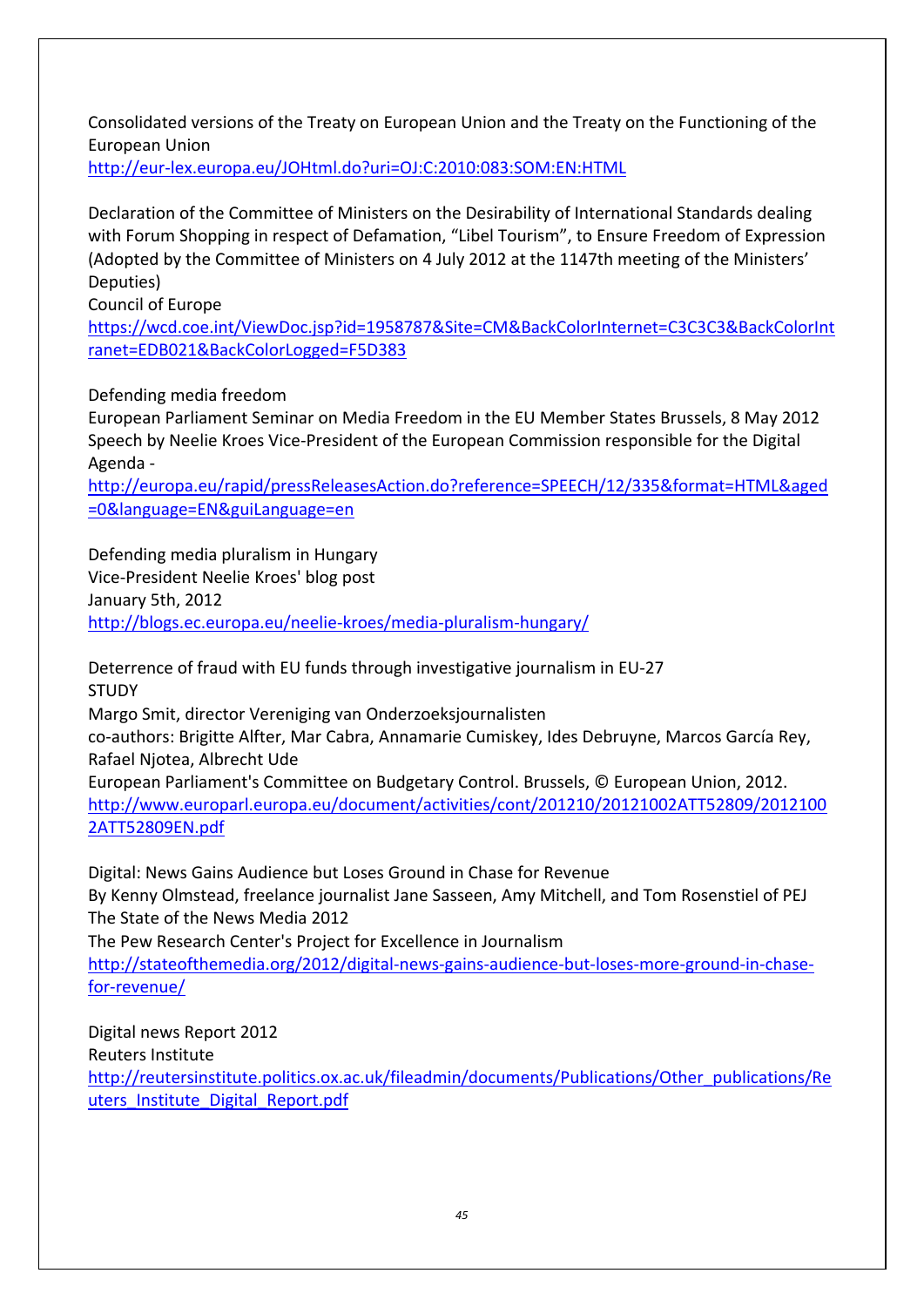EC Hungary Opinion Must Address Press Freedom, Says EFJ European Federation of Journalists 16 January 2012 <http://europe.ifj.org/en/articles/ec-hungary-opinion-must-address-press-freedom-says-efj>

Empowering Society A Declaration on the Core Values of Public Service Media European Broadcasting Union June 2012 [http://www3.ebu.ch/files/live/sites/ebu/files/Knowledge/Initiatives%20-](http://www3.ebu.ch/files/live/sites/ebu/files/Knowledge/Initiatives%20-%20Policy/Initiatives/v3__WEB_NEW_GRAPHIC_LINE_Lettre_declaration_valeurs_PMS_EN.pdf) %20Policy/Initiatives/v3 WEB\_NEW\_GRAPHIC\_LINE\_Lettre\_declaration\_valeurs\_PMS\_EN.pdf

EU competences in respect of Media Pluralism and Media Freedom July 2012, Centre for Media Pluralism and Media Freedom (draft version)

EU Media Futures Forum Report for European Commission Vice-President Neelie Kroes Final Report – September 2012 [http://ec.europa.eu/information\\_society/media\\_taskforce/doc/pluralism/forum/report.pdf](http://ec.europa.eu/information_society/media_taskforce/doc/pluralism/forum/report.pdf) Executive summary – June 2012 [http://ec.europa.eu/information\\_society/media\\_taskforce/doc/pluralism/forum/exec\\_sum.pdf](http://ec.europa.eu/information_society/media_taskforce/doc/pluralism/forum/exec_sum.pdf)

European Charter on Freedom of the Press, 2009 <http://www.pressfreedom.eu/en/index.php>

European Initiative for Media Pluralism Defending Media Pluralism Through a New Instrument of Participatory Democracy <http://www.mediainitiative.eu/topics/the-campaign-a-european-initiative-for-media-pluralism/>

European Media Policies Revisited: Valuing & Reclaiming Free and Independent Media in Contemporary Democratic Systems (MEDIADEM) Research Project: policy briefs and reports <http://www.mediadem.eliamep.gr/project/summary/>

European Parliament resolution of 25 September 2008 on concentration and pluralism in the media in the European Union (2007/2253(INI)) [http://www.europarl.europa.eu/RegData/seance\\_pleniere/textes\\_adoptes/definitif/2008/09-](http://www.europarl.europa.eu/RegData/seance_pleniere/textes_adoptes/definitif/2008/09-25/0459/P6_TA(2008)0459_EN.doc) [25/0459/P6\\_TA\(2008\)0459\\_EN.doc](http://www.europarl.europa.eu/RegData/seance_pleniere/textes_adoptes/definitif/2008/09-25/0459/P6_TA(2008)0459_EN.doc)

European Parliament resolution of 7 September 2010 on journalism and new media - creating a public sphere in Europe (2010/2015(INI))

[http://www.europarl.europa.eu/RegistreWeb/search/resultDetail.htm?language=EN&reference=P](http://www.europarl.europa.eu/RegistreWeb/search/resultDetail.htm?language=EN&reference=P7_TA(2010)0307&lg=EN&fragDocu=FULL) [7\\_TA\(2010\)0307&lg=EN&fragDocu=FULL](http://www.europarl.europa.eu/RegistreWeb/search/resultDetail.htm?language=EN&reference=P7_TA(2010)0307&lg=EN&fragDocu=FULL)

European Parliament resolution of 10 March 2011 on media law in Hungary P7\_TA(2011)0094 [http://www.europarl.europa.eu/RegData/seance\\_pleniere/textes\\_adoptes/definitif/2011/03-](http://www.europarl.europa.eu/RegData/seance_pleniere/textes_adoptes/definitif/2011/03-10/0094/P7_TA(2011)0094_2_EN.pdf) [10/0094/P7\\_TA\(2011\)0094\\_2\\_EN.pdf](http://www.europarl.europa.eu/RegData/seance_pleniere/textes_adoptes/definitif/2011/03-10/0094/P7_TA(2011)0094_2_EN.pdf)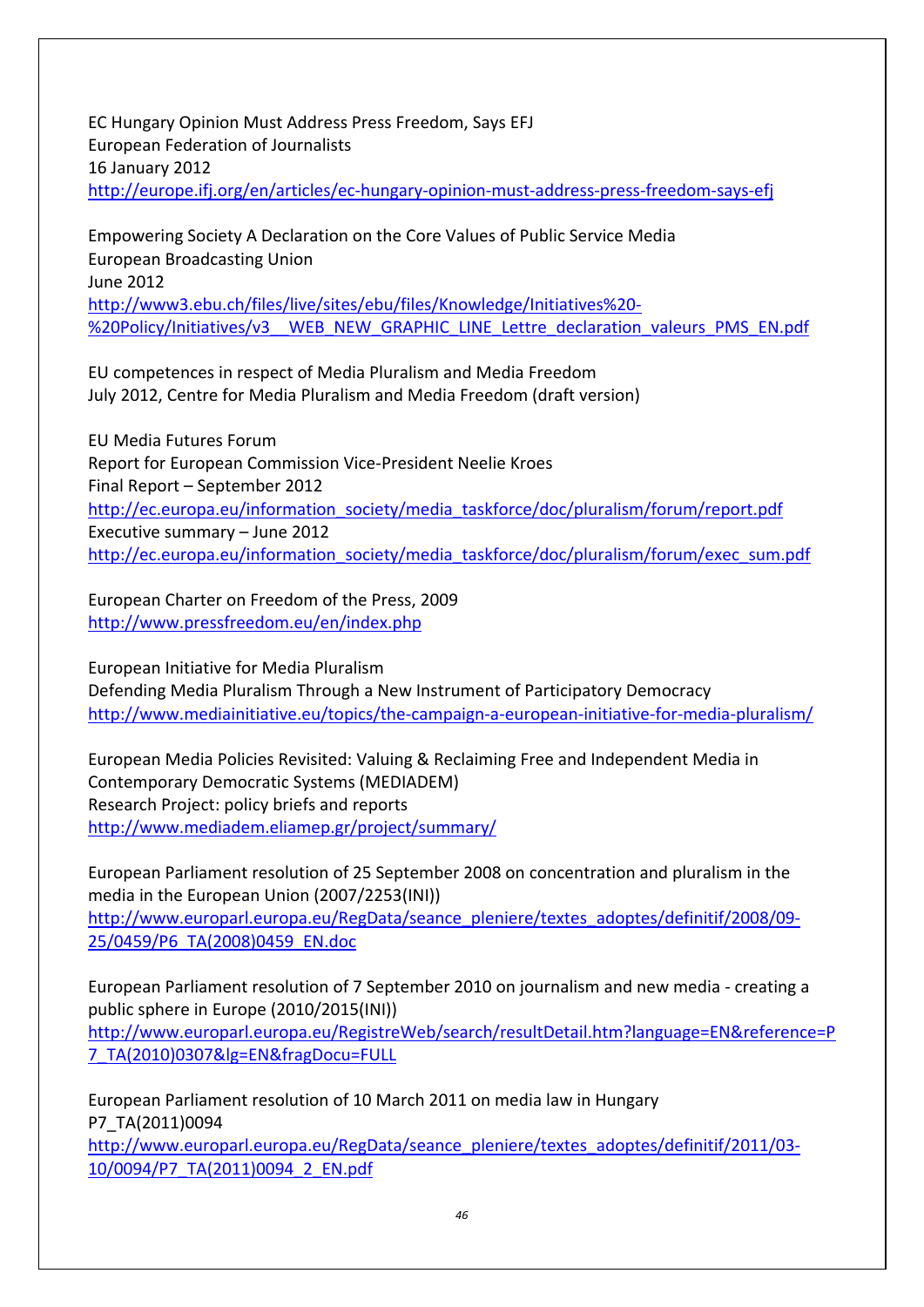European Parliament resolution of 10 May 2012 with recommendations to the Commission on the amendment of Regulation (EC) No 864/2007 on the law applicable to non-contractual obligations (Rome II) (2009/2170(INI))

[http://www.europarl.europa.eu/sides/getDoc.do?pubRef=-//EP//TEXT+TA+P7-TA-2012-](http://www.europarl.europa.eu/sides/getDoc.do?pubRef=-//EP//TEXT+TA+P7-TA-2012-0200+0+DOC+XML+V0//EN) [0200+0+DOC+XML+V0//EN](http://www.europarl.europa.eu/sides/getDoc.do?pubRef=-//EP//TEXT+TA+P7-TA-2012-0200+0+DOC+XML+V0//EN)

Exploring the current state of media pluralism and media freedom in the European Union – Economic Aspects

Giovanni Gangemi (July 2012), in European Union competencies in respect of media pluralism and media freedom, Policy Study, Centre for Media Pluralism and Media Freedom (draft version)

Exploring the current state of media pluralism and media freedom in the European Union – Political and Social Aspects

Andrea Calderaro & Alina Dobreva (July 2012), in European Union competencies in respect of media pluralism and media freedom, Policy Study, Centre for Media Pluralism and Media Freedom (draft version)

Feasibility study for the preparatory action "ERASMUS for journalists" –

Submitted to the European Commission

The Evaluation Partnership (TEP), with Economisti Associati and European Journalism Centre FINAL REPORT, February 2011

[http://ec.europa.eu/information\\_society/media\\_taskforce/doc/mobility/erjo\\_part1\\_report.pdf](http://ec.europa.eu/information_society/media_taskforce/doc/mobility/erjo_part1_report.pdf) PART 2 -Statistical Review - FINAL REPORT

[http://ec.europa.eu/information\\_society/media\\_taskforce/doc/mobility/erjo\\_part2\\_report.pdf](http://ec.europa.eu/information_society/media_taskforce/doc/mobility/erjo_part2_report.pdf)

Freedom of Expression and the Media: Standard-setting by the Council of Europe (I) Committee of Ministers © European Audiovisual Observatory, 2011

[http://www.obs.coe.int/oea\\_publ/iris/IRIS-themes-series2011-1.html](http://www.obs.coe.int/oea_publ/iris/IRIS-themes-series2011-1.html)

Freedom of Expression and the Media: Standard-setting by the Council of Europe, (II) Parliamentary Assembly © European Audiovisual Observatory, 2011 [http://www.obs.coe.int/oea\\_publ/iris/IRIS-themes-series2011-2.html](http://www.obs.coe.int/oea_publ/iris/IRIS-themes-series2011-2.html)

Governing the European Audiovisual Space: What modes of governance can facilitate a European approach to media pluralism? Fabrizio Barzanti, Department of Law – European University Institute [http://cadmus.eui.eu/bitstream/handle/1814/23914/RSCAS\\_2012\\_49.pdf?sequence=1](http://cadmus.eui.eu/bitstream/handle/1814/23914/RSCAS_2012_49.pdf?sequence=1)

Hungarian Media Laws in Europe An Assessment of the Consistency of Hungary's Media Laws with European Practices and Norms Center for Media and Communication Studies (CMCS) Central European University 2012 [https://cmcs.ceu.hu/sites/default/files/field\\_attachment/news/node-](https://cmcs.ceu.hu/sites/default/files/field_attachment/news/node-27293/Hungarian_Media_Laws_in_Europe.pdf)[27293/Hungarian\\_Media\\_Laws\\_in\\_Europe.pdf](https://cmcs.ceu.hu/sites/default/files/field_attachment/news/node-27293/Hungarian_Media_Laws_in_Europe.pdf)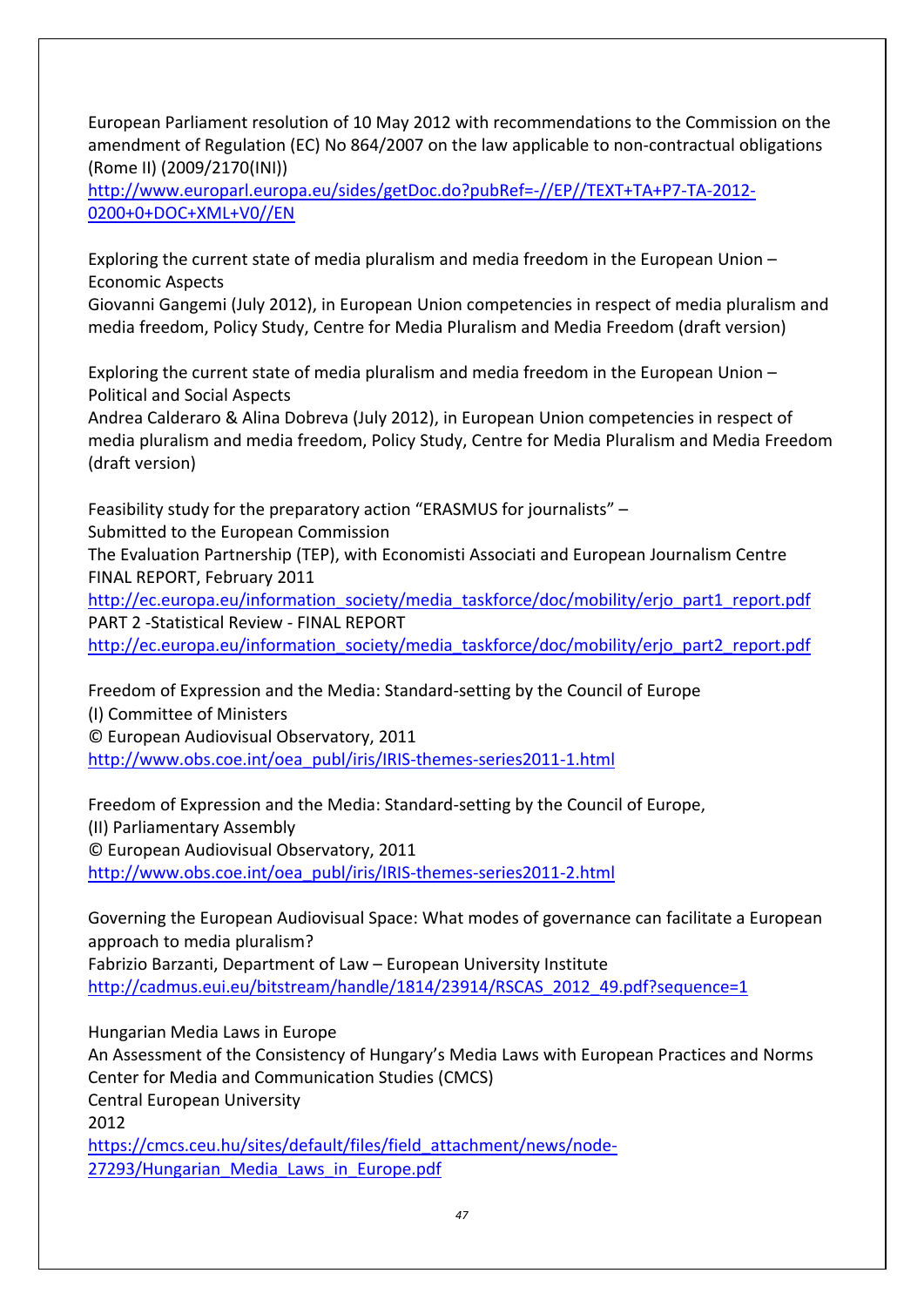Human rights and a changing media landscape Commissioner for Human Rights of the Council of Europe Council of Europe Publications December 2011 <http://www.coe.int/t/commissioner/Activities/themes/MediaFreedom/MediaLandscape2011.pdf>

Indicators for independence and efficient functioning of audiovisual media services regulatory bodies for the purpose of enforcing the rules in the AVMS Directive" Study commissioned by the European Commission – DG Information Society Hans-Bredow-Institut für Medienforschung an der Universität Hamburg Final report - February 2011 [http://ec.europa.eu/avpolicy/docs/library/studies/regulators/final\\_report.pdf](http://ec.europa.eu/avpolicy/docs/library/studies/regulators/final_report.pdf)

Independent study on "Indicators for Media Pluralism in the Member States – Towards a Risk-Based Approach" Study commissioned by the European Commission – DG Information Society Final report and Media Pluralism Monitoring Tool - 2009 [http://ec.europa.eu/information\\_society/media\\_taskforce/pluralism/study/index\\_en.htm](http://ec.europa.eu/information_society/media_taskforce/pluralism/study/index_en.htm)

Insult laws: Insulting to press freedom A Guide to Evolution of Insult Laws in 2010 Published by the World Press Freedom Committee and Freedom House, 2012 <http://www.freedomhouse.org/sites/default/files/Insult%20Law%20Report.pdf>

Judgment of the Court of Justice of the European Union of 8 March 2011, C-34/09, Gerardo Ruiz Zambrano v Office national de l'emploi (ONEm), not yet published

Legal analysis/perspective on the EU instruments to foster media pluralism and media freedom Elda Brogi & Paula Gori (july 2012), in European Union competencies in respect of media pluralism and media freedom, Policy Study, Centre for Media Pluralism and Media Freedom (draft version)

| Leveson report                                                              |
|-----------------------------------------------------------------------------|
| An enquiry into the culture, practices and ethics of the Press              |
| November 2012                                                               |
| Executive summary                                                           |
| http://www.official-documents.gov.uk/document/hc1213/hc07/0779/0779.asp     |
| Volume 1                                                                    |
| http://www.official-documents.gov.uk/document/hc1213/hc07/0780/0780 i.asp   |
| Volume 2                                                                    |
| http://www.official-documents.gov.uk/document/hc1213/hc07/0780/0780 ii.asp  |
| Volume 3                                                                    |
| http://www.official-documents.gov.uk/document/hc1213/hc07/0780/0780 iii.asp |
| Volume 4                                                                    |
| http://www.official-documents.gov.uk/document/hc1213/hc07/0780/0780 iv.asp  |

Mapping Digital Media: Open Society Research Project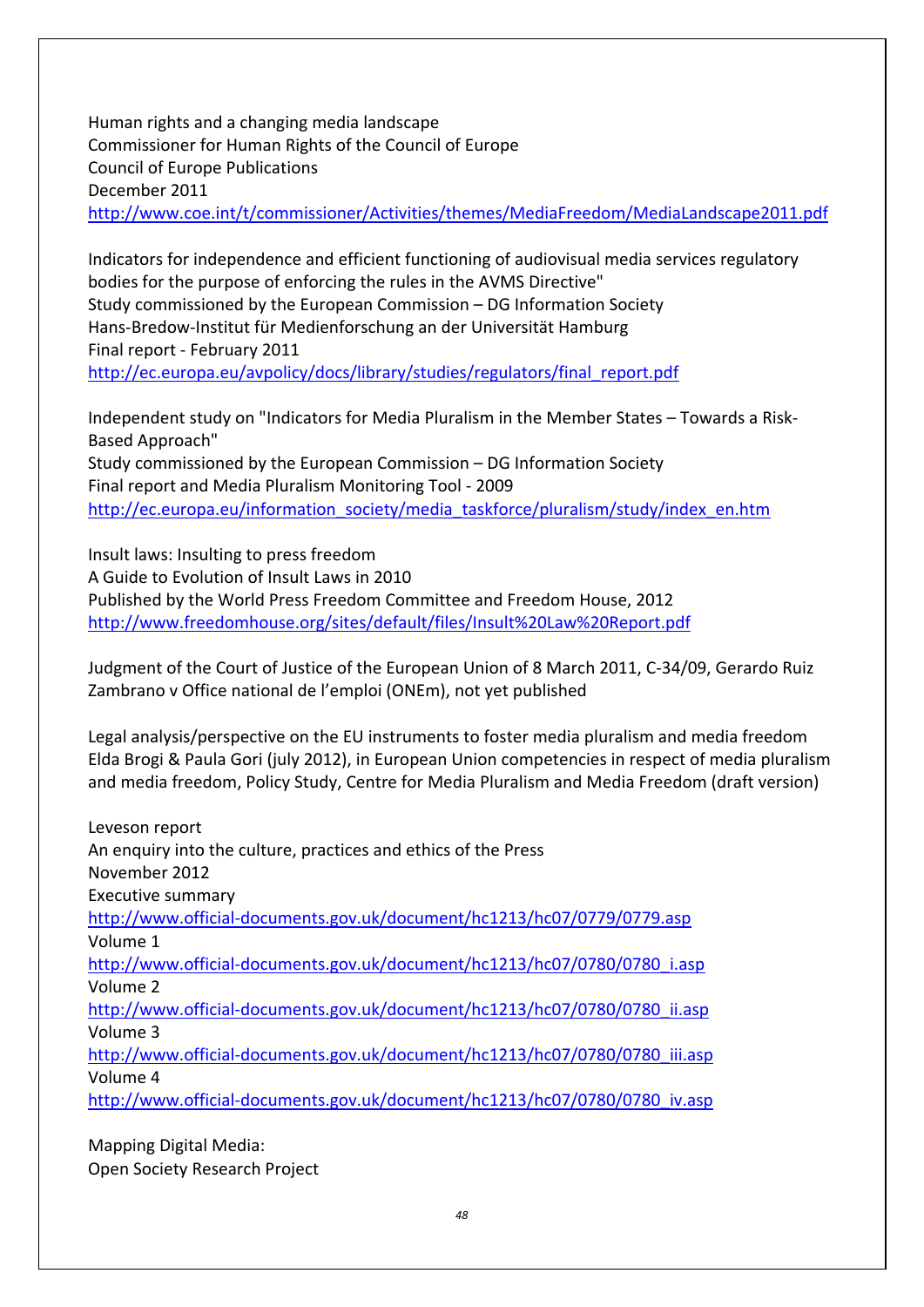<http://www.opensocietyfoundations.org/issues/media-information>

Measures to protect and promote respect for human rights with regard to search engines Council of Europe - Committee of Experts on New Media (MC-NM) Document prepared by the Secretariat MC-NM(2011)14\_en - September 2011 [http://www.coe.int/t/dghl/standardsetting/media/mc-nm/MC-](http://www.coe.int/t/dghl/standardsetting/media/mc-nm/MC-NM(2011)14_en%20HR%20and%20search%20engines.asp)[NM\(2011\)14\\_en%20HR%20and%20search%20engines.asp](http://www.coe.int/t/dghl/standardsetting/media/mc-nm/MC-NM(2011)14_en%20HR%20and%20search%20engines.asp)

Measures to protect and promote respect for human rights with regard to social networking services Council of Europe - Committee of Experts on New Media (MC-NM) Document prepared by the Secretariat MC-NM(2011)15\_en [http://www.coe.int/t/dghl/standardsetting/media/mc-nm/MC-](http://www.coe.int/t/dghl/standardsetting/media/mc-nm/MC-NM(2011)15_en%20HR%20and%20social%20networking%20services.asp)[NM\(2011\)15\\_en%20HR%20and%20social%20networking%20services.asp](http://www.coe.int/t/dghl/standardsetting/media/mc-nm/MC-NM(2011)15_en%20HR%20and%20social%20networking%20services.asp)

Measuring media pluralism in the convergence era: The case of News Corp's proposed acquisition of BSkyB

Davide Morisi, MSc in Media, Communication and Development Published by Media@LSE, London School of Economics and Political Science ("LSE"), 2012 [http://www2.lse.ac.uk/media@lse/research/mediaWorkingPapers/MScDissertationSeries/2011/7](http://www2.lse.ac.uk/media@lse/research/mediaWorkingPapers/MScDissertationSeries/2011/74.pdf) [4.pdf](http://www2.lse.ac.uk/media@lse/research/mediaWorkingPapers/MScDissertationSeries/2011/74.pdf)

Measuring media plurality Ofcom's advice to the Secretary of State for Culture, Olympics, Media and Sport 19 June 2012 [http://stakeholders.ofcom.org.uk/binaries/consultations/measuring](http://stakeholders.ofcom.org.uk/binaries/consultations/measuring-plurality/statement/statement.pdf)[plurality/statement/statement.pdf](http://stakeholders.ofcom.org.uk/binaries/consultations/measuring-plurality/statement/statement.pdf)

Measuring Media Plurality in the United Kingdom: Policy Choices and Regulatory Challenges Rachael Craufurd Smith and Damian Tambini (2012) 4(1) Journal of Media Law 35–63 [http://www2.lse.ac.uk/media@lse/research/pdf/Innovation-and-Governance/Tambini-and-](http://www2.lse.ac.uk/media@lse/research/pdf/Innovation-and-Governance/Tambini-and-Craufurd-Smith---Measuring-Media-Plurality-in-the-UK-.pdf)[Craufurd-Smith---Measuring-Media-Plurality-in-the-UK-.pdf](http://www2.lse.ac.uk/media@lse/research/pdf/Innovation-and-Governance/Tambini-and-Craufurd-Smith---Measuring-Media-Plurality-in-the-UK-.pdf)

Media Accountability and Transparency in Europe Research Project: policy briefs and reports <http://www.mediaact.eu/project.html>

Media and Democracy in Central and Eastern Europe - MDCEE Interdisciplinary research project launched in October 2009 and funded by the European Research Council

<http://mde.politics.ox.ac.uk/>

Media Concentration and Pluralism: Regulation, Realities and the Council of Europe's Standards in the Television Sector David Ward, UNIDEM Campus Trieste Seminar, January 2005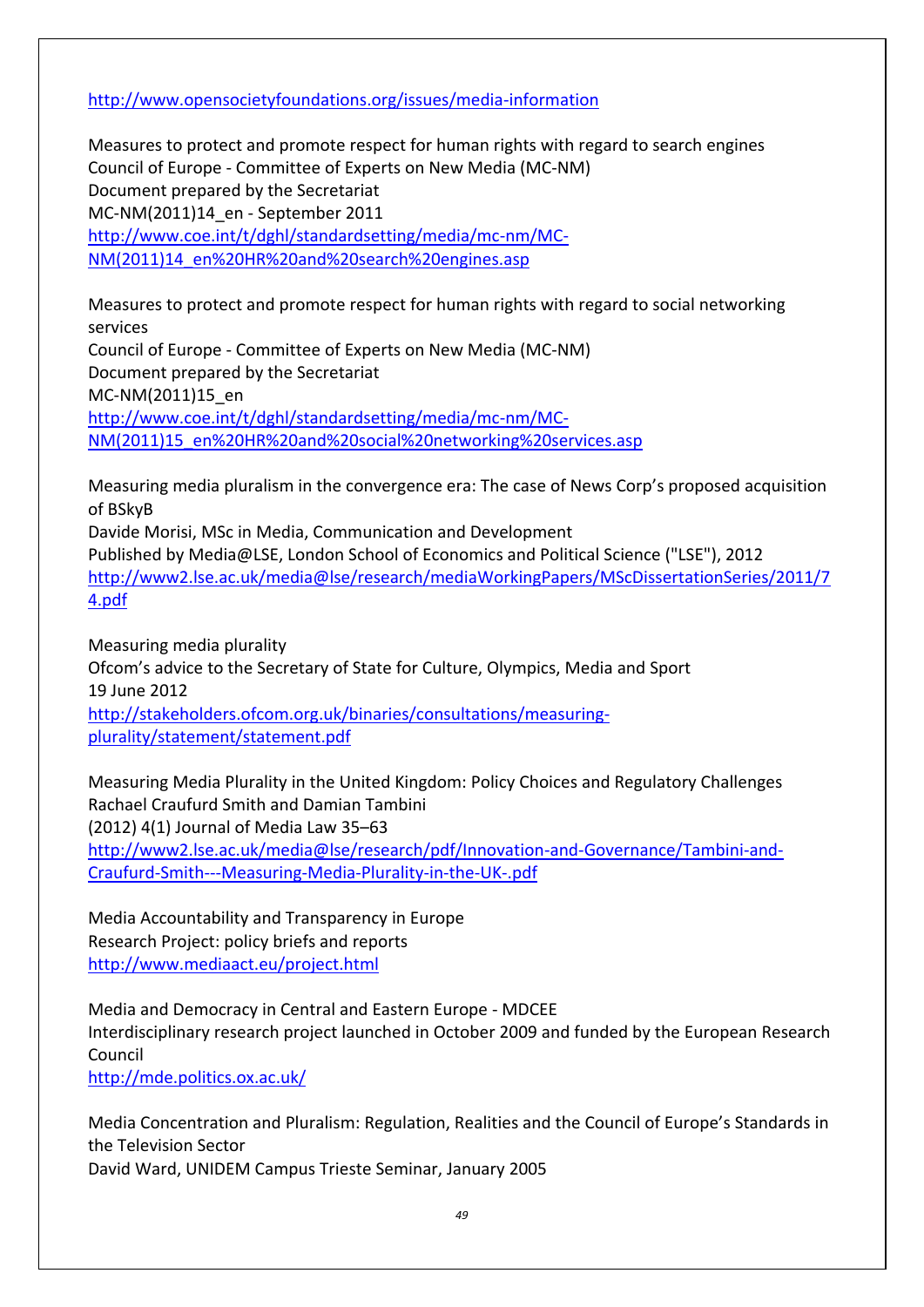#### <http://www.venice.coe.int/docs/2005/CDL-UDT%282005%29004-e.pdf>

Media Pluralism - What should be the European Union's role? Issues Paper for the Liverpool Audiovisual Conference European Commission, Information Society and Media Directorate-General, July 2005 [http://ec.europa.eu/avpolicy/docs/reg/modernisation/issue\\_papers/ispa\\_mediaplur\\_en.pdf](http://ec.europa.eu/avpolicy/docs/reg/modernisation/issue_papers/ispa_mediaplur_en.pdf)

Media Power in the 21st Century Rachael Craufurd Smith, Damian Tambini, Davide Morisi LSE Media Policy Project: Media policy brief 7 Media Pluralism and Media Power <http://www2.lse.ac.uk/media@lse/documents/MPP/Policy-Brief-7-Media-Pluralism.pdf>

Motion for a resolution on freedom of information in Italy European Parliament - B7-0094/2009 14.10.2009 [http://www.europarl.europa.eu/sides/getDoc.do?type=MOTION&reference=B7-2009-](http://www.europarl.europa.eu/sides/getDoc.do?type=MOTION&reference=B7-2009-0094&secondRef=0&language=EN&format=PDF) [0094&secondRef=0&language=EN&format=PDF](http://www.europarl.europa.eu/sides/getDoc.do?type=MOTION&reference=B7-2009-0094&secondRef=0&language=EN&format=PDF)

Motion for a European Parliament resolution on the EU Charter: Standard settings for media freedom across the EU (2011/2246(INI)) [http://www.europarl.europa.eu/RegData/commissions/libe/projet\\_rapport/2012/496665/LIBE\\_P](http://www.europarl.europa.eu/RegData/commissions/libe/projet_rapport/2012/496665/LIBE_PR(2012)496665_EN.doc) [R\(2012\)496665\\_EN.doc](http://www.europarl.europa.eu/RegData/commissions/libe/projet_rapport/2012/496665/LIBE_PR(2012)496665_EN.doc)

News Plurality in a Digital World Robin Foster July 2012 Reuters Institute for the Study of Journalism [http://reutersinstitute.politics.ox.ac.uk/about/news/item/article/news-plurality-in-a-digital](http://reutersinstitute.politics.ox.ac.uk/about/news/item/article/news-plurality-in-a-digital-world.html)[world.html](http://reutersinstitute.politics.ox.ac.uk/about/news/item/article/news-plurality-in-a-digital-world.html)

Non-news is good news The Economist, June 9th 2012

Measuring Media Plurality OFCOM, 2012 [http://stakeholders.ofcom.org.uk/binaries/consultations/measuring](http://stakeholders.ofcom.org.uk/binaries/consultations/measuring-plurality/statement/statement.pdf)[plurality/statement/statement.pdf](http://stakeholders.ofcom.org.uk/binaries/consultations/measuring-plurality/statement/statement.pdf)

OSCE media freedom representative welcomes Constitutional Court decision in Hungary, concerned over silencing of independent radio OSCE Press release 21 December 2011 <http://www.osce.org/fom/86551>

Recommendation CM/Rec(2011)7 of the Committee of Ministers to member states on a new notion of media, Council of Europe, 2011